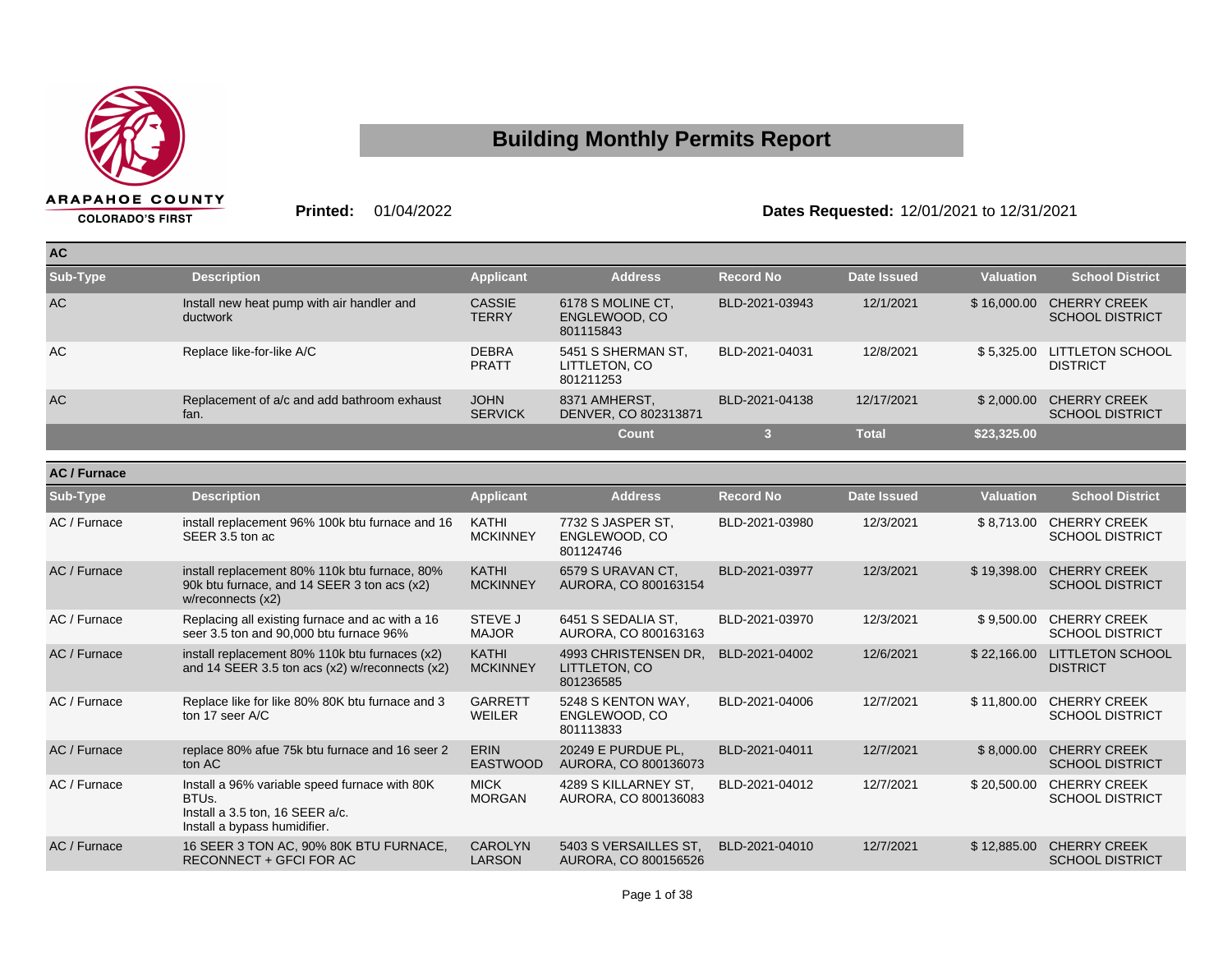| AC / Furnace | Install a furnace and AC.<br>96% 120,000 BTU Furnace<br>17 SEER 5 Ton AC                                                                       | <b>REED</b><br><b>BORTON</b>     | 5239 S JOLIET WAY,<br>ENGLEWOOD, CO<br>801113827         | BLD-2021-04034 | 12/8/2021  | \$16,450.00 | <b>CHERRY CREEK</b><br><b>SCHOOL DISTRICT</b> |
|--------------|------------------------------------------------------------------------------------------------------------------------------------------------|----------------------------------|----------------------------------------------------------|----------------|------------|-------------|-----------------------------------------------|
| AC / Furnace | Replace like-for-like Furnace & A/C                                                                                                            | <b>DEBRA</b><br><b>PRATT</b>     | 5398 S GRANT ST,<br>LITTLETON, CO<br>801211013           | BLD-2021-04032 | 12/8/2021  | \$8,875.00  | <b>LITTLETON SCHOOL</b><br><b>DISTRICT</b>    |
| AC / Furnace | Replace like-for-like Furnace & A/C                                                                                                            | <b>DEBRA</b><br><b>PRATT</b>     | 5461 S SHERMAN ST,<br>LITTLETON, CO<br>801211253         | BLD-2021-04030 | 12/8/2021  | \$20,500.00 | <b>LITTLETON SCHOOL</b><br><b>DISTRICT</b>    |
| AC / Furnace | replace furnace and AC systems: like for like<br>stage 1 80% eff 45k btu gas furnace: located in<br>closet<br>AC: 2 ton coil/14 seer condenser | <b>CHAD</b><br><b>CARUSO</b>     | 10263 E PEAKVIEW AVE<br>C204, ENGLEWOOD, CO<br>801116146 | BLD-2021-04038 | 12/9/2021  | \$12,718.00 | <b>CHERRY CREEK</b><br><b>SCHOOL DISTRICT</b> |
| AC / Furnace | <b>INSTALL REPLACEMENT 96% 100K BTU</b><br>FURNACE AND 16 SEER 3 TON AC                                                                        | <b>CHERYL</b><br><b>MCLELLAN</b> | 22593 E POWERS PL.<br>AURORA, CO 800156505               | BLD-2021-04044 | 12/10/2021 | \$17,726.00 | <b>CHERRY CREEK</b><br><b>SCHOOL DISTRICT</b> |
| AC / Furnace | Replacement of 80% 135K BTU gas furnace<br>Replacement of 90K BTU gas furnace.<br>Replacement of (2) 3ton A/c                                  | <b>SHAWN</b><br><b>GAYLE</b>     | 17606 E EUCLID AVE.<br>AURORA, CO 800163177              | BLD-2021-04048 | 12/10/2021 | \$10,000.00 | <b>CHERRY CREEK</b><br><b>SCHOOL DISTRICT</b> |
| AC / Furnace | replace 90k BTU gas furnace<br>Replace 3 ton A/C                                                                                               | <b>SHAWN</b><br>GAYLE            | 17606 E EUCLID AVE.<br>AURORA, CO 800163177              | BLD-2021-04049 | 12/10/2021 | \$10,000.00 | <b>CHERRY CREEK</b><br><b>SCHOOL DISTRICT</b> |
| AC / Furnace | <b>INSTALL REPLACEMENT 80% 100K BTU</b><br>FURNACE AND INSTALL 13 SEER3 TON AC W/<br><b>RECONNECT</b>                                          | <b>CHERYL</b><br><b>MCLELLAN</b> | 16256 E PHILLIPS DR,<br>ENGLEWOOD, CO<br>801124605       | BLD-2021-04057 | 12/13/2021 | \$11,000.00 | <b>CHERRY CREEK</b><br><b>SCHOOL DISTRICT</b> |
| AC / Furnace | Replace furnace 125K BTU 80% eff Replace AC 4<br>ton 13 seer                                                                                   | LAUREN<br><b>EWING</b>           | 22842 E IDA AVE.<br>AURORA, CO 800156666                 | BLD-2021-04095 | 12/15/2021 | \$6,500.00  | <b>CHERRY CREEK</b><br><b>SCHOOL DISTRICT</b> |
| AC / Furnace | install replacement 80% 70k btu furnace and new<br>14 SEER 2 ton ac w/new ac circuit, disconnect<br>and GFCI if needed                         | <b>KATHI</b><br><b>MCKINNEY</b>  | 6401 E CORNELL AVE.<br>DENVER, CO 802227415              | BLD-2021-04096 | 12/15/2021 | \$10,783.00 | <b>CHERRY CREEK</b><br><b>SCHOOL DISTRICT</b> |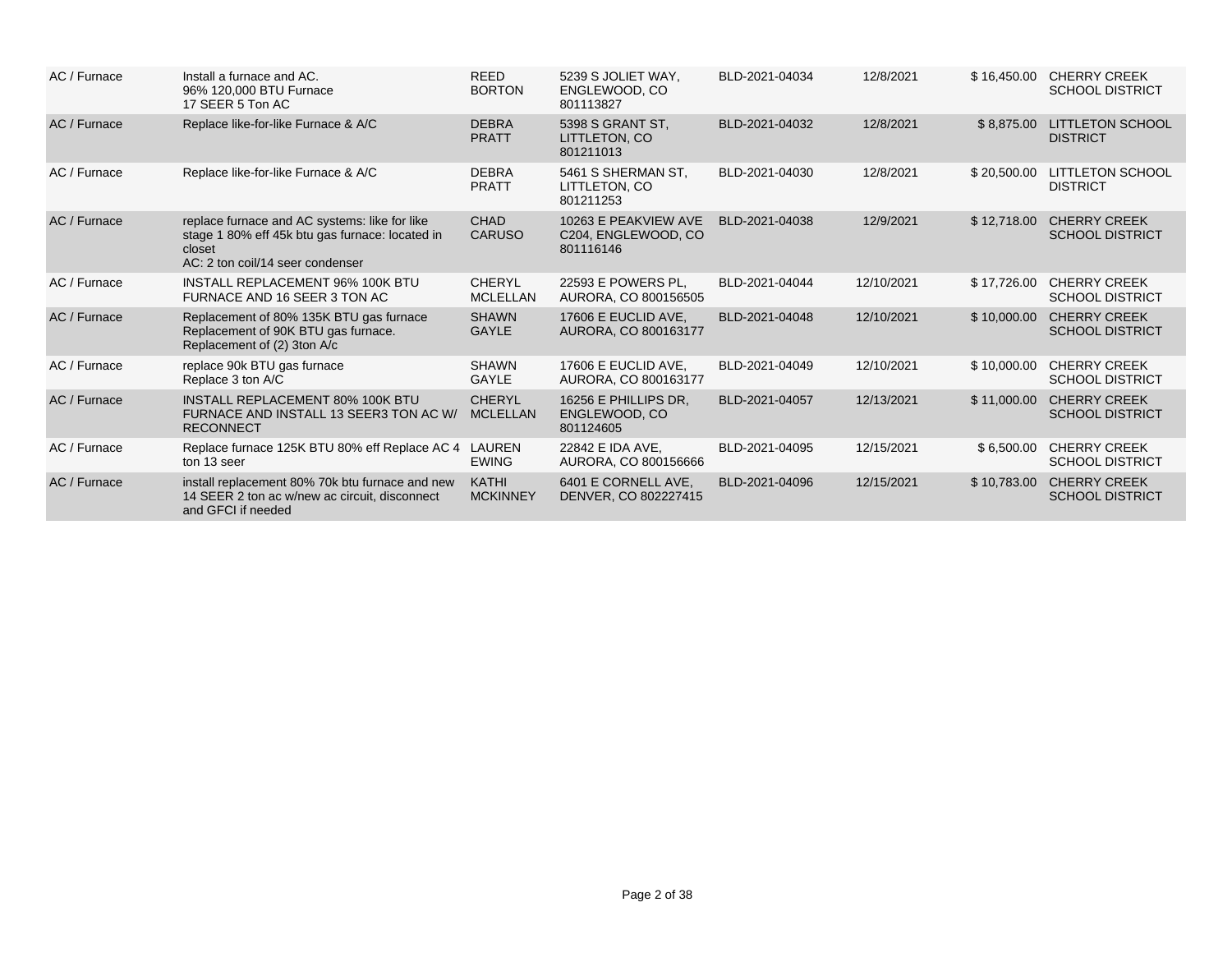| AC / Furnace | BRYANT GAS FURNACE, 96% 120 MBTUH<br>MULTI 2 STAGE GAS FURNACE PREFERRED<br>926TB66120V24<br><b>MAIN FLOOR FURNACE</b><br>UP TO 96% AFUE<br>REMOVE EXISTING EQUIPMENT AND INDOOR<br>A/C COIL<br>SAFETY PAN FOR FURNACE ON WOODEN<br>FLOOR, PVC AIR INTAKE PIPING FROM<br><b>OUTSIDE</b><br>ELECTRICAL RECONNECT TO FURNACE<br>RECONNECT TO EXISTING DUCTWORK<br><b>PERMIT FEES</b><br>HONEYWELL TH6000 THERMOSTAT ON NONE<br><b>EVOLUTION FURNACE</b><br>SUPPLY AIR PLENUM<br><b>RETURN AIR DROP</b><br><b>RETURN AIR FILTER</b><br>GAS FURNACE MATERIALS 90%<br><b>FURNACE PVC VENTING</b><br>BRYANT 16 SEER A/C SINGLE STAGE AIR<br>CONDITIONER 126CNA060000<br>BRYANT EVAPORATOR COIL CNPVP6024ALA<br>A/C CONDENSATE<br>LINE SET - 3/8 X 7/8 - 50'<br><b>CONDENSER PAD</b><br>REMOVE EXISTING EQUIPMENT<br>NEW DISCONNECT AND GFCI TO A/C | <b>GAIL</b><br><b>BURKETT</b>    | 18222 E PEAKVIEW PL,<br>AURORA, CO 800161148           | BLD-2021-04117 | 12/16/2021   |              | \$17,000.00 CHERRY CREEK<br><b>SCHOOL DISTRICT</b> |
|--------------|----------------------------------------------------------------------------------------------------------------------------------------------------------------------------------------------------------------------------------------------------------------------------------------------------------------------------------------------------------------------------------------------------------------------------------------------------------------------------------------------------------------------------------------------------------------------------------------------------------------------------------------------------------------------------------------------------------------------------------------------------------------------------------------------------------------------------------------------|----------------------------------|--------------------------------------------------------|----------------|--------------|--------------|----------------------------------------------------|
| AC / Furnace | Install 115,000 BTU 96% efficiency furnace and 4<br>ton condensing unit                                                                                                                                                                                                                                                                                                                                                                                                                                                                                                                                                                                                                                                                                                                                                                      | <b>JAMES</b><br><b>MOORE</b>     | 16834 E LAKE PL,<br>AURORA, CO 800165009               | BLD-2021-04119 | 12/16/2021   |              | \$10,938.00 CHERRY CREEK<br><b>SCHOOL DISTRICT</b> |
| AC / Furnace | full system replacement                                                                                                                                                                                                                                                                                                                                                                                                                                                                                                                                                                                                                                                                                                                                                                                                                      | <b>CHAD</b><br><b>CARUSO</b>     | 5710 S DANUBE CIR,<br>AURORA, CO 800155147             | BLD-2021-04134 | 12/17/2021   |              | \$14,000.00 CHERRY CREEK<br><b>SCHOOL DISTRICT</b> |
| AC / Furnace | Install 96% 110K BTU Furnace and 16 Seer 3.5<br>Ton AC                                                                                                                                                                                                                                                                                                                                                                                                                                                                                                                                                                                                                                                                                                                                                                                       | <b>DEAN</b><br><b>PETERSON</b>   | 6384 S RICHFIELD ST.<br>AURORA, CO 800163171           | BLD-2021-04157 | 12/20/2021   |              | \$4,725.54 CHERRY CREEK<br><b>SCHOOL DISTRICT</b>  |
| AC / Furnace | 16 SEER 3.5 TON AC, 80% 110K BTU<br>FURNACE, RECONNECT + GFCI FOR AC                                                                                                                                                                                                                                                                                                                                                                                                                                                                                                                                                                                                                                                                                                                                                                         | <b>CAROLYN</b><br>LARSON         | 11444 E ORCHARD PL,<br>ENGLEWOOD, CO<br>801115816      | BLD-2021-04178 | 12/22/2021   |              | \$11,130.00 CHERRY CREEK<br><b>SCHOOL DISTRICT</b> |
| AC / Furnace | Replacement of existing furnace and AC                                                                                                                                                                                                                                                                                                                                                                                                                                                                                                                                                                                                                                                                                                                                                                                                       | <b>JEREMY</b><br><b>ADAMS</b>    | 5192 S IRONTON WAY,<br>ENGLEWOOD, CO<br>801113821      | BLD-2021-04202 | 12/27/2021   |              | \$12,000.00 CHERRY CREEK<br><b>SCHOOL DISTRICT</b> |
| AC / Furnace | Replace Furnace and AC<br>80% 100,000 BTU furnace and 16 SEER 3 Ton<br>AC                                                                                                                                                                                                                                                                                                                                                                                                                                                                                                                                                                                                                                                                                                                                                                    | <b>REED</b><br><b>BORTON</b>     | 7659 S PLATTE CANYON<br>DR, LITTLETON, CO<br>801286492 | BLD-2021-04222 | 12/28/2021   |              | \$12,400.00 LITTLETON SCHOOL<br><b>DISTRICT</b>    |
| AC / Furnace | INSTALL REPLACEMENT 80% 100K BTU<br>FURNACE AND INSTALL REPLACEMENT 14<br>SEER 3 TON AC W/ RECONNECT                                                                                                                                                                                                                                                                                                                                                                                                                                                                                                                                                                                                                                                                                                                                         | <b>CHERYL</b><br><b>MCLELLAN</b> | 6381 S FLORENCE WAY,<br>ENGLEWOOD, CO<br>801115624     | BLD-2021-04235 | 12/30/2021   |              | \$14,478.00 CHERRY CREEK<br><b>SCHOOL DISTRICT</b> |
|              |                                                                                                                                                                                                                                                                                                                                                                                                                                                                                                                                                                                                                                                                                                                                                                                                                                              |                                  | <b>Count</b>                                           | 26             | <b>Total</b> | \$334,185.54 |                                                    |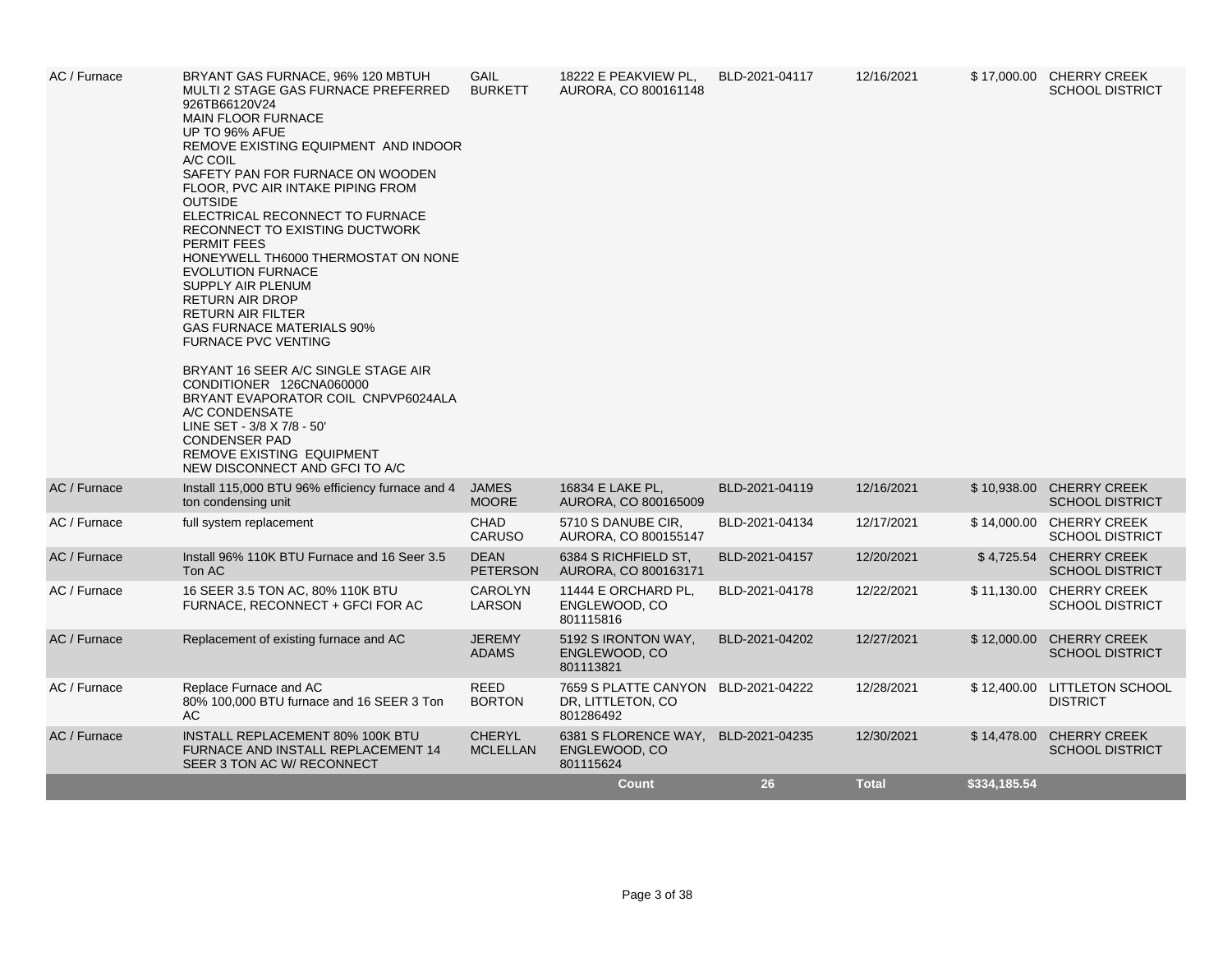| AC / Furnace / Waterheater Gas                               |                                                                                                                                                                                                                                                                                                                                                                                                                                                                                                                                                                                                                                                                                                                                                                                                                                                                                                                                                       |                        |                                                |                  |                    |                  |                                                       |
|--------------------------------------------------------------|-------------------------------------------------------------------------------------------------------------------------------------------------------------------------------------------------------------------------------------------------------------------------------------------------------------------------------------------------------------------------------------------------------------------------------------------------------------------------------------------------------------------------------------------------------------------------------------------------------------------------------------------------------------------------------------------------------------------------------------------------------------------------------------------------------------------------------------------------------------------------------------------------------------------------------------------------------|------------------------|------------------------------------------------|------------------|--------------------|------------------|-------------------------------------------------------|
| Sub-Type                                                     | <b>Description</b>                                                                                                                                                                                                                                                                                                                                                                                                                                                                                                                                                                                                                                                                                                                                                                                                                                                                                                                                    | <b>Applicant</b>       | <b>Address</b>                                 | <b>Record No</b> | <b>Date Issued</b> | <b>Valuation</b> | <b>School District</b>                                |
| AC / Furnace /<br><b>Waterheater Gas</b>                     | Install a furnace model GMES800803BN 80% 80K JOANIE<br>Install an air conditioner Goodman GSX13030<br>COND A/C 13SEER 2.5Ton<br>Install a water heater 40 Gallon Rheem<br>Performance Water Heater                                                                                                                                                                                                                                                                                                                                                                                                                                                                                                                                                                                                                                                                                                                                                    | <b>EDQUIST</b>         | 7354 S MEMPHIS ST,<br>AURORA, CO 800162209     | BLD-2021-04028   | 12/8/2021          |                  | \$6,500.00 CHERRY CREEK<br><b>SCHOOL DISTRICT</b>     |
|                                                              |                                                                                                                                                                                                                                                                                                                                                                                                                                                                                                                                                                                                                                                                                                                                                                                                                                                                                                                                                       |                        | <b>Count</b>                                   | $\mathbf{1}$     | <b>Total</b>       | \$6,500.00       |                                                       |
|                                                              | <b>Commercial New Construction - Core Shell</b>                                                                                                                                                                                                                                                                                                                                                                                                                                                                                                                                                                                                                                                                                                                                                                                                                                                                                                       |                        |                                                |                  |                    |                  |                                                       |
| Sub-Type                                                     | <b>Description</b>                                                                                                                                                                                                                                                                                                                                                                                                                                                                                                                                                                                                                                                                                                                                                                                                                                                                                                                                    | <b>Applicant</b>       | <b>Address</b>                                 | <b>Record No</b> | <b>Date Issued</b> | <b>Valuation</b> | <b>School District</b>                                |
| <b>Commercial New</b><br><b>Construction - Core</b><br>Shell | This permit issued for the NEW EXTERIOR<br>STEEL FRAMED SHETLER (24' x 23') w/ STONE LUSHER<br>MASONRY BASE SURROUND on existing cast-<br>in-place concrete foundation system (approved<br>permit #2015-04503). Structure engineered by<br>ICON Shelter Systems, Inc. No field welding<br>required per Construction Documents. Metal<br>roofing panel and trims to be min. 29 gauge metal<br>rib panel per drawings. MECHANICAL,<br>PLUMBING & ELECTRICAL: NONE.                                                                                                                                                                                                                                                                                                                                                                                                                                                                                      | <b>DARELD</b>          | 25690 E QUINCY AVE,<br>AURORA, CO 800162026    | BLD-2021-03442   | 12/1/2021          |                  | \$65,000.00 CHERRY CREEK<br><b>SCHOOL DISTRICT</b>    |
| <b>Commercial New</b><br>Construction - Core<br>Shell        | This permit is being reviewed for the Construction<br>of a core and shell building 11,352 SF. B, S1, VB<br>construction, fully sprinkled building.<br>PERMIT CONDITIONS:<br>A. Deferred Submittal #1 (FIELD INSPECTION):<br>Engineers Compliance Letter - Provide a Colorado<br>licensed stamped engineers letter indicating<br>general compliance of all structural requirements<br>from the engineer's design documents. Design<br>per Arapahoe County Design criteria, and the 2015<br>IBC.<br>B. Differed submittal #2 (PLAN REVIEW): See<br>sheet G021, "Differed Submittals" 1-7.<br>C. Deferred Submittal #3 (Plan review): Provide<br>Pre-manufactured trusses With Arapahoe county<br>adopted design criteria 2015 IBC, 115 MPH<br>ultimate wind speed, 30 PSF un-reduced roof<br>snow load.<br>New construction of core and shell medical office<br>building, approximately 11,240 SF, and adjacent<br>sidewalk, curb & gutter and parking. | <b>CORIE</b><br>FRAKER | 21750 E QUINCY AVE,<br><b>AURORA, CO 80015</b> | BLD-2021-02035   | 12/7/2021          |                  | \$1,789,054.00 CHERRY CREEK<br><b>SCHOOL DISTRICT</b> |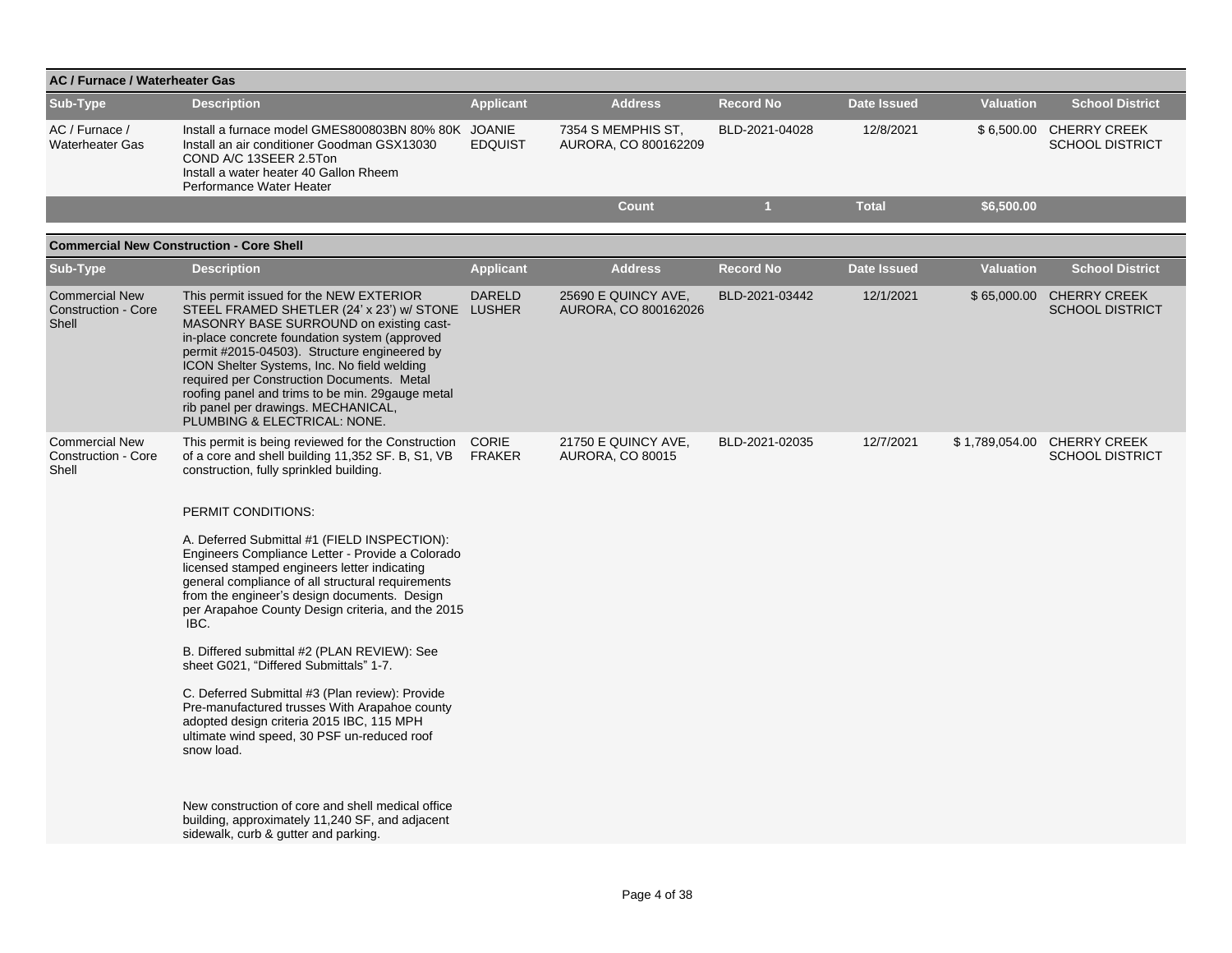| <b>Commercial New</b><br><b>Construction - Core</b><br>Shell | This permit is being issued for the Core and Shell<br>only (21-02703) Unit A only warehouse building.<br>B-S1, occupancy Tilt-up type 2B construction<br>Prescriptive Energy Compliance.<br>Deferred Item #1: see sheet A0.01 for Deferrals.<br>(Special Inspections)<br>Deferred Item #2: provide Engineer stamped Roof<br>truss profiles, including Arapahoe County Adopted<br>Design Criteria.<br>New construction 101,750 SF concrete tilt-up light<br>warehouse core & shell structure.                                                                                                                                                              | PHILIP<br>RDZANEK | 7801 S FAIRPLAY ST,<br>BLDG# A, ENGLEWOOD,<br>CO 80112 | BLD-2021-02703   | 12/14/2021         |                  | \$8,100,000.00 CHERRY CREEK<br><b>SCHOOL DISTRICT</b> |
|--------------------------------------------------------------|-----------------------------------------------------------------------------------------------------------------------------------------------------------------------------------------------------------------------------------------------------------------------------------------------------------------------------------------------------------------------------------------------------------------------------------------------------------------------------------------------------------------------------------------------------------------------------------------------------------------------------------------------------------|-------------------|--------------------------------------------------------|------------------|--------------------|------------------|-------------------------------------------------------|
| <b>Commercial New</b><br>Construction - Core<br>Shell        | This permit is being issued for a fully sprinkled<br>Core and Shell only (21-02703) Unit B only<br>warehouse building. B-S1, occupancy Tilt-up type<br>2B construction Prescriptive Energy Compliance.<br>Deferred Item #1: see sheet A0.01 for Deferrals<br>and Special Inspections. (See also Qualifications<br>letter).<br>Deferred Item #2: Provide an engineer stamped<br>letter of general compliance for excavation,<br>Footing / Foundation, and reinforcement.<br>Deferred Item #3: provide Engineer stamped Roof<br>truss profiles, including Arapahoe County Adopted<br>Design Criteria.<br>New construction 115,500 SF concrete tilt-up light | PHILIP<br>RDZANEK | 7801 S FAIRPLAY ST,<br>BLDG# B, ENGLEWOOD,<br>CO 80112 | BLD-2021-02702   | 12/21/2021         |                  | \$9,608,300.00 CHERRY CREEK<br><b>SCHOOL DISTRICT</b> |
|                                                              | warehouse core & shell structure.                                                                                                                                                                                                                                                                                                                                                                                                                                                                                                                                                                                                                         |                   | <b>Count</b>                                           | $\overline{4}$   | <b>Total</b>       | \$19,562,354.00  |                                                       |
|                                                              |                                                                                                                                                                                                                                                                                                                                                                                                                                                                                                                                                                                                                                                           |                   |                                                        |                  |                    |                  |                                                       |
|                                                              | <b>Commercial New Construction - Multi-Family</b>                                                                                                                                                                                                                                                                                                                                                                                                                                                                                                                                                                                                         |                   |                                                        |                  |                    |                  |                                                       |
| <b>Sub-Type</b>                                              | <b>Description</b>                                                                                                                                                                                                                                                                                                                                                                                                                                                                                                                                                                                                                                        | <b>Applicant</b>  | <b>Address</b>                                         | <b>Record No</b> | <b>Date Issued</b> | <b>Valuation</b> | <b>School District</b>                                |
| <b>Commercial New</b><br>Construction - Multi-<br>Family     | This permit is being issued the repair of a retaining DEREK<br>wall/Fence, approximately 10' long, and 7' tall<br>above foundation.                                                                                                                                                                                                                                                                                                                                                                                                                                                                                                                       | <b>BRASE</b>      | 6308 S EMPORIA CIR,<br>ENGLEWOOD, CO<br>801115528      | BLD-2021-03861   | 12/16/2021         | \$144,802.67     | <b>CHERRY CREEK</b><br><b>SCHOOL DISTRICT</b>         |
|                                                              | ACA description of work: Repair the retaining wall<br>per the<br>engineered drawings provided by Knott<br>Laboratory, LLC, dated August 7th, 2020<br>Deferred Submittal #1: Provide engineer stamped                                                                                                                                                                                                                                                                                                                                                                                                                                                      |                   |                                                        |                  |                    |                  |                                                       |
|                                                              | letter of General Compliance Excavation, Footing,<br>Reinforcement, Foundation.                                                                                                                                                                                                                                                                                                                                                                                                                                                                                                                                                                           |                   |                                                        |                  |                    |                  |                                                       |
|                                                              |                                                                                                                                                                                                                                                                                                                                                                                                                                                                                                                                                                                                                                                           |                   | <b>Count</b>                                           |                  | <b>Total</b>       | \$144,802.67     |                                                       |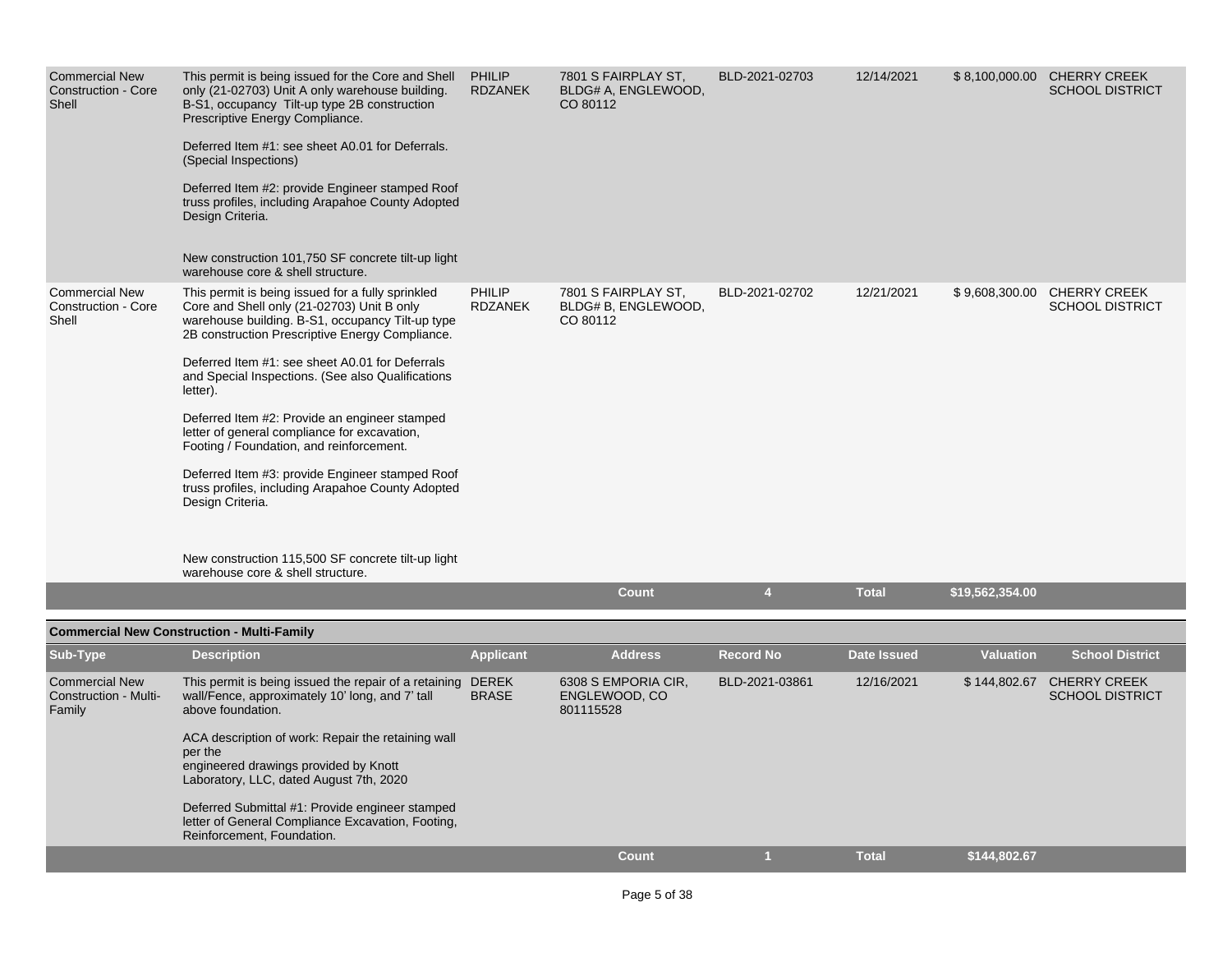|                                                                 | <b>Commercial New Construction - New Structure</b>                                                                                                                                                                                                                                                                                                                                                                                                                                                                                                                                                                               |                               |                                                     |                  |                    |                  |                                                        |  |  |  |
|-----------------------------------------------------------------|----------------------------------------------------------------------------------------------------------------------------------------------------------------------------------------------------------------------------------------------------------------------------------------------------------------------------------------------------------------------------------------------------------------------------------------------------------------------------------------------------------------------------------------------------------------------------------------------------------------------------------|-------------------------------|-----------------------------------------------------|------------------|--------------------|------------------|--------------------------------------------------------|--|--|--|
| Sub-Type                                                        | <b>Description</b>                                                                                                                                                                                                                                                                                                                                                                                                                                                                                                                                                                                                               | <b>Applicant</b>              | <b>Address</b>                                      | <b>Record No</b> | <b>Date Issued</b> | <b>Valuation</b> | <b>School District</b>                                 |  |  |  |
| <b>Commercial New</b><br>Construction - New<br>Structure        | Permit issued for NEW COMMERCIAL BUILDING<br>labeled as PAVILLION. Occupancy - Separated<br>Mixed Use (A-2, B, & S-2 Occupancies),<br>Construction - Type V-B, Fully Sprinkled. The<br>total building area is 5,842sf covered area per<br>Construction Documents. The scope of work<br>includes building construction only, refer to Permit<br>#2021-01682 for site related improvements up to<br>the building. Refer to approved Construction<br>Documents for requirements. Special Inspections<br>by Ground Engineering per letter dated 11/10/21.                                                                            |                               | 14601 COUNTRY CLUB<br>DR, AURORA, CO 80016-<br>1054 | BLD-2021-02540   | 12/8/2021          |                  | \$3,040,000.00 CHERRY CREEK<br><b>SCHOOL DISTRICT</b>  |  |  |  |
| <b>Commercial New</b><br><b>Construction - New</b><br>Structure | Permit issued for a NEW COMMERCIAL<br>DAYCARE FACILITY, ~13,000sf, MIXED USE "E"<br>OCCUPANCY, TYPE V-B, FULLY SPRINKLED<br>BUILDING. The general scope of work includes<br>civil, landscape architectural, structural,<br>mechanical, and electrical. Refer to approved<br>Construction Documents for requirements.                                                                                                                                                                                                                                                                                                             | <b>SCOTT</b><br><b>BLANK</b>  | 21600 E QUINCY AVE,<br><b>AURORA, CO 80015</b>      | BLD-2021-01354   | 12/9/2021          | \$3,500,000.00   |                                                        |  |  |  |
| <b>Commercial New</b><br><b>Construction - New</b><br>Structure | Permit issued for a NEW COMMERCIAL HANGER DAVID FLECK 8208 S INTERPORT<br>& 3-STORY OFFICE FACILITY, ~75,793sf,<br>SEPERATED MIXED USE OCCUPANCY - "B" "S-<br>1" "U" & "A-2", TYPE II-B, FULLY SPRINKLED<br>BUILDING. NOTE: The "B" occupancy office<br>areas are Core & Shell only (no tenant finish<br>included); this facility to receive Certificate of<br>Completion only. C of O issued at future Tenant<br>Finish completion. The general scope of work<br>includes civil, landscape architectural, structural,<br>mechanical, plumbing, and electrical. Refer to<br>approved Construction Documents for<br>requirements. |                               | BLVD, ENGLEWOOD, CO<br>80112                        | BLD-2021-01966   | 12/16/2021         |                  | \$15,316,728.00 CHERRY CREEK<br><b>SCHOOL DISTRICT</b> |  |  |  |
| <b>Commercial New</b><br><b>Construction - New</b><br>Structure | FOUNDATION ONLY PERMIT<br>Construction of a new 135,000SF concrete Ramp,<br>52,000 SF Hangar and 7,000 SF Fixed Base of<br>Operation (FBO) facility for Modern Aviation,<br>utilizing a pre-engineered metal building as the<br>structure for the Hangar and structural steel<br>framing for the FBO. The project includes MEPF<br>systems in the office and Hangar facilities with<br>landscape and customer parking lots around the<br>exterior of the facility.                                                                                                                                                               | <b>NICK</b><br><b>WACHOLZ</b> | 8207 S INTERPORT<br>BLVD, ENGLEWOOD, CO<br>80012    | BLD-2021-02857   | 12/30/2021         |                  | \$3,500,000.00 CHERRY CREEK<br><b>SCHOOL DISTRICT</b>  |  |  |  |
|                                                                 |                                                                                                                                                                                                                                                                                                                                                                                                                                                                                                                                                                                                                                  |                               | <b>Count</b>                                        | 4                | <b>Total</b>       | \$25,356,728.00  |                                                        |  |  |  |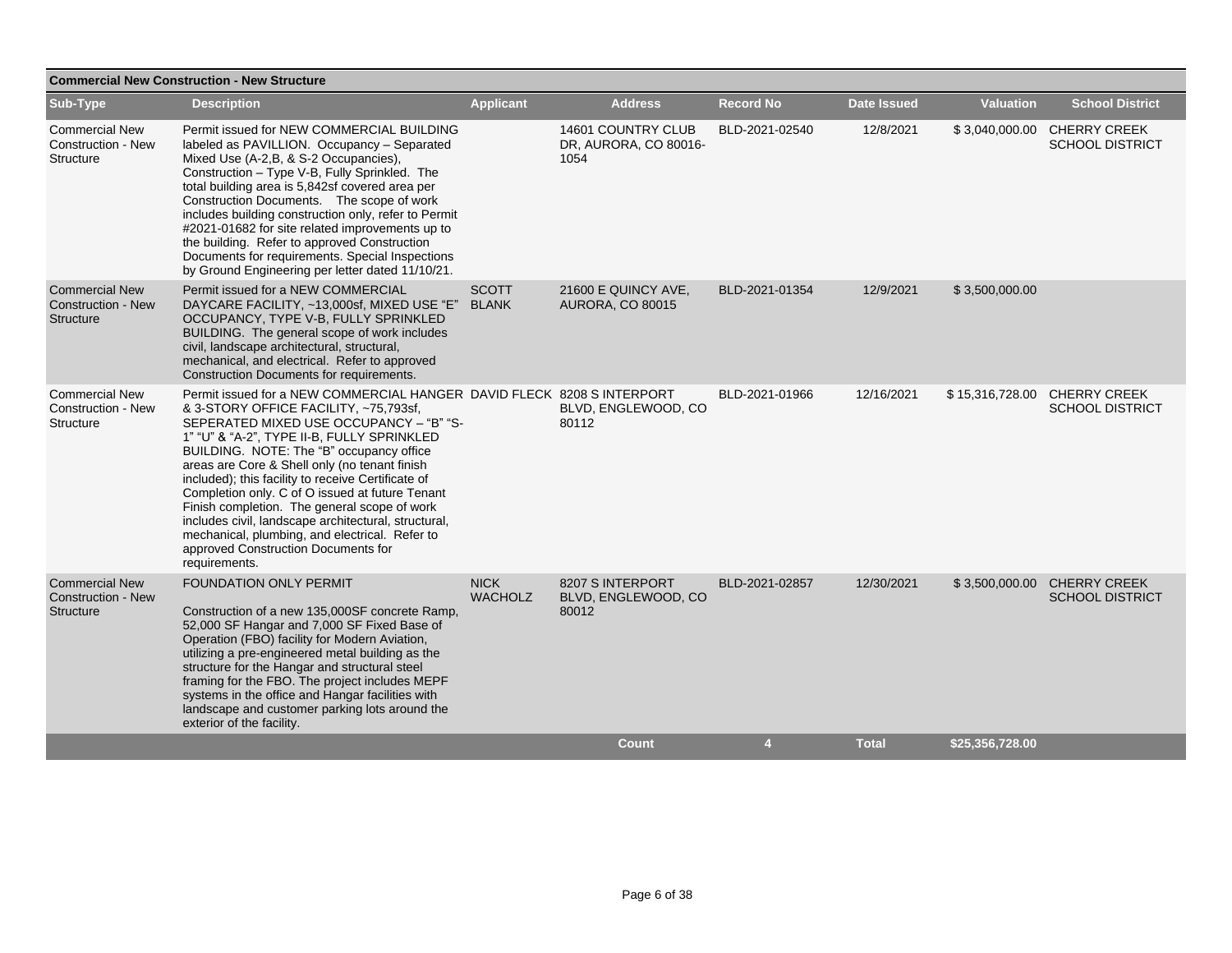| <b>Commercial New Construction - Signs</b>                          |                                                                                                                                                                                                                                                                                                                                       |                                                   |                                                    |                  |                    |                  |                                               |
|---------------------------------------------------------------------|---------------------------------------------------------------------------------------------------------------------------------------------------------------------------------------------------------------------------------------------------------------------------------------------------------------------------------------|---------------------------------------------------|----------------------------------------------------|------------------|--------------------|------------------|-----------------------------------------------|
| Sub-Type                                                            | <b>Description</b>                                                                                                                                                                                                                                                                                                                    | <b>Applicant</b>                                  | <b>Address</b>                                     | <b>Record No</b> | <b>Date Issued</b> | <b>Valuation</b> | <b>School District</b>                        |
| <b>Commercial New</b><br><b>Construction - Signs</b>                | MONUMENT SIGN ONLY                                                                                                                                                                                                                                                                                                                    | <b>BRIAN</b><br><b>LEIBOVITZ</b>                  | 7739 E ILIFF AVE.<br>DENVER, CO 802315301          | BLD-2021-03349   | 12/10/2021         | \$7,500.00       | <b>CHERRY CREEK</b><br><b>SCHOOL DISTRICT</b> |
|                                                                     | Facia signs are under permit ZSP-2021-00017                                                                                                                                                                                                                                                                                           |                                                   |                                                    |                  |                    |                  |                                               |
|                                                                     | Sonic is rebranding, we are removing the old<br>signage and installing new signage                                                                                                                                                                                                                                                    |                                                   |                                                    |                  |                    |                  |                                               |
|                                                                     |                                                                                                                                                                                                                                                                                                                                       |                                                   | <b>Count</b>                                       | 1                | <b>Total</b>       | \$7,500.00       |                                               |
| <b>Commercial New Construction - Solar</b>                          |                                                                                                                                                                                                                                                                                                                                       |                                                   |                                                    |                  |                    |                  |                                               |
| Sub-Type                                                            | <b>Description</b>                                                                                                                                                                                                                                                                                                                    | <b>Applicant</b>                                  | <b>Address</b>                                     | <b>Record No</b> | <b>Date Issued</b> | <b>Valuation</b> | <b>School District</b>                        |
| <b>Commercial New</b><br><b>Construction - Solar</b>                | <b>TRACKER SYSTEM</b><br>Primoris is submitting this permit application for<br>Arapahoe County review on the tracker and<br>mounting system(s) to be used for the PV array on<br>the Hunter Solar, LLC. project.                                                                                                                      | <b>MARIAN E</b><br><b>MORENO</b><br><b>BORJAS</b> | 4747 S County Road 129<br>RD, Bennett, CO          | BLD-2021-02647   | 12/7/2021          | \$30,545,738.08  |                                               |
|                                                                     |                                                                                                                                                                                                                                                                                                                                       |                                                   | <b>Count</b>                                       | $\mathbf{1}$     | <b>Total</b>       | \$30,545,738.08  |                                               |
|                                                                     | <b>Commercial Remodel-Renovation - Access Control</b>                                                                                                                                                                                                                                                                                 |                                                   |                                                    |                  |                    |                  |                                               |
| Sub-Type                                                            | <b>Description</b>                                                                                                                                                                                                                                                                                                                    | <b>Applicant</b>                                  | <b>Address</b>                                     | <b>Record No</b> | <b>Date Issued</b> | <b>Valuation</b> | <b>School District</b>                        |
|                                                                     |                                                                                                                                                                                                                                                                                                                                       |                                                   |                                                    |                  |                    |                  |                                               |
| <b>Commercial Remodel-</b><br><b>Renovation - Access</b><br>Control | <b>PROJECT SCOPE</b><br>1st Floor Install:<br>2 Proximity Card Readers<br>2 Electric Strikes<br>2 Request-to-Exit Devices<br>2 Magnetic Door Contacts<br>All cabling will terminate to the Access Control<br>Panel and<br>Power Supplies installed in the 1st Floor IT<br>Staging Room 1203A.<br>Security Circuit in RED on floorplan | <b>NATALIE</b><br><b>YOUNGS</b>                   | 8000 E ILIFF AVE.<br>DENVER, CO 802315317          | BLD-2021-03848   | 12/6/2021          | \$4,250.00       |                                               |
| <b>Renovation - Access</b><br>Control                               | Commercial Remodel- 2 FAIL SECURE ELECTRIC STRIKES 2<br><b>READERS 1 DOOR CONTROLLER 1 POWER</b><br><b>SUPPLY</b>                                                                                                                                                                                                                     | <b>DAVID</b><br>KO                                | 195 INVERNESS DR,<br>TAMARCHEN ENGLEWOOD, CO 80112 | BLD-2021-03742   | 12/27/2021         | \$9,300.00       | <b>CHERRY CREEK</b><br><b>SCHOOL DISTRICT</b> |
|                                                                     |                                                                                                                                                                                                                                                                                                                                       |                                                   | <b>Count</b>                                       | 2 <sup>2</sup>   | <b>Total</b>       | \$13,550.00      |                                               |
|                                                                     | <b>Commercial Remodel-Renovation - Demo Only</b>                                                                                                                                                                                                                                                                                      |                                                   |                                                    |                  |                    |                  |                                               |
| Sub-Type                                                            | <b>Description</b>                                                                                                                                                                                                                                                                                                                    | <b>Applicant</b>                                  | <b>Address</b>                                     | <b>Record No</b> | <b>Date Issued</b> | <b>Valuation</b> | <b>School District</b>                        |
|                                                                     | Commercial Remodel- Shore up trusses to remove the front elevation due NICK                                                                                                                                                                                                                                                           |                                                   | 8500 E Mississippi AVE,                            | BLD-2021-03963   | 12/17/2021         | \$3,500.00       |                                               |
| Renovation - Demo<br>Only                                           | to vehicle impact.                                                                                                                                                                                                                                                                                                                    | <b>ROZACK</b>                                     | UNIT# 31, Denver, CO                               |                  |                    |                  |                                               |
|                                                                     |                                                                                                                                                                                                                                                                                                                                       |                                                   | <b>Count</b>                                       | и                | <b>Total</b>       | \$3,500.00       |                                               |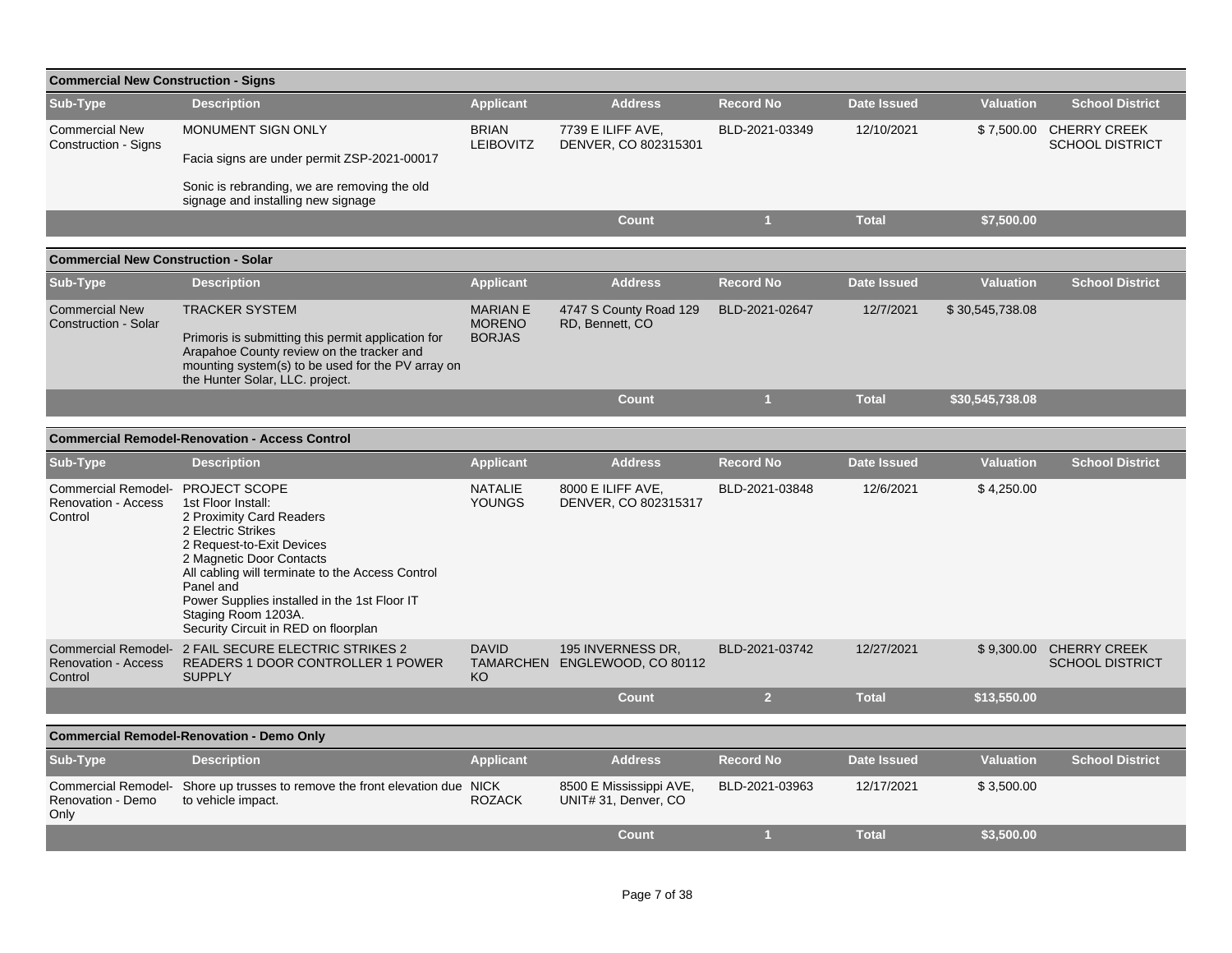|                                                                         | <b>Commercial Remodel-Renovation - Fire Alarm</b>                                                                                                                                                                                                                                                                                                                                       |                                      |                                                                        |                  |                    |                  |                                                     |
|-------------------------------------------------------------------------|-----------------------------------------------------------------------------------------------------------------------------------------------------------------------------------------------------------------------------------------------------------------------------------------------------------------------------------------------------------------------------------------|--------------------------------------|------------------------------------------------------------------------|------------------|--------------------|------------------|-----------------------------------------------------|
| Sub-Type                                                                | <b>Description</b>                                                                                                                                                                                                                                                                                                                                                                      | <b>Applicant</b>                     | <b>Address</b>                                                         | <b>Record No</b> | <b>Date Issued</b> | <b>Valuation</b> | <b>School District</b>                              |
| <b>Renovation - Fire</b><br>Alarm                                       | Commercial Remodel- Install one 20 amp, 120 volt electrical circuit for a<br>new fire alarm panel.                                                                                                                                                                                                                                                                                      | <b>KEITH B</b><br><b>GIBSON</b>      | 37 INVERNESS DR.<br>ENGLEWOOD, CO<br>801125412                         | BLD-2021-03856   | 12/2/2021          |                  | \$1,550.00 CHERRY CREEK<br><b>SCHOOL DISTRICT</b>   |
|                                                                         |                                                                                                                                                                                                                                                                                                                                                                                         |                                      | <b>Count</b>                                                           | $\overline{1}$   | <b>Total</b>       | \$1,550.00       |                                                     |
|                                                                         | <b>Commercial Remodel-Renovation - Tenant Improvement</b>                                                                                                                                                                                                                                                                                                                               |                                      |                                                                        |                  |                    |                  |                                                     |
| Sub-Type                                                                | <b>Description</b>                                                                                                                                                                                                                                                                                                                                                                      | <b>Applicant</b>                     | <b>Address</b>                                                         | <b>Record No</b> | <b>Date Issued</b> | <b>Valuation</b> | <b>School District</b>                              |
| <b>Commercial Remodel-</b><br><b>Renovation - Tenant</b><br>Improvement | Interior remodel to refinish space for a new dental<br>office within an existing building. To include<br>mechanical, electrical, and plumbing.                                                                                                                                                                                                                                          | ALBERT<br><b>MICHAEL</b><br>CAROCCIO | 2 INVERNESS DR 203,<br>ENGLEWOOD, CO<br>801125507                      | BLD-2021-01697   | 12/2/2021          |                  | \$80,000.00 CHERRY CREEK<br><b>SCHOOL DISTRICT</b>  |
| <b>Renovation - Tenant</b><br>Improvement                               | Commercial Remodel- TENANT FINISH OF A PREVIOUSLY<br>DEMOLISHED (SEPARATE PERMIT<br><b>SUBMITTAL) FOR</b><br>USE AS A BASEBALL TRAINING FACILITY IN A<br>SPACE PREVIOUSLY USED AS AN OFFICE<br>WAREHOUSE FACILITY.<br>SUITES F & G WILL BE COMBINED INTO ONE<br><b>SPACE</b>                                                                                                            | <b>DREW</b><br><b>MILLER</b>         | 82 INVERNESS DR F,<br>ENGLEWOOD, CO<br>801125146                       | BLD-2021-03387   | 12/2/2021          | \$150,000.00     | <b>CHERRY CREEK</b><br><b>SCHOOL DISTRICT</b>       |
| <b>Commercial Remodel-</b><br><b>Renovation - Tenant</b><br>Improvement | This Tenant Improvement Project involves<br>modification and expansion of existing tenant suite<br>to include selective demolition and construction of<br>non-load bearing partitions, new and salvaged<br>suspended ceiling grid and tile, new and salvaged<br>light fixtures, new outlets, new and salvaged office<br>doors, frames and interior glass, millwork and new<br>finishes. | <b>SALLY CHIU</b>                    | 10800 E GEDDES AVE,<br><b>UNIT# 170.</b><br>ENGLEWOOD, CO<br>801123894 | BLD-2021-03069   | 12/2/2021          |                  | \$200,000.00 CHERRY CREEK<br><b>SCHOOL DISTRICT</b> |
| <b>Commercial Remodel-</b><br><b>Renovation - Tenant</b><br>Improvement | Permit issued for the INTERIOR ALTERATIONS<br>OF AN EXISTING LEVEL 4 OFFICE BUILDING<br>COMMON AREA (Corridors) "B" OCCUPANCY,<br>FULLY SPRINKLED BUILDING. The general<br>scope of work includes architectural, mechanical,<br>plumbing, and electrical interior alterations. Refer<br>to approved Construction Documents for<br>requirements.                                         | <b>RACHEL</b><br><b>MASON</b>        | 116 INVERNESS DR,<br>ENGLEWOOD, CO<br>801125112                        | BLD-2021-02501   | 12/7/2021          |                  | \$50,500.00 CHERRY CREEK<br><b>SCHOOL DISTRICT</b>  |
| <b>Commercial Remodel-</b><br>Renovation - Tenant<br>Improvement        | Permit issued for the Installation of a NEW 4'-0" Ht. CHRISTINE<br>DIVIDER WALL within EXISTING OCCUPIED "B"<br>OCCUPANCY, FULLY SPRINKLED BUILDING.<br>The general scope of work includes architectural<br>interior alterations. Refer to approved<br>Construction Documents for requirements.                                                                                         | <b>RODRIGUEZ</b>                     | 6901 S PEORIA ST.<br>ENGLEWOOD, CO<br>801124127                        | BLD-2021-03818   | 12/8/2021          |                  | \$1,500.00 CHERRY CREEK<br><b>SCHOOL DISTRICT</b>   |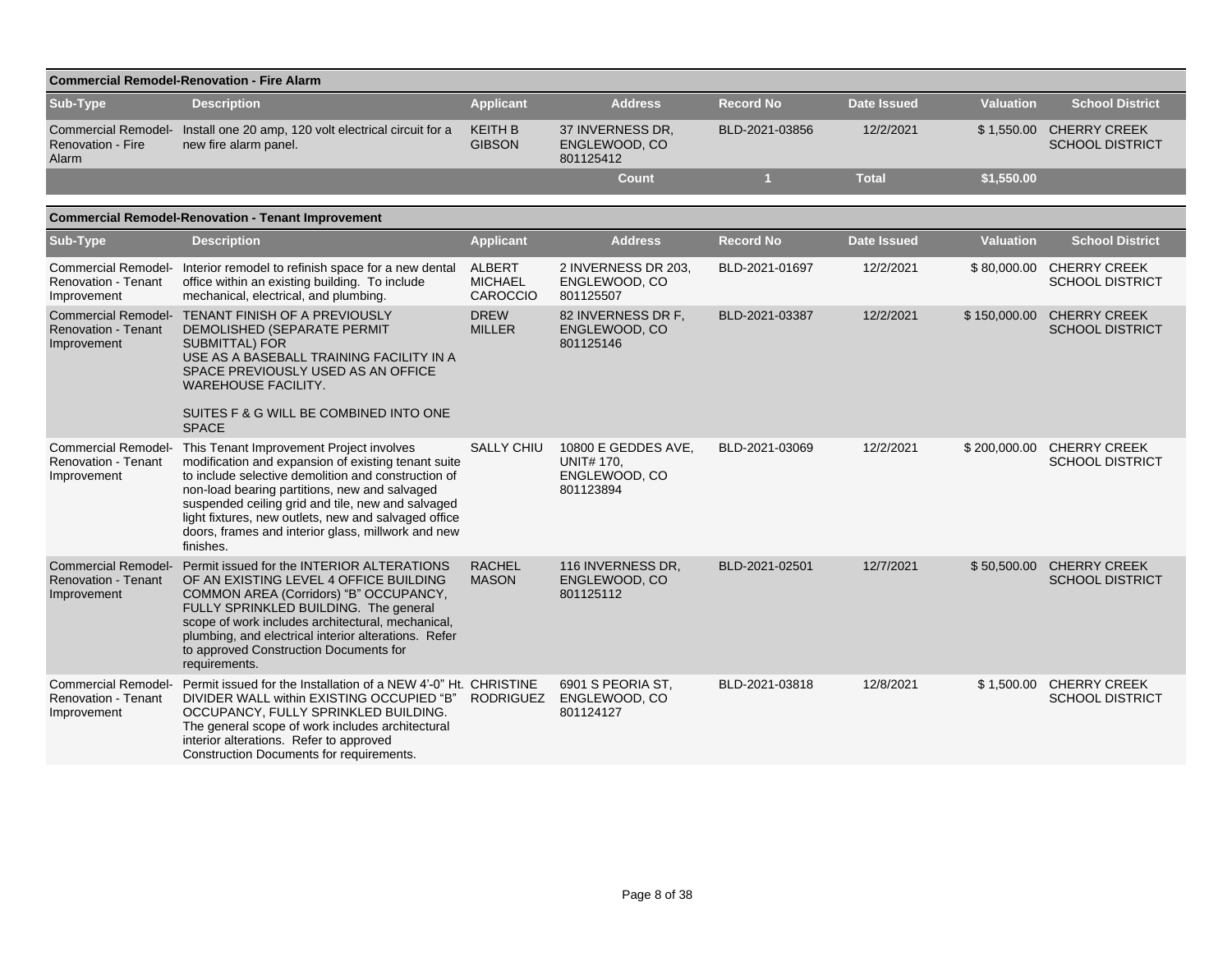| <b>Renovation - Tenant</b><br>Improvement                                     | Commercial Remodel- Permit issued for ALTERATIONS TO EXISTING<br>COMMERCIAL BUILDING labeled as<br>CLUBHOUSE. Occupancy - Separated Mixed<br>Use (A-2, A-3, B, & S-2 Occupancies),<br>Construction - Type II-B Lower Level, V-B Upper<br>Level, Fully Sprinkled. The total Alteration area is<br>approx. 1,995sf of Lower Level area per<br>Construction Documents. The scope of work<br>includes architectural, structural, mechanical,<br>plumbing, and electrical; refer to Permit #2021-<br>01682 for site related improvements up to the<br>building. Refer to approved Construction<br>Documents for requirements. Special Inspections<br>by Ground Engineering per letter dated 11/10/21. |                                                   | 14601 COUNTRY CLUB<br>DR, AURORA, CO 80016-<br>1054                | BLD-2021-02541   | 12/9/2021          |                  | \$760,000.00 CHERRY CREEK<br><b>SCHOOL DISTRICT</b> |
|-------------------------------------------------------------------------------|--------------------------------------------------------------------------------------------------------------------------------------------------------------------------------------------------------------------------------------------------------------------------------------------------------------------------------------------------------------------------------------------------------------------------------------------------------------------------------------------------------------------------------------------------------------------------------------------------------------------------------------------------------------------------------------------------|---------------------------------------------------|--------------------------------------------------------------------|------------------|--------------------|------------------|-----------------------------------------------------|
| Renovation - Tenant<br>Improvement                                            | Commercial Remodel- Permit includes MODIFICATIONS TO EXISTING<br>EXTERIOR TOWNHOME STAIRWAY FROM<br>SECOND LEVEL TO GRADE per drawings as<br>submitted. STRUCTURAL: YES - Per engineer's<br>stamped drawings.                                                                                                                                                                                                                                                                                                                                                                                                                                                                                    | <b>NEED</b><br><b>LICENSED</b><br>CONTRACTO<br>R. | 6104 E YALE AVE,<br>DENVER, CO 802227063                           | BLD-2020-05139   | 12/16/2021         | \$19,000.00      | <b>CHERRY CREEK</b><br><b>SCHOOL DISTRICT</b>       |
| <b>Commercial Remodel-</b><br><b>Renovation - Tenant</b><br>Improvement       | Repair front elevation dur to vehicle impact.<br>Includes both interior and exterior work.<br>Demo permit associated with this permit is 21-<br>03963                                                                                                                                                                                                                                                                                                                                                                                                                                                                                                                                            | <b>NICK</b><br><b>ROZACK</b>                      | 8500 E Mississippi AVE,<br>UNIT# 31, Denver, CO                    | BLD-2021-03913   | 12/17/2021         | \$25,000.00      | <b>CHERRY CREEK</b><br><b>SCHOOL DISTRICT</b>       |
| <b>Renovation - Tenant</b><br>Improvement                                     | Commercial Remodel- Permit issued for the INTERIOR & EXTERIOR<br>ALTERATIONS OF AN EXISTING UNOCCUPIED<br>2,098gsf BUILDING WITH "B" & "S-1"<br>OCCUPANCIES, NON-SPRINKLED BUILDING.<br>The project includes architectural, structural,<br>mechanical, plumbing, and electrical alteration<br>scopes of work. Refer to approved Construction<br>Documents for requirements.                                                                                                                                                                                                                                                                                                                      | <b>GARY UBA</b>                                   | 2235 S Syracuse WAY,<br>BLDG#                                      | BLD-2020-05039   | 12/25/2021         | \$105,000.00     |                                                     |
| <b>Renovation - Tenant</b><br>Improvement                                     | Commercial Remodel- Permit issued for the INTERIOR ALTERATIONS<br>OF AN EXISTING OCCUPIED ~65,067sf<br>BUILDING WITH "A, B, F & S" OCCUPANCIES,<br>FULLY SPRINKLED BUILDING. NEW TENANT<br>ALTERATION PROJECT AREA ~4,635gsf. The<br>general scope of work includes architectural,<br>mechanical, and electrical interior alterations.<br>Refer to approved Construction Documents for<br>requirements.                                                                                                                                                                                                                                                                                          | <b>ERIC</b><br><b>SCHAEFER</b>                    | 10101 E DRY CREEK RD, BLD-2021-02562<br>ENGLEWOOD, CO<br>801121556 |                  | 12/28/2021         | \$246,114.00     | <b>CHERRY CREEK</b><br><b>SCHOOL DISTRICT</b>       |
|                                                                               |                                                                                                                                                                                                                                                                                                                                                                                                                                                                                                                                                                                                                                                                                                  |                                                   | <b>Count</b>                                                       | 10               | <b>Total</b>       | \$1,637,114.00   |                                                     |
|                                                                               | <b>Commercial Systems Repair-Replace-Modify - Electrical Wiring</b>                                                                                                                                                                                                                                                                                                                                                                                                                                                                                                                                                                                                                              |                                                   |                                                                    |                  |                    |                  |                                                     |
| Sub-Type                                                                      | <b>Description</b>                                                                                                                                                                                                                                                                                                                                                                                                                                                                                                                                                                                                                                                                               | <b>Applicant</b>                                  | <b>Address</b>                                                     | <b>Record No</b> | <b>Date Issued</b> | <b>Valuation</b> | <b>School District</b>                              |
| <b>Commercial Systems</b><br>Repair-Replace-<br>Modify - Electrical<br>Wiring | Installing (42) new CAT5e cable locations (low<br>voltage) and (9) speakers for sound masking (low<br>voltage)                                                                                                                                                                                                                                                                                                                                                                                                                                                                                                                                                                                   | <b>LISA</b><br><b>HARRISON</b>                    | 10800 E GEDDES AVE,<br>ENGLEWOOD, CO<br>801123894                  | BLD-2021-03842   | 12/7/2021          |                  | \$8,000.00 CHERRY CREEK<br><b>SCHOOL DISTRICT</b>   |
|                                                                               |                                                                                                                                                                                                                                                                                                                                                                                                                                                                                                                                                                                                                                                                                                  |                                                   | <b>Count</b>                                                       |                  | <b>Total</b>       | \$8,000.00       |                                                     |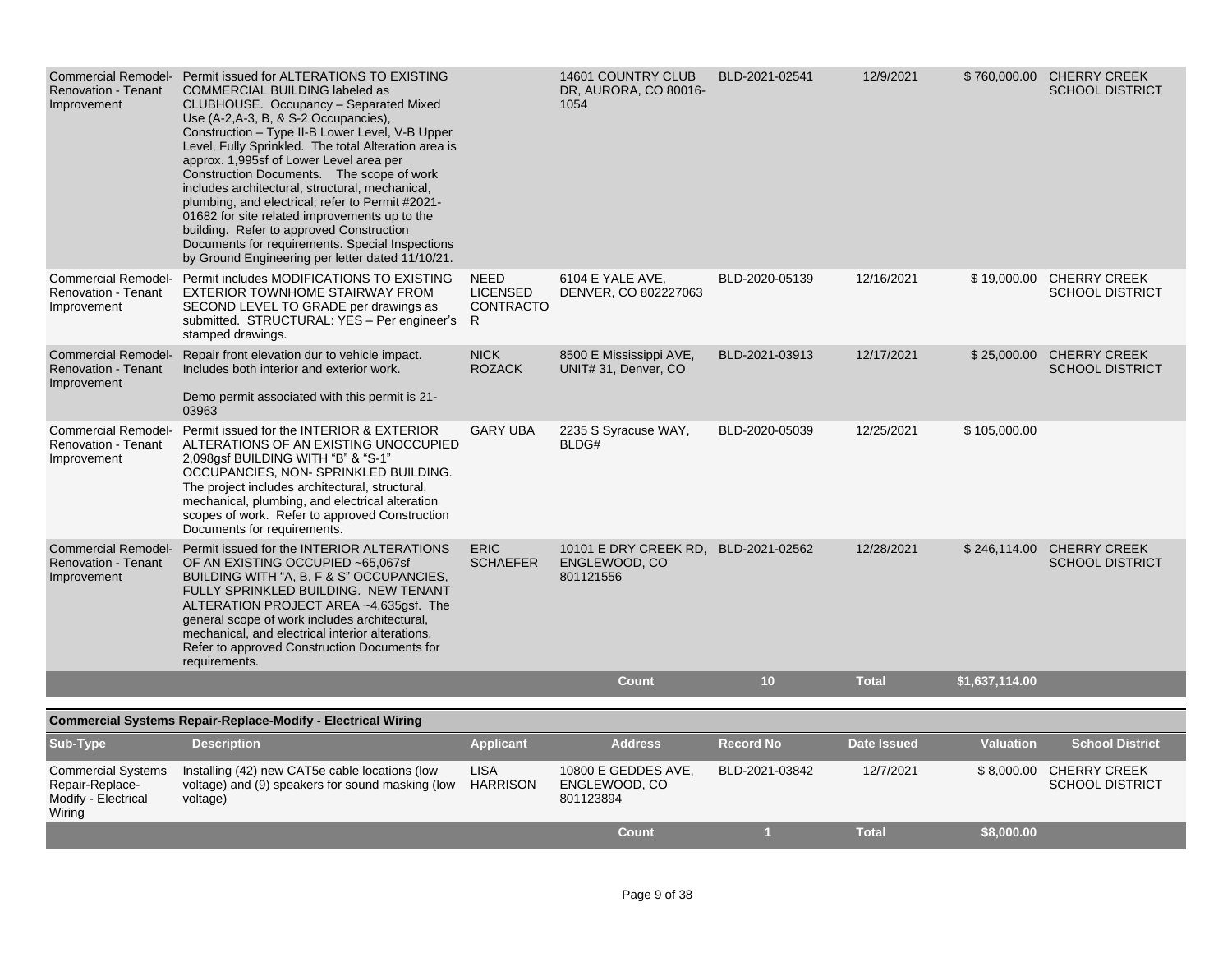| <b>Commercial Temporary Structure - Construction Trailer</b>       |                                                                                                                                                                                                                                                                          |                                   |                                                     |                  |                    |                  |                                                   |  |  |  |
|--------------------------------------------------------------------|--------------------------------------------------------------------------------------------------------------------------------------------------------------------------------------------------------------------------------------------------------------------------|-----------------------------------|-----------------------------------------------------|------------------|--------------------|------------------|---------------------------------------------------|--|--|--|
| Sub-Type                                                           | <b>Description</b>                                                                                                                                                                                                                                                       | <b>Applicant</b>                  | <b>Address</b>                                      | Record No        | <b>Date Issued</b> | <b>Valuation</b> | <b>School District</b>                            |  |  |  |
| Commercial<br>Temporary Structure -<br><b>Construction Trailer</b> | <b>Construction trailer for Taylor Morrison</b>                                                                                                                                                                                                                          | <b>KELLY</b><br><b>JACOBSON</b>   | 28560 E COLFAX AVE,<br><b>WATKINS, CO 801378500</b> | BLD-2021-03942   | 12/15/2021         | \$10,000.00      | <b>BENNETT SCHOOL</b><br><b>DISTRICT</b>          |  |  |  |
| Commercial<br>Temporary Structure -<br><b>Construction Trailer</b> | Install temporary power for 2 each construction<br>trailers.                                                                                                                                                                                                             | <b>ANDREW</b><br><b>BLACKFORD</b> | 2401 S Wabash ST,<br>Denver, CO                     | BLD-2021-01955   | 12/17/2021         | \$10,000.00      |                                                   |  |  |  |
|                                                                    |                                                                                                                                                                                                                                                                          |                                   | <b>Count</b>                                        | 2 <sup>1</sup>   | <b>Total</b>       | \$20,000.00      |                                                   |  |  |  |
| <b>Electrical Service Upgrade</b>                                  |                                                                                                                                                                                                                                                                          |                                   |                                                     |                  |                    |                  |                                                   |  |  |  |
| Sub-Type                                                           | <b>Description</b>                                                                                                                                                                                                                                                       | <b>Applicant</b>                  | <b>Address</b>                                      | <b>Record No</b> | <b>Date Issued</b> | <b>Valuation</b> | <b>School District</b>                            |  |  |  |
| <b>Electrical Service</b><br>Upgrade                               | RSC to 200A adding new 200A lever bypass meter CHRISTOPHE 3761 S ORLEANS ST,                                                                                                                                                                                             | <b>R GIBNEY</b>                   | AURORA, CO 800137437                                | BLD-2021-03947   | 12/1/2021          |                  | \$2.500.00 CHERRY CREEK<br><b>SCHOOL DISTRICT</b> |  |  |  |
| <b>Electrical Service</b><br>Upgrade                               | Temp 100 Amp for new single family home.                                                                                                                                                                                                                                 | <b>ELIU</b>                       | 98 S COOLIDGE ST.<br>HERNANDEZ AURORA, CO 800181541 | BLD-2021-03952   | 12/1/2021          |                  | \$18,000.00 AURORA SCHOOL<br><b>DISTRICT</b>      |  |  |  |
| <b>Electrical Service</b><br>Upgrade                               | Electrical wiring for new detached garage and sub- DIANA PIECH 26495 E OTERO DR,<br>panel 50 amp/240 volt.                                                                                                                                                               |                                   | AURORA, CO 800162069                                | BLD-2021-03972   | 12/3/2021          |                  | \$1,800.00 CHERRY CREEK<br><b>SCHOOL DISTRICT</b> |  |  |  |
| <b>Electrical Service</b><br>Upgrade                               | 200 amp service change                                                                                                                                                                                                                                                   | <b>HOLLY</b><br><b>TUCKER</b>     | 7677 E ARIZONA DR.<br>DENVER, CO 802312508          | BLD-2021-03999   | 12/6/2021          |                  | \$5,426.50 CHERRY CREEK<br><b>SCHOOL DISTRICT</b> |  |  |  |
| <b>Electrical Service</b><br>Upgrade                               | New 200 amp electrical service                                                                                                                                                                                                                                           | ARI<br><b>GOLDBERG</b>            | 4092 S ODESSA CIR.<br>AURORA, CO 800137478          | BLD-2021-04019   | 12/8/2021          |                  | \$2,700.00 CHERRY CREEK<br><b>SCHOOL DISTRICT</b> |  |  |  |
| <b>Electrical Service</b><br>Upgrade                               | Complete Electrical Rough-In for Basement<br>Remodel Includes: adding 100A service to<br>basement subpanel. Adding in 11 circuits in<br>basement service. Includes all receptacles, lights,<br>switches, fire alarm, CO2 alarm, and GFCI install<br>up to 2020 NEC Code. | <b>JUSTIN</b><br><b>VALDEZ</b>    | 22575 E Union CIR,<br>Aurora, CO                    | BLD-2021-04083   | 12/14/2021         | \$0.00           |                                                   |  |  |  |
| <b>Electrical Service</b><br>Upgrade                               | electrical permit for AC work, see permit BLD-2021<br>$-04134$                                                                                                                                                                                                           | CHAD<br><b>CARUSO</b>             | 5710 S DANUBE CIR.<br>AURORA, CO 800155147          | BLD-2021-04135   | 12/17/2021         | \$849.00         | <b>CHERRY CREEK</b><br><b>SCHOOL DISTRICT</b>     |  |  |  |
| <b>Electrical Service</b><br>Upgrade                               | 200 AMP SERVICE CHANGE                                                                                                                                                                                                                                                   | <b>HOLLY</b><br><b>TUCKER</b>     | 6009 S FULTON ST.<br>ENGLEWOOD, CO<br>801115466     | BLD-2021-04166   | 12/21/2021         | \$4,426.50       | <b>CHERRY CREEK</b><br><b>SCHOOL DISTRICT</b>     |  |  |  |
| <b>Electrical Service</b><br>Upgrade                               | Install 50amp 240v Circuit. All new.                                                                                                                                                                                                                                     | <b>MICHELLE</b><br><b>BROOKS</b>  | 6091 S ESPANA WAY,<br>AURORA, CO 800163883          | BLD-2021-04213   | 12/28/2021         | \$1,623.00       | <b>CHERRY CREEK</b><br><b>SCHOOL DISTRICT</b>     |  |  |  |
|                                                                    |                                                                                                                                                                                                                                                                          |                                   | <b>Count</b>                                        | 9                | <b>Total</b>       | \$37,325.00      |                                                   |  |  |  |
| <b>Furnace</b>                                                     |                                                                                                                                                                                                                                                                          |                                   |                                                     |                  |                    |                  |                                                   |  |  |  |
| Sub-Type                                                           | <b>Description</b>                                                                                                                                                                                                                                                       | <b>Applicant</b>                  | <b>Address</b>                                      | <b>Record No</b> | <b>Date Issued</b> | <b>Valuation</b> | <b>School District</b>                            |  |  |  |
| Furnace                                                            | Remove and replace 95% efficient 80K BTU gas<br>forced air furnace.                                                                                                                                                                                                      | <b>APRIL</b><br><b>YAKISH</b>     | 248 S COOLIDGE ST,<br>AURORA, CO 800181542          | BLD-2021-03959   | 12/2/2021          | \$5,095.00       | AURORA SCHOOL<br><b>DISTRICT</b>                  |  |  |  |
| Furnace                                                            | install replacement 80% 70k btu furnace                                                                                                                                                                                                                                  | <b>KATHI</b><br><b>MCKINNEY</b>   | 5415 S GENEVA ST.<br>ENGLEWOOD, CO<br>801116208     | BLD-2021-03976   | 12/3/2021          | \$4,630.00       | <b>CHERRY CREEK</b><br><b>SCHOOL DISTRICT</b>     |  |  |  |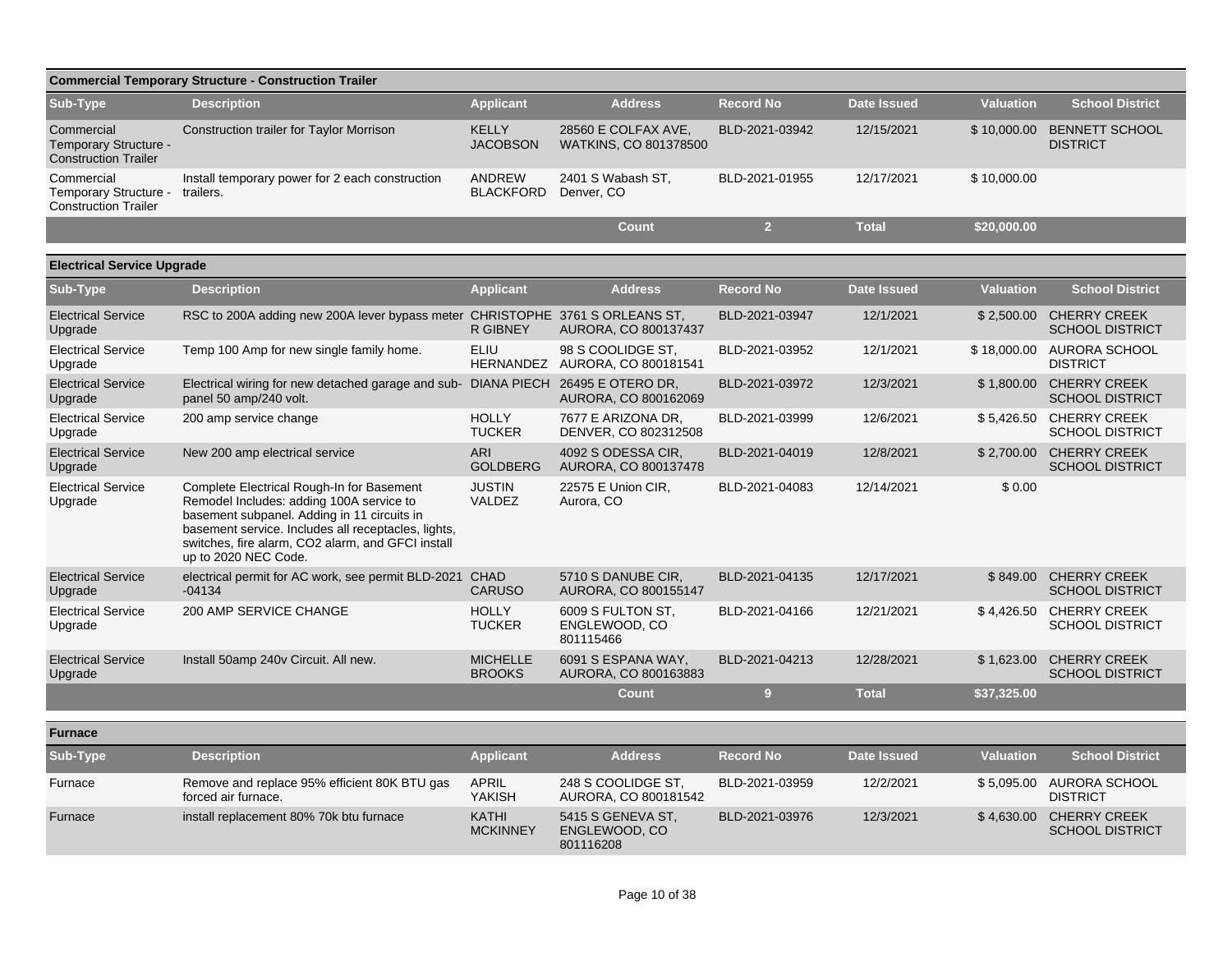| Furnace | Replace existing furnace 92% 80,000 BTU gas<br>furnace                                                                                                                                                | <b>CASSIE</b><br><b>TERRY</b>      | 10111 INVERNESS MAIN BLD-2021-03991<br>ST 330, ENGLEWOOD,<br>CO 801125725 |                | 12/6/2021    |              | \$5,500.00 CHERRY CREEK<br><b>SCHOOL DISTRICT</b> |
|---------|-------------------------------------------------------------------------------------------------------------------------------------------------------------------------------------------------------|------------------------------------|---------------------------------------------------------------------------|----------------|--------------|--------------|---------------------------------------------------|
| Furnace | Replace furnace with 80%, 80k BTU unit with<br>basic electrical connections.                                                                                                                          | <b>TRACEY L.</b><br><b>JOHNSON</b> | 9173 E KANSAS PL,<br>DENVER, CO 802472368                                 | BLD-2021-03998 | 12/6/2021    |              | \$9,465.00 CHERRY CREEK<br><b>SCHOOL DISTRICT</b> |
| Furnace | replace existing residential Carrier furnace with a<br>more state of the art residential Carrier furnace                                                                                              | <b>JOE</b><br>SULLIVAN             | 889 N VANDRIVER WAY,<br><b>AURORA, CO 80018</b>                           | BLD-2021-04022 | 12/8/2021    |              | \$7.500.00 AURORA SCHOOL<br><b>DISTRICT</b>       |
| Furnace | Replace furnace with 80% efficient 80k btu unit -<br>Electrician - Remco Electric (303-503-2362)                                                                                                      | <b>LAUREY</b><br><b>YORK</b>       | 16203 E OTERO AVE,<br>ENGLEWOOD, CO<br>801124623                          | BLD-2021-04029 | 12/8/2021    |              | \$4,000.00 CHERRY CREEK<br><b>SCHOOL DISTRICT</b> |
| Furnace | Replacement of Furnace                                                                                                                                                                                | <b>JEREMY</b><br><b>ADAMS</b>      | 5620 S LANSING WAY,<br>ENGLEWOOD, CO<br>801114106                         | BLD-2021-04039 | 12/9/2021    |              | \$7,000.00 CHERRY CREEK<br><b>SCHOOL DISTRICT</b> |
| Furnace | Replace furnace with 96%, 120k BTU unit with<br>basic electrical connections.                                                                                                                         | <b>TRACEY L.</b><br><b>JOHNSON</b> | 5245 S JAMAICA WAY.<br>ENGLEWOOD, CO<br>801113837                         | BLD-2021-04116 | 12/16/2021   | \$11,940.00  | <b>CHERRY CREEK</b><br><b>SCHOOL DISTRICT</b>     |
| Furnace | replace furnace: like for like<br>ss 80% eff 70k btu gas furnace: located in the<br>basement                                                                                                          | CHAD<br><b>CARUSO</b>              | 5413 S VALDAI WAY,<br>AURORA, CO 800156521                                | BLD-2021-04152 | 12/20/2021   | \$5,208.00   | <b>CHERRY CREEK</b><br><b>SCHOOL DISTRICT</b>     |
| Furnace | Replace furnace 115K BTU 96% eff                                                                                                                                                                      | <b>LAUREN</b><br><b>EWING</b>      | 4359 S HALIFAX WAY,<br>AURORA, CO 800155476                               | BLD-2021-04160 | 12/20/2021   | \$109.50     | <b>CHERRY CREEK</b><br><b>SCHOOL DISTRICT</b>     |
| Furnace | Replace furnace 50K BTU 80% eff                                                                                                                                                                       | <b>LAUREN</b><br><b>EWING</b>      | 5280 S SHERMAN ST,<br>LITTLETON, CO<br>801211030                          | BLD-2021-04163 | 12/20/2021   |              | \$3,379.00 LITTLETON SCHOOL<br><b>DISTRICT</b>    |
| Furnace | replace furnace only: like for like<br>2 stage variable 80% eff 70k btu gas furnace:<br>located in basement<br>programmable thermostat<br>Replace wye w 5-4-4 and rerun flue<br>**electrical rehook** | <b>CHAD</b><br><b>CARUSO</b>       | 3962 S HIMALAYA WAY,<br>AURORA, CO 800136018                              | BLD-2021-04154 | 12/20/2021   | \$5,000.00   | <b>CHERRY CREEK</b><br><b>SCHOOL DISTRICT</b>     |
| Furnace | 95% two stage 100,000 btu furnace                                                                                                                                                                     | <b>HOLLY</b><br><b>TUCKER</b>      | 2519 S JASMINE ST.<br>DENVER, CO 802226314                                | BLD-2021-04153 | 12/20/2021   |              | \$3,626.50 CHERRY CREEK<br><b>SCHOOL DISTRICT</b> |
| Furnace | Install an 80% 110k BTU gas furnace                                                                                                                                                                   |                                    | LISA BEEMAN 3937 S JERICHO CT,<br>AURORA, CO 800136090                    | BLD-2021-04161 | 12/20/2021   | \$3,200.00   | <b>CHERRY CREEK</b><br><b>SCHOOL DISTRICT</b>     |
| Furnace | INSTALL REPLACEMENT 96% 100K BTU<br><b>FURNACE</b>                                                                                                                                                    | <b>CHERYL</b><br><b>MCLELLAN</b>   | 5689 S KINGSTON WAY,<br>ENGLEWOOD, CO<br>801113951                        | BLD-2021-04167 | 12/21/2021   | \$8,469.00   | <b>CHERRY CREEK</b><br><b>SCHOOL DISTRICT</b>     |
| Furnace | <b>INSTALL REPLACEMENT 96% 60K BTU</b><br><b>FURNACE</b>                                                                                                                                              | <b>CHERYL</b><br><b>MCLELLAN</b>   | 10111 INVERNESS MAIN<br>ST 214, ENGLEWOOD,<br>CO 801125722                | BLD-2021-04190 | 12/23/2021   | \$8.197.00   | <b>CHERRY CREEK</b><br><b>SCHOOL DISTRICT</b>     |
| Furnace | Install replacement furnace 80% 60,000 BTU                                                                                                                                                            | <b>RICHARD</b><br>ANDERSON         | 6711 S WOLFF CT,<br>LITTLETON, CO<br>801286469                            | BLD-2021-04206 | 12/27/2021   |              | \$5,025.88 LITTLETON SCHOOL<br><b>DISTRICT</b>    |
| Furnace | Like for Like Furnace replacement                                                                                                                                                                     | <b>MICHELLE</b><br><b>SPRINKLE</b> | 2961 S KEARNEY ST,<br>DENVER, CO 802227024                                | BLD-2021-04227 | 12/30/2021   |              | \$6,245.00 CHERRY CREEK<br><b>SCHOOL DISTRICT</b> |
|         |                                                                                                                                                                                                       |                                    | Count                                                                     | 18             | <b>Total</b> | \$103,589.88 |                                                   |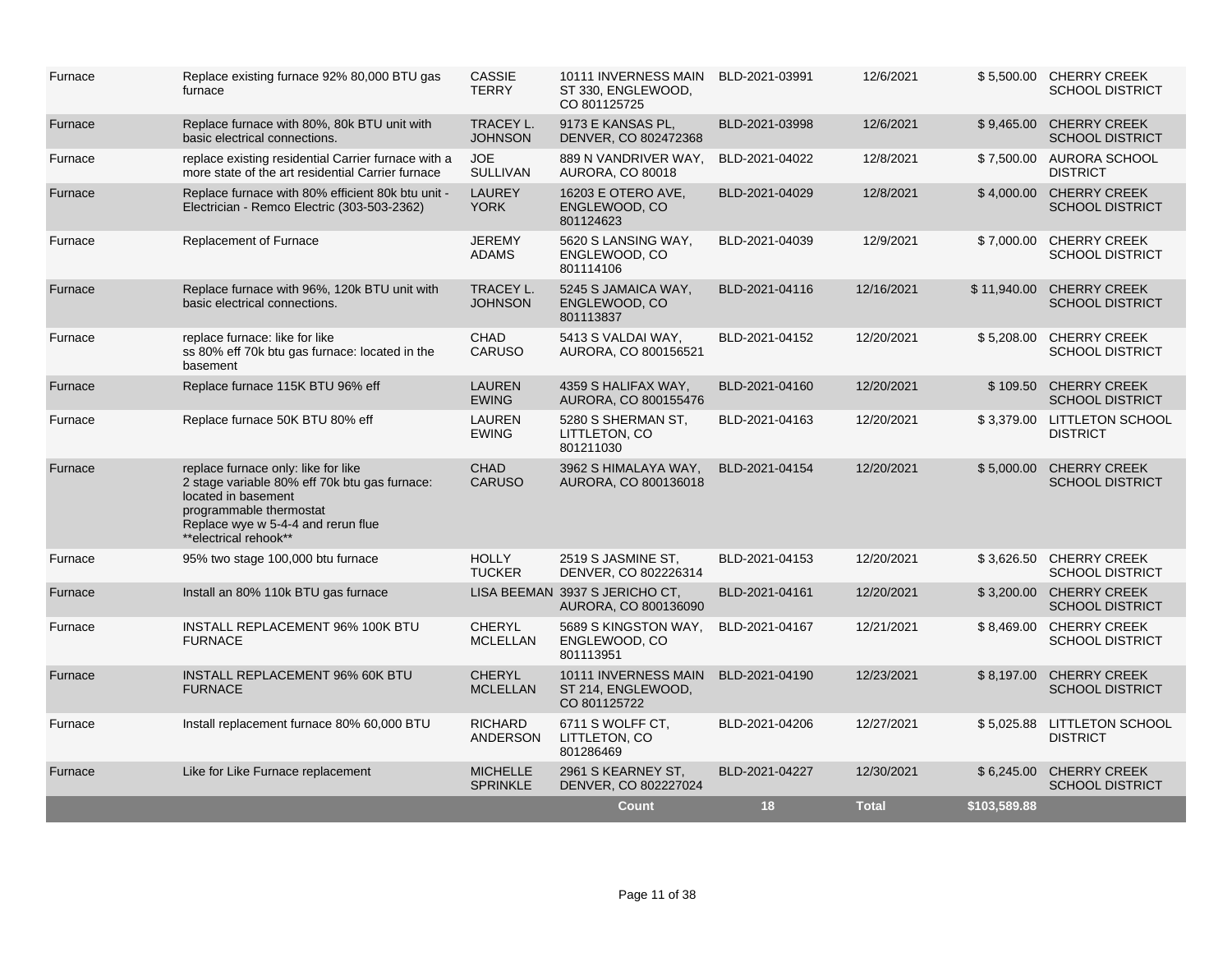|          | <b>Furnace / Waterheater Gas</b>                                                                                                                                                                                                                                               |                                                 |                                                                            |                  |                    |                     |                                                    |  |  |  |  |  |
|----------|--------------------------------------------------------------------------------------------------------------------------------------------------------------------------------------------------------------------------------------------------------------------------------|-------------------------------------------------|----------------------------------------------------------------------------|------------------|--------------------|---------------------|----------------------------------------------------|--|--|--|--|--|
| Sub-Type | <b>Description</b>                                                                                                                                                                                                                                                             | <b>Applicant</b>                                | <b>Address</b>                                                             | <b>Record No</b> | <b>Date Issued</b> | <b>Valuation</b>    | <b>School District</b>                             |  |  |  |  |  |
| Gas      | Furnace / Waterheater PROPANE!-80% 90K BTU FURNACE X2, 40 GAL TAYLOR VAN 1081 S COOLIDGE ST,<br><b>40K BTU PROPANE WATER HEATER</b><br><b>UPGRADE X2</b>                                                                                                                       | <b>SKY</b>                                      | AURORA, CO 800183017                                                       | BLD-2021-04236   | 12/31/2021         |                     | \$13,145.00 AURORA SCHOOL<br><b>DISTRICT</b>       |  |  |  |  |  |
|          |                                                                                                                                                                                                                                                                                |                                                 | <b>Count</b>                                                               | п                | <b>Total</b>       | $\sqrt{$13,145.00}$ |                                                    |  |  |  |  |  |
| Reroof   |                                                                                                                                                                                                                                                                                |                                                 |                                                                            |                  |                    |                     |                                                    |  |  |  |  |  |
| Sub-Type | <b>Description</b>                                                                                                                                                                                                                                                             | <b>Applicant</b>                                | <b>Address</b>                                                             | <b>Record No</b> | <b>Date Issued</b> | <b>Valuation</b>    | <b>School District</b>                             |  |  |  |  |  |
| Reroof   | Complete re-roof of house, shop, and shed.<br>Replace asphalt shingle with Owens Corning<br>Duration Storm. Replace 1/12 pitch porch areas<br>with Polyglass modified bitumen.                                                                                                 | <b>TOMAS</b><br><b>WOLFRAM</b>                  | 24560 E JEWELL AVE,<br>AURORA, CO 800183043                                | BLD-2021-03946   | 12/1/2021          |                     | \$19,200.00 AURORA SCHOOL<br><b>DISTRICT</b>       |  |  |  |  |  |
| Reroof   | Remove existing asphalt shingles roof down to<br>decking. Install New Asphalt shingles.                                                                                                                                                                                        | LINDSEY A<br><b>NOFTSGER</b>                    | 2800 S KEARNEY ST,<br>DENVER, CO 802227023                                 | BLD-2021-03953   | 12/1/2021          |                     | \$12,261.44 CHERRY CREEK<br><b>SCHOOL DISTRICT</b> |  |  |  |  |  |
| Reroof   | Residential reroof. Remove shingle portion down<br>to deck and re shingle roof and all accessories.                                                                                                                                                                            | <b>ANDREW</b><br><b>MICHAEL</b><br><b>GATES</b> | 5050 E VASSAR LN,<br>DENVER, CO 802226116                                  | BLD-2021-03967   | 12/2/2021          | \$19,200.00         | <b>CHERRY CREEK</b><br><b>SCHOOL DISTRICT</b>      |  |  |  |  |  |
| Reroof   | Remove and Replace existing roof.                                                                                                                                                                                                                                              | <b>BRIAN LEE</b><br><b>FRIEND</b>               | 2245 S YOSEMITE CIR,<br>DENVER, CO 802315736                               | BLD-2021-03979   | 12/3/2021          | \$14,691.00         | <b>CHERRY CREEK</b><br><b>SCHOOL DISTRICT</b>      |  |  |  |  |  |
| Reroof   | Tear off 1 layer asphalt shingles, 28 square, 4/12,<br>1 story, install Owens Corning Duration shingles<br>(130 mph, lifetime)                                                                                                                                                 | <b>STEVEN W</b><br><b>CUMMINGS</b>              | 61558 E US HIGHWAY 36, BLD-2021-03992<br><b>STRASBURG, CO</b><br>801369511 |                  | 12/6/2021          |                     | \$9,982.00 BYERS SCHOOL<br><b>DISTRICT</b>         |  |  |  |  |  |
| Reroof   | Tearing off existing shingles and re-roofing with<br>new shingles                                                                                                                                                                                                              | <b>JEFF</b><br><b>KARSTENS</b>                  | 40140 E FLORIDA DR,<br>BENNETT, CO 801028409                               | BLD-2021-03997   | 12/6/2021          | \$19,000.00         | <b>BENNETT SCHOOL</b><br><b>DISTRICT</b>           |  |  |  |  |  |
| Reroof   | reroof, 1 layer tearoff, 21 sq                                                                                                                                                                                                                                                 | <b>JIMH</b><br><b>CARPENTER</b>                 | 3053 S JASMINE ST,<br>DENVER, CO 802227016                                 | BLD-2021-04005   | 12/7/2021          | \$12,087.00         | <b>CHERRY CREEK</b><br><b>SCHOOL DISTRICT</b>      |  |  |  |  |  |
| Reroof   | full re-roof, full system, drip edge, underlayment,<br>starter, ridge, etc                                                                                                                                                                                                     | JJ HEDDEN                                       | 40782 E LOUISIANA DR.<br>BENNETT, CO 801028439                             | BLD-2021-04015   | 12/7/2021          | \$10,596.00         | <b>BENNETT SCHOOL</b><br><b>DISTRICT</b>           |  |  |  |  |  |
| Reroof   | remove 1 layer asphalt shingle and replace with<br>30yr GAF asphalt dimensional shingle                                                                                                                                                                                        | <b>STEVE POPP</b>                               | 2510 S DAHLIA ST,<br>DENVER, CO 802226104                                  | BLD-2021-04018   | 12/8/2021          | \$18,000.00         | <b>CHERRY CREEK</b><br><b>SCHOOL DISTRICT</b>      |  |  |  |  |  |
| Reroof   | Complete tear off and re-roof                                                                                                                                                                                                                                                  | <b>PATRICK</b><br>QUINN                         | 9579 E IOWA CIR,<br>DENVER, CO 802477354                                   | BLD-2021-04040   | 12/9/2021          | \$5,000.00          | <b>CHERRY CREEK</b><br><b>SCHOOL DISTRICT</b>      |  |  |  |  |  |
| Reroof   | Tear off and Replace 19 squares asphalt shingles<br>with new Owens Corning Oakridge Shingles.<br>Replacing all flashings and exhaust vents.                                                                                                                                    | <b>JOEL</b><br><b>EDWARD</b><br><b>MASSEY</b>   | 3886 S JERICHO CT.<br>AURORA, CO 800133871                                 | BLD-2021-04046   | 12/10/2021         | \$5,500.00          | <b>CHERRY CREEK</b><br><b>SCHOOL DISTRICT</b>      |  |  |  |  |  |
| Reroof   | Remove and replace asphalt roof on main<br>dwelling; like for like.<br>Material: Owens Corning Duration<br>Qty: 24 Sgs.<br>Fastners: 1 1/4" Nails<br>Underlayment: Syn. #15 Equiv.<br>Pitch: 4/12<br>Note** - We are not completing the flat/modified<br>roof over the garage. | <b>THOMAS</b><br><b>BOUCKAERT</b>               | 2620 S HOLLY ST,<br>DENVER, CO 802226217                                   | BLD-2021-04056   | 12/13/2021         | \$6,535.92          | <b>CHERRY CREEK</b><br><b>SCHOOL DISTRICT</b>      |  |  |  |  |  |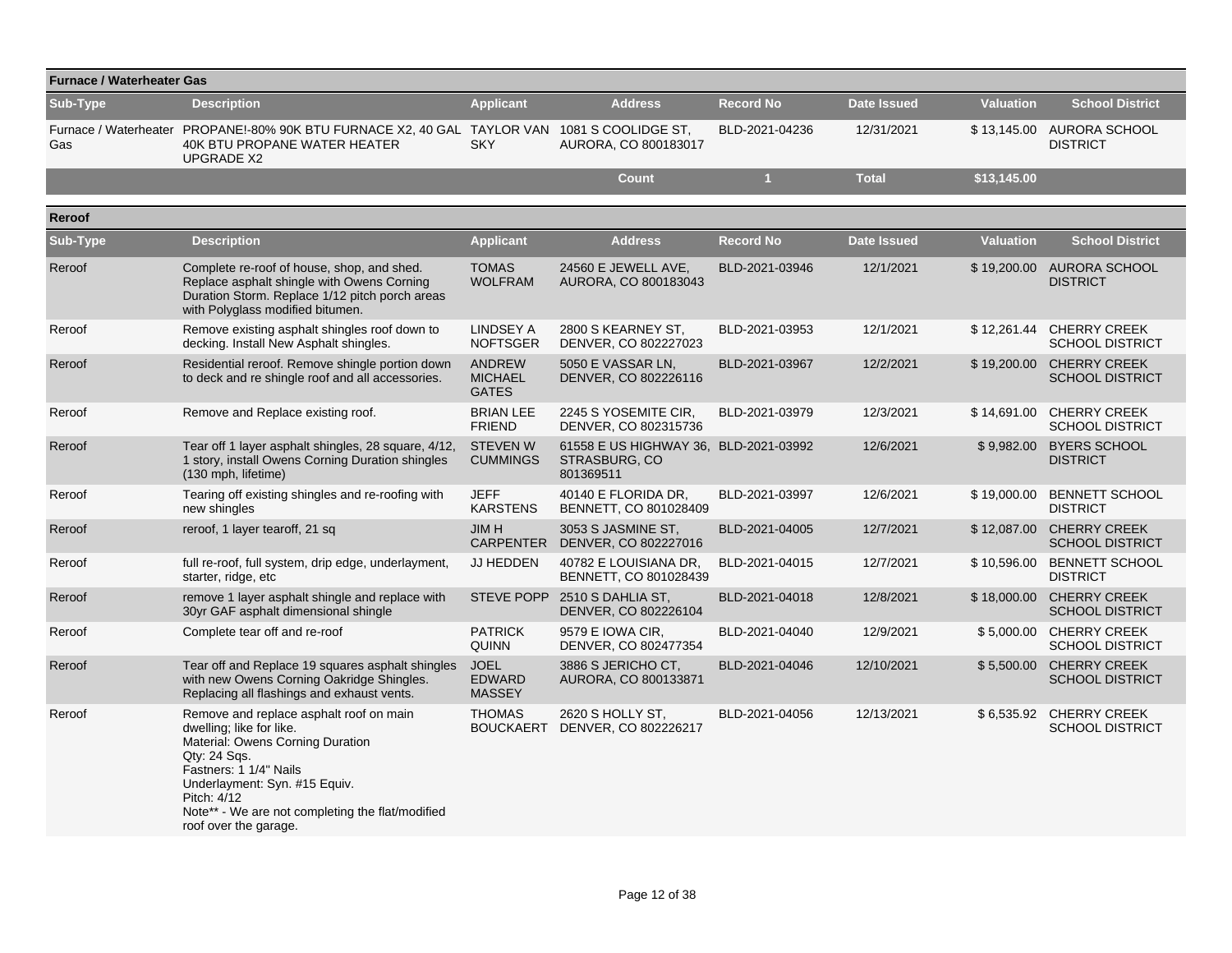| Reroof | Asphalt composition shingles re-roof                                                                                                                                                                                                                                                  | <b>JESSEM</b><br><b>HORSLEY</b>                | 3440 S COLUMBINE CIR.<br>ENGLEWOOD, CO<br>801137607           | BLD-2021-04086 | 12/14/2021   |              | \$13,000.00 CHERRY CREEK<br><b>SCHOOL DISTRICT</b> |
|--------|---------------------------------------------------------------------------------------------------------------------------------------------------------------------------------------------------------------------------------------------------------------------------------------|------------------------------------------------|---------------------------------------------------------------|----------------|--------------|--------------|----------------------------------------------------|
| Reroof | Asphalt re-roof                                                                                                                                                                                                                                                                       | <b>THAD</b><br><b>FRERICKS</b>                 | 3614 S JEBEL CIR,<br>AURORA, CO 800136625                     | BLD-2021-04105 | 12/15/2021   |              | \$7,500.00 CHERRY CREEK<br><b>SCHOOL DISTRICT</b>  |
| Reroof | Remove and replace asphalt roof; like for like<br>$Q$ ty: $35$ sqs.<br>Pitch: 7/12<br>Underlayment: Synthetic 15# equiv.<br>Fasteners: 1 1/4" nails<br>Material: Owens Corning - Duration Storm                                                                                       | <b>THOMAS</b><br><b>BOUCKAERT</b>              | 8351 E AMHERST CIR,<br>DENVER, CO 802313871                   | BLD-2021-04131 | 12/17/2021   |              | \$9,667.70 CHERRY CREEK<br><b>SCHOOL DISTRICT</b>  |
| Reroof | Tear off existing stone coated metal roof. Reroof<br>with 30 Year Class "A" Laminated Glass Shingles<br>laid as per Manufacturers Specifications for roof<br>application. Furnish and install Sheet Metal as<br>necessary to complete roof.<br>Replace 3 skylights with similar type. | <b>MARTIN</b><br><b>STOUT</b>                  | 9076 E COLORADO CIR.<br>DENVER, CO 802312924                  | BLD-2021-04143 | 12/17/2021   |              | \$20,000.00 CHERRY CREEK<br><b>SCHOOL DISTRICT</b> |
| Reroof | Residential re-roof with GAF Timberline<br>ArmorShield II asphalt shingles in Weathered<br>Wood color.                                                                                                                                                                                | <b>JEFF GRAY</b>                               | 6534 S ZENO CT,<br>AURORA, CO 800161146                       | BLD-2021-04159 | 12/20/2021   |              | \$13,200.00 CHERRY CREEK<br><b>SCHOOL DISTRICT</b> |
| Reroof | Tpo                                                                                                                                                                                                                                                                                   | <b>JESSE</b><br><b>VOGEL</b>                   | 2500 S HOLLY ST,<br>DENVER, CO 802226215                      | BLD-2021-04151 | 12/20/2021   | \$35,000.00  | <b>CHERRY CREEK</b><br><b>SCHOOL DISTRICT</b>      |
| Reroof | Remove and replace damaged asphalt shingles.                                                                                                                                                                                                                                          | <b>GLEN</b><br><b>GARDNER</b>                  | 5454 S ROME ST.<br>AURORA, CO 800157518                       | BLD-2021-04182 | 12/22/2021   |              | \$12,309.43 CHERRY CREEK<br><b>SCHOOL DISTRICT</b> |
| Reroof | Asphalt re-roof                                                                                                                                                                                                                                                                       | <b>THAD</b><br><b>FRERICKS</b>                 | 22372 E DORADO DR.<br>AURORA, CO 800156769                    | BLD-2021-04184 | 12/22/2021   |              | \$7,500.00 CHERRY CREEK<br><b>SCHOOL DISTRICT</b>  |
| Reroof | reroof, 1 layer tearoff, 37 sq                                                                                                                                                                                                                                                        | <b>JIMH</b><br><b>CARPENTER</b>                | 10108 E LAKE PL,<br>ENGLEWOOD, CO<br>801115457                | BLD-2021-04195 | 12/23/2021   | \$17,285.00  | <b>CHERRY CREEK</b><br><b>SCHOOL DISTRICT</b>      |
| Reroof | reroof Remove and replace 20sq main roof.<br>replace with owens corning oakridge                                                                                                                                                                                                      | <b>TROY</b><br><b>TROUTWINE</b>                | 410 S DUTCH VALLEY<br>RD, BENNETT, CO<br>801028723            | BLD-2021-04197 | 12/26/2021   | \$8,000.00   | <b>BENNETT SCHOOL</b><br><b>DISTRICT</b>           |
| Reroof | remove one layer install dimensional shingles gaff<br>ir 5/12 pitch 25 squares                                                                                                                                                                                                        | <b>RODOLFO</b><br><b>ANGELES</b>               | 1379 S INDIANFIELD ST.<br>BENNETT, CO 80102                   | BLD-2021-04209 | 12/27/2021   | \$8,000.00   | <b>BENNETT SCHOOL</b><br><b>DISTRICT</b>           |
| Reroof | Complete asphalt shingle tearoff and reroof.                                                                                                                                                                                                                                          |                                                | DAN MONTEZ 5035 W HINSDALE CIR,<br>LITTLETON, CO<br>801286442 | BLD-2021-04212 | 12/27/2021   | \$9,000.00   | <b>LITTLETON SCHOOL</b><br><b>DISTRICT</b>         |
| Reroof | re roof with GAF HDZ                                                                                                                                                                                                                                                                  | <b>BERNARD</b><br><b>REITZ</b>                 | 9136 E LOUISIANA PL,<br>DENVER, CO 802472341                  | BLD-2021-04207 | 12/27/2021   |              | \$6,200.00 CHERRY CREEK<br><b>SCHOOL DISTRICT</b>  |
| Reroof | remove and replace asphalt shingles                                                                                                                                                                                                                                                   | <b>JACOB</b><br><b>ROBERT</b><br><b>MIEROP</b> | 9519 E IOWA CIR,<br>DENVER, CO 802477354                      | BLD-2021-04223 | 12/29/2021   |              | \$6,000.00 CHERRY CREEK<br><b>SCHOOL DISTRICT</b>  |
|        |                                                                                                                                                                                                                                                                                       |                                                | <b>Count</b>                                                  | 26             | <b>Total</b> | \$324,715.49 |                                                    |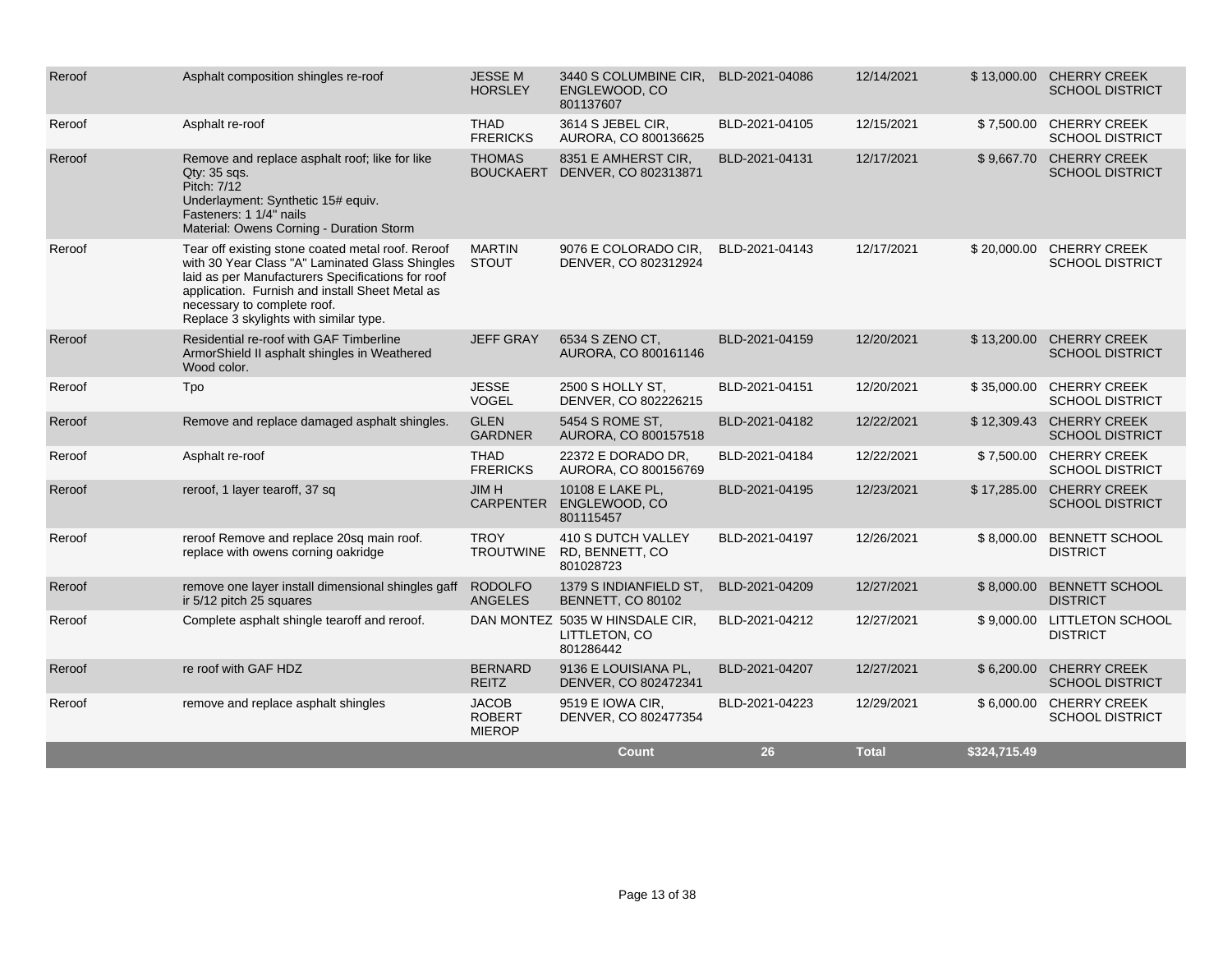|                                                                        | <b>Residential New Construction - Accessory Structure</b>                                                                                                                                                                                                                                                                                                                                                                                                                                                                                                                                                |                                 |                                                  |                  |                    |                  |                                          |
|------------------------------------------------------------------------|----------------------------------------------------------------------------------------------------------------------------------------------------------------------------------------------------------------------------------------------------------------------------------------------------------------------------------------------------------------------------------------------------------------------------------------------------------------------------------------------------------------------------------------------------------------------------------------------------------|---------------------------------|--------------------------------------------------|------------------|--------------------|------------------|------------------------------------------|
| Sub-Type                                                               | <b>Description</b>                                                                                                                                                                                                                                                                                                                                                                                                                                                                                                                                                                                       | <b>Applicant</b>                | <b>Address</b>                                   | <b>Record No</b> | <b>Date Issued</b> | <b>Valuation</b> | <b>School District</b>                   |
| <b>Residential New</b><br>Construction -<br><b>Accessory Structure</b> | 20'x30' storage building with 10' high sidewalls,<br>4/12 roof pitch, hardie board type siding, fiberglass THORNAM<br>shingles.<br>building will be constructed on a monolithic slab<br>with thickened edges according to Arapahoe<br>County Details.                                                                                                                                                                                                                                                                                                                                                    | <b>GARY H</b>                   | 35275 E 10TH DR.<br><b>WATKINS, CO 801377197</b> | BLD-2021-03565   | 12/2/2021          | \$26,000.00      | <b>BENNETT SCHOOL</b><br><b>DISTRICT</b> |
| <b>Residential New</b><br>Construction -<br><b>Accessory Structure</b> | Permit for the construction of a NEW 64'-0"(I) x<br>36'-0"(w) x ~ 22'-4"(h) (2,304sf) POLE BARN by<br>CLEARY BUILDING CORPORATION with (1)<br>$14'(h)$ x $12'(w)$ overhead door, (1) man door, (4)<br>slider windows, cast-in-place concrete floor, with<br>metal wall covering and roof panels per drawings.<br>STRUCTURAL: YES - Per drawings.<br>ELECTRICAL: YES - Per response to comments,<br>see Deferred Submittal #2. NOTE: This permit is<br>for the Pole Barn building only. Permit does not<br>include any review or approval of small shop &<br>office as indicated in response to comments. | <b>MATT</b><br><b>IVERSEN</b>   | 1223 ECLIPSE ST.<br>WATKINS, CO 801377190        | BLD-2021-03280   | 12/28/2021         | \$50,000.00      | <b>BENNETT SCHOOL</b><br><b>DISTRICT</b> |
|                                                                        |                                                                                                                                                                                                                                                                                                                                                                                                                                                                                                                                                                                                          |                                 | <b>Count</b>                                     | $\overline{2}$   | <b>Total</b>       | \$76,000.00      |                                          |
| <b>Residential New Construction - Barn</b>                             |                                                                                                                                                                                                                                                                                                                                                                                                                                                                                                                                                                                                          |                                 |                                                  |                  |                    |                  |                                          |
|                                                                        |                                                                                                                                                                                                                                                                                                                                                                                                                                                                                                                                                                                                          |                                 |                                                  |                  |                    |                  |                                          |
| Sub-Type                                                               | <b>Description</b>                                                                                                                                                                                                                                                                                                                                                                                                                                                                                                                                                                                       | <b>Applicant</b>                | <b>Address</b>                                   | <b>Record No</b> | <b>Date Issued</b> | <b>Valuation</b> | <b>School District</b>                   |
| <b>Residential New</b><br>Construction - Barn                          | Brand new 32' x 38' x 16' high walls, non-liveable,<br>uninsulated Pole Barn, with a 4:12 pitch roof.<br>No electric<br>No plumbing<br>only a man door and a barn door.                                                                                                                                                                                                                                                                                                                                                                                                                                  | <b>JAY B</b><br><b>SCOLNICK</b> | 1363 S EDGAR CT,<br>Strasburg, CO                | BLD-2021-03850   | 12/16/2021         | \$46,767.00      |                                          |
|                                                                        |                                                                                                                                                                                                                                                                                                                                                                                                                                                                                                                                                                                                          |                                 | Count                                            |                  | <b>Total</b>       | \$46,767.00      |                                          |

## **Residential New Construction - Basement Finish**

| Sub-Type                                                           | <b>Description</b>                                                                                                                                                                                                                                                                                                                                                                                                                                                                                                                                                                 | <b>Applicant</b> | <b>Address</b>                   | <b>Record No</b> | <b>Date Issued</b> | <b>Valuation</b> | <b>School District</b>                        |
|--------------------------------------------------------------------|------------------------------------------------------------------------------------------------------------------------------------------------------------------------------------------------------------------------------------------------------------------------------------------------------------------------------------------------------------------------------------------------------------------------------------------------------------------------------------------------------------------------------------------------------------------------------------|------------------|----------------------------------|------------------|--------------------|------------------|-----------------------------------------------|
| <b>Residential New</b><br>Construction -<br><b>Basement Finish</b> | This permit is being issued for an existing 840sf<br>basement level finish build-out (Finished 635sf,<br>205sf Unfinished sf) over slab-on-grade concrete<br>floor. The scope of work includes new family<br>Room, (1), 3⁄4 Bathroom with a prefabricated<br>shower pan, Mechanical/Utility (unfinished), and<br>(1) bedroom. The existing furnace and water-<br>heater to remain. No structural alterations per<br>application. No new gas appliances. New electrical<br>power and lighting throughout per application.<br>Bedroom, Bath, Family Room, Storage Area, 635<br>sq ft | SUE HESSE        | 21925 E QUINCY PL,<br>AURORA, CO | BLD-2021-03940   | 12/2/2021          | \$30,250.00      | <b>CHERRY CREEK</b><br><b>SCHOOL DISTRICT</b> |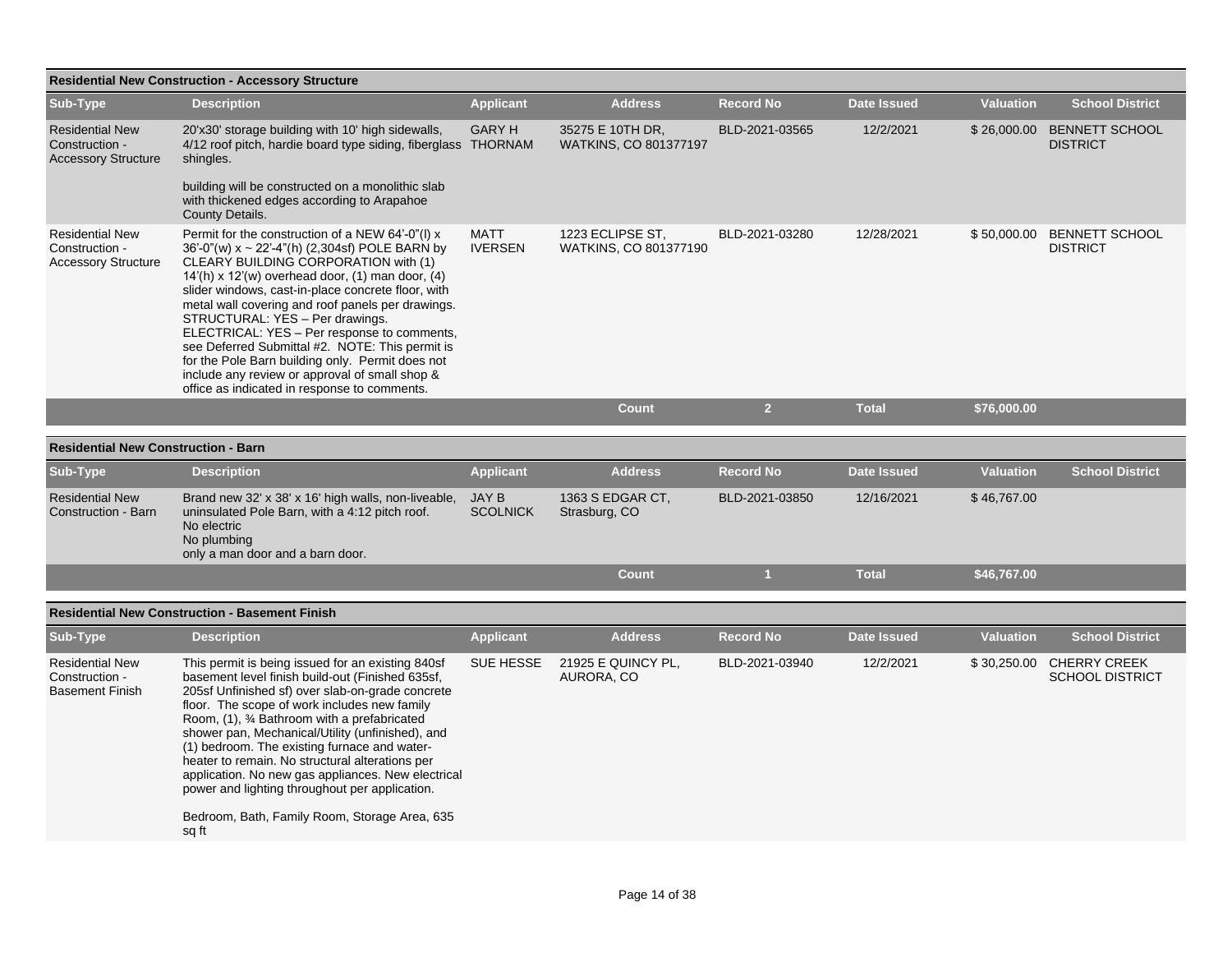| <b>Residential New</b><br>Construction -<br><b>Basement Finish</b> | This permit is being issued for an existing 698sf<br>basement level finish build-out (Finished 615sf,<br>83sf Unfinished sf) over slab-on-grade concrete<br>floor. The scope of work includes new family<br>Room, Exercise room (1), 3⁄4 Bathroom with a<br>prefabricated shower pan, storage,<br>Mechanical/Utility (unfinished), and (1) bedroom.<br>The existing furnace and water-heater to remain.<br>No structural alterations per application. No new<br>gas appliances. New electrical power and lighting<br>throughout per application.<br>basement finish<br>bedroom, bathroom and living area                                                                                                                                                                                                                                                                                                                                                                                                                                                                                                                                                                                   | <b>BRYAN</b><br><b>MCKIM</b>  | 8295 S NORFOLK WAY,<br>ENGLEWOOD, CO<br>801124613                   | BLD-2021-03988 | 12/6/2021  | \$35,793.44 CHERRY CREEK<br><b>SCHOOL DISTRICT</b> |
|--------------------------------------------------------------------|--------------------------------------------------------------------------------------------------------------------------------------------------------------------------------------------------------------------------------------------------------------------------------------------------------------------------------------------------------------------------------------------------------------------------------------------------------------------------------------------------------------------------------------------------------------------------------------------------------------------------------------------------------------------------------------------------------------------------------------------------------------------------------------------------------------------------------------------------------------------------------------------------------------------------------------------------------------------------------------------------------------------------------------------------------------------------------------------------------------------------------------------------------------------------------------------|-------------------------------|---------------------------------------------------------------------|----------------|------------|----------------------------------------------------|
| <b>Residential New</b><br>Construction -<br><b>Basement Finish</b> | As per attached drawing I will be:<br>1. Finishing 1443 SF basement.<br>2. Finishing two bed rooms, one living room, one<br>bath room.<br>3. The basement was originally finished and<br>demolished by previous owners before I<br>purchased the house.                                                                                                                                                                                                                                                                                                                                                                                                                                                                                                                                                                                                                                                                                                                                                                                                                                                                                                                                    | <b>YOUNGSOO</b><br><b>KIM</b> | 10913 E CRESTLINE AVE, BLD-2021-04020<br>ENGLEWOOD, CO<br>801113802 |                | 12/10/2021 | \$73,997.00 CHERRY CREEK<br><b>SCHOOL DISTRICT</b> |
| <b>Residential New</b><br>Construction -<br><b>Basement Finish</b> | This permit is being issued for an existing 1478sf<br>basement level finish build-out (Finished 1411sf,<br>170sf Unfinished sf) over slab-on-grade concrete<br>floor. The scope of work includes new Recreation<br>room, (1), 3⁄4 Bathroom with a prefabricated<br>shower pan, office, (1) bedroom, Storage,<br>Mechanical/Utility (unfinished) Storage, office, Dry<br>bar, and (1) bedroom. The existing furnace and<br>water-heater to remain, and an additional furnace<br>will be added. No structural alterations per<br>application. No new gas appliances. New electrical<br>power and lighting throughout per application.<br>ACA Description of Work: "Finish an unfinished<br>basement adding 1 bedroom (remove existing<br>window well and replace w/ egress compliant<br>window well), 1 bathroom (using existing rough in<br>plumbing), 1 office space, mechanical spaces,<br>recreation area & storage area".<br>Finish an unfinished basement adding 1 bedroom<br>(remove existing window well and replace w/<br>egress compliant window well), 1 bathroom (using<br>existing rough in plumbing), 1 office space,<br>mechanical spaces, recreation area & storage<br>area. | ROBERT HJ<br><b>AKINS</b>     | 6176 S MACON CT,<br>ENGLEWOOD, CO<br>801115853                      | BLD-2021-03516 | 12/13/2021 | \$70,500.00 CHERRY CREEK<br><b>SCHOOL DISTRICT</b> |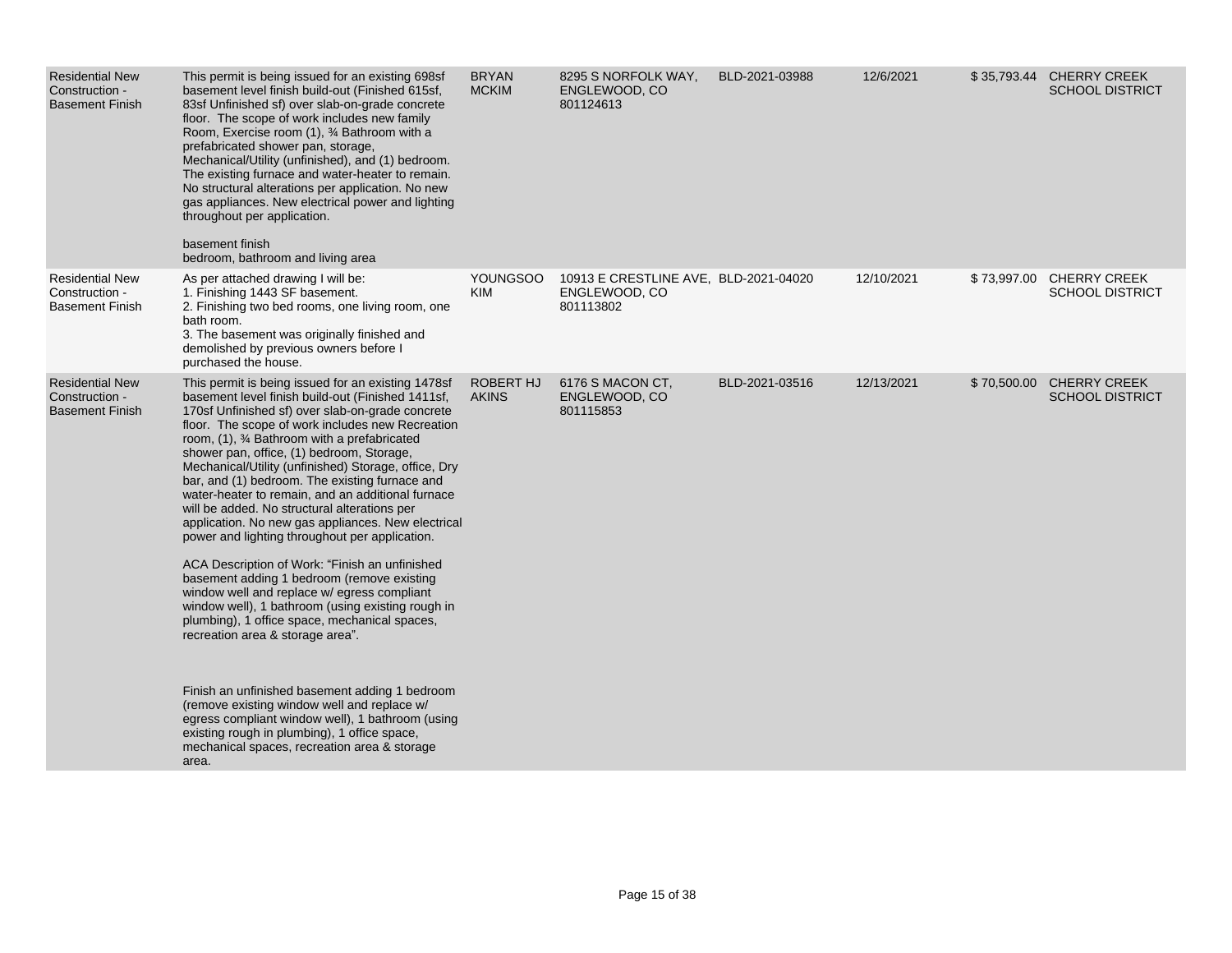| <b>Residential New</b><br>Construction -<br><b>Basement Finish</b> | This permit is being issued for an existing 980sf<br>basement level finish build-out (Finished 715sf,<br>Unfinished 265sf) over slab-on-grade concrete<br>floor. The scope of work includes new family<br>Room. The bathroom will be partly finished with<br>Mechanical and electrical, though the ground<br>plumbing and rough plumbing will remain<br>unfinished. A separate permit will be required for<br>the complete finishing of the bathroom.<br>Mechanical/Utility (unfinished), Storage, and (1)<br>new Bedroom. The existing furnace and water-<br>heater to remain. No structural alterations per<br>application. No new gas appliances. New electrical<br>power and lighting throughout per application.<br>Frame basement for one bedroom, unfinished bath<br>(at this time) and large common area. | M. SCOTT<br><b>SHEELY</b>        | 63044 E 2ND LN, BYERS, BLD-2021-01888<br>CO 801039819 |                | 12/15/2021   | \$44,500.00  | <b>BYERS SCHOOL</b><br><b>DISTRICT</b>        |
|--------------------------------------------------------------------|-------------------------------------------------------------------------------------------------------------------------------------------------------------------------------------------------------------------------------------------------------------------------------------------------------------------------------------------------------------------------------------------------------------------------------------------------------------------------------------------------------------------------------------------------------------------------------------------------------------------------------------------------------------------------------------------------------------------------------------------------------------------------------------------------------------------|----------------------------------|-------------------------------------------------------|----------------|--------------|--------------|-----------------------------------------------|
| <b>Residential New</b><br>Construction -<br><b>Basement Finish</b> | 800 sq. ft. basement finish<br>1- bedroom, 3/4 Bath, Family room, Unfinished<br>storage and HVAC utility room<br>Framing, electrical, plumbing, HVAC Drywall                                                                                                                                                                                                                                                                                                                                                                                                                                                                                                                                                                                                                                                      | <b>PETER</b><br><b>CAPOZZOLO</b> | 21539 E UNION PL,<br>AURORA, CO 800154913             | BLD-2021-04077 | 12/20/2021   | \$41,000.00  | <b>CHERRY CREEK</b><br><b>SCHOOL DISTRICT</b> |
| <b>Residential New</b><br>Construction -<br><b>Basement Finish</b> | <b>Basement Finish</b>                                                                                                                                                                                                                                                                                                                                                                                                                                                                                                                                                                                                                                                                                                                                                                                            | <b>MARK</b><br><b>MCGOWAN</b>    | 22548 E LAYTON CIR,<br>AURORA, CO 800155546           | BLD-2021-04158 | 12/21/2021   | \$43,900.00  | <b>CHERRY CREEK</b><br><b>SCHOOL DISTRICT</b> |
| <b>Residential New</b><br>Construction -<br><b>Basement Finish</b> | Wet Bar, 4 Bedroom, 2 full bath, laundry room,<br>family room                                                                                                                                                                                                                                                                                                                                                                                                                                                                                                                                                                                                                                                                                                                                                     | <b>JESSIE</b><br><b>HANNAH</b>   | 22920 E ALAMO PL.<br>AURORA, CO 800156671             | BLD-2021-04041 | 12/29/2021   | \$88,868.00  | <b>CHERRY CREEK</b><br><b>SCHOOL DISTRICT</b> |
| <b>Residential New</b><br>Construction -<br><b>Basement Finish</b> | Family Room, Wet Bar, Storage Room, Utility<br>Room, Bedroom and Bathroom                                                                                                                                                                                                                                                                                                                                                                                                                                                                                                                                                                                                                                                                                                                                         | <b>SUE HESSE</b>                 | 4031 S NEPAL ST,<br>AURORA, CO 800137441              | BLD-2021-04214 | 12/30/2021   | \$69,000.00  | <b>CHERRY CREEK</b><br><b>SCHOOL DISTRICT</b> |
|                                                                    |                                                                                                                                                                                                                                                                                                                                                                                                                                                                                                                                                                                                                                                                                                                                                                                                                   |                                  | Count                                                 | 9              | <b>Total</b> | \$497,808.44 |                                               |

## **Residential New Construction - Foundation Only**

| Sub-Type                                                           | <b>Description</b>                                                                                                                                                                                                                                                                                                                                                                                                           | <b>Applicant</b> | <b>Address</b>                                    | <b>Record No</b> | <b>Date Issued</b> | <b>Valuation</b> | <b>School District</b>                        |
|--------------------------------------------------------------------|------------------------------------------------------------------------------------------------------------------------------------------------------------------------------------------------------------------------------------------------------------------------------------------------------------------------------------------------------------------------------------------------------------------------------|------------------|---------------------------------------------------|------------------|--------------------|------------------|-----------------------------------------------|
| <b>Residential New</b><br>Construction -<br><b>Foundation Only</b> | This permit is being issued for the stabilization to<br>existing single family residential foundation wall<br>system. The scope of work includes installing 10<br>IMG push piers around the West basement wall<br>following around to the South basement and<br>crawlspace walls.<br>Install (10) new push piers under the foundation<br>on the south and west walls to help mitigate<br>vertical movement of<br>these area. |                  | GREG KNAPP 2580 S IVY ST, DENVER,<br>CO 802226309 | BLD-2021-03905   | 12/9/2021          | \$16,650.00      | <b>CHERRY CREEK</b><br><b>SCHOOL DISTRICT</b> |
| <b>Residential New</b><br>Construction -<br><b>Foundation Only</b> | Complete removal, and replaccement of basement CHRIS<br>slab. Complete micropile installation per plan of<br>repair.                                                                                                                                                                                                                                                                                                         | <b>DOBRANSKY</b> | 22834 E LAYTON AVE,<br><b>AURORA, CO 80015</b>    | BLD-2021-03635   | 12/14/2021         | \$35.000.00      | <b>CHERRY CREEK</b><br><b>SCHOOL DISTRICT</b> |
|                                                                    |                                                                                                                                                                                                                                                                                                                                                                                                                              |                  | Count                                             |                  | <b>Total</b>       | \$51,650.00      |                                               |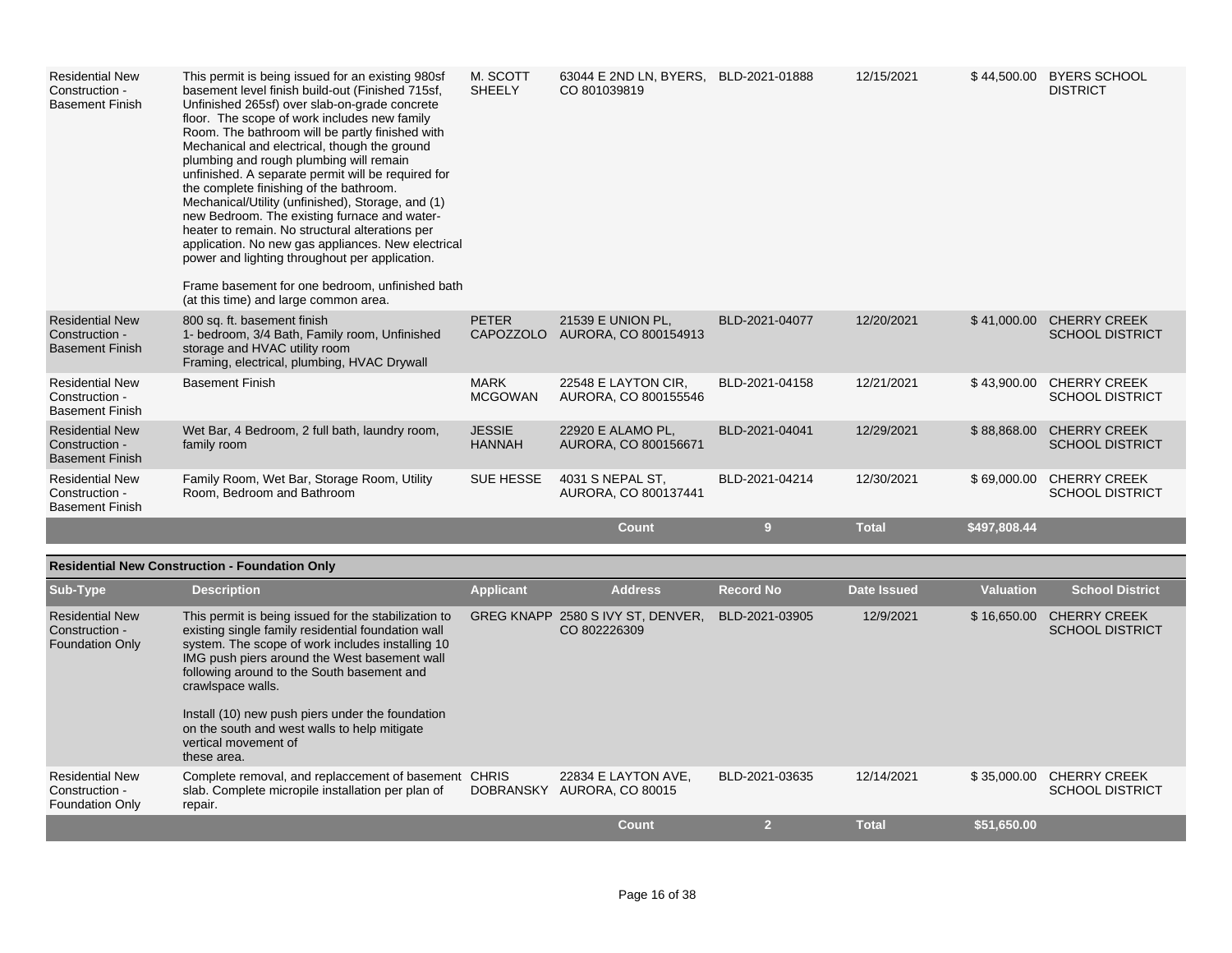|                                                        | <b>Residential New Construction - Garage</b>                                                                                                                                                                                                                                                                                                                                                                                                                                                                     |                               |                                             |                  |              |                  |                                            |  |  |  |
|--------------------------------------------------------|------------------------------------------------------------------------------------------------------------------------------------------------------------------------------------------------------------------------------------------------------------------------------------------------------------------------------------------------------------------------------------------------------------------------------------------------------------------------------------------------------------------|-------------------------------|---------------------------------------------|------------------|--------------|------------------|--------------------------------------------|--|--|--|
| Sub-Type                                               | <b>Description</b>                                                                                                                                                                                                                                                                                                                                                                                                                                                                                               | <b>Applicant</b>              | <b>Address</b>                              | <b>Record No</b> | Date Issued  | <b>Valuation</b> | <b>School District</b>                     |  |  |  |
| <b>Residential New</b><br><b>Construction - Garage</b> | The review of this permit is for the construction of<br>a new 80'-0"(l) x 42'-0"(w) x ~ 23'-0"(h) (3,360sf)<br>pole barn with (2) 14'(h) x 14'(w) overhead doors,<br>$(1)$ 14'(h) x 12'(w) overhead door, $(1)$ man door,<br>earthen floor, with metal wall covering and roof<br>panels per application. NOTE: This permit is for<br>the Pole Barn building foundation and structure<br>only. Permit review does not include any review or<br>approval of Mechanical, Electrical, and Plumbing<br>scope of work. | <b>SHEILA</b><br><b>DAVIS</b> | 56056 E VIRGINIA PL.<br>STRASBURG, CO 80136 | BLD-2021-03383   | 12/16/2021   | \$120,000.00     | <b>STRASBURG SCHOOL</b><br><b>DISTRICT</b> |  |  |  |
|                                                        |                                                                                                                                                                                                                                                                                                                                                                                                                                                                                                                  |                               | Count                                       |                  | <b>Total</b> | \$120,000.00     |                                            |  |  |  |

| Sub-Type                                                         | <b>Description</b>                                                                                                                                                                                                            | <b>Applicant</b>                 | <b>Address</b>                                   | <b>Record No</b> | <b>Date Issued</b> | <b>Valuation</b> | <b>School District</b>                        |
|------------------------------------------------------------------|-------------------------------------------------------------------------------------------------------------------------------------------------------------------------------------------------------------------------------|----------------------------------|--------------------------------------------------|------------------|--------------------|------------------|-----------------------------------------------|
| <b>Residential New</b><br><b>Construction - Single</b><br>Family | D698 Elev D: Unf Bsmt: 305 SQFT, Fin Bsmnt:<br>626 SQFT, 1st Floor: 966 SQFT, 2nd Floor: 1226<br>SQFT, Garage: 474 SQFT, Porch: 50 SQFT,<br>Covered Patio: 128 SQFT<br>Full Fin Bsmnt, 2 Car Garage, A/C, Ext Covd Patio      | <b>MARNI</b><br><b>GOLDSTEIN</b> | 20953 E RADCLIFF PL,<br><b>AURORA, CO 80015</b>  | BLD-2021-03597   | 12/2/2021          | \$349,404.30     |                                               |
| <b>Residential New</b><br>Construction - Single<br>Family        | D749 Elev A: Unf Bsmt: 223 SQFT, Fin Bsmnt:<br>557 SQFT, 1st Floor: 863 SQFT, 2nd Floor: 1146<br>SQFT, Garage: 480 SQFT, Porch: 48 SQFT,<br>Covered Patio: 183 SQFT<br>Full Fin Bsmnt, 2 Car Garage, A/C, Covered Patio<br>#2 | <b>MARNI</b><br><b>GOLDSTEIN</b> | 20934 E RADCLIFF PL.<br><b>AURORA, CO 80015</b>  | BLD-2021-03608   | 12/2/2021          | \$320,549.10     |                                               |
| <b>Residential New</b><br>Construction - Single<br>Family        | CRAWL SPACE, 1ST 261, 2ND 734, 3RD 804,<br>STAIRS 135, GAR 473, POR 70, DECK 70, ROOF GOLDSTEIN<br>135 - D568 ELEV E                                                                                                          | <b>MARNI</b>                     | 21031 E QUINCY DR.<br><b>AURORA, CO 80015</b>    | BLD-2021-01655   | 12/3/2021          | \$315,350.44     |                                               |
| <b>Residential New</b><br><b>Construction - Single</b><br>Family | CRAWL SPACE, 1ST 350, 2ND 613, 3RD 845.<br>STAIRS 140, GAR, 495, PO 28, DECK 72, CVD<br>541 - D578 ELEV D                                                                                                                     | <b>MARNI</b><br><b>GOLDSTEIN</b> | 21041 E QUINCY DR.<br><b>AURORA, CO 80015</b>    | BLD-2021-01532   | 12/3/2021          | \$267.862.60     |                                               |
| <b>Residential New</b><br><b>Construction - Single</b><br>Family | CRL SPACE, LOWER 246, MAIN 760, UPPER<br>800, STRS 140 GAR, 513, PO 68. DECK 67,<br>ROOF 396.- D567 ELEV C                                                                                                                    | <b>MARNI</b><br><b>GOLDSTEIN</b> | 21045 E QUINCY DR.<br><b>AURORA, CO 80015</b>    | BLD-2021-01995   | 12/3/2021          | \$301,068.34     |                                               |
| <b>Residential New</b><br><b>Construction - Single</b><br>Family | D237 Elev A: Unf Bsmt: 918 SQFT, Fin Bsmnt:<br>1271 SQFT, 1st Floor: 2326 SQFT, 2nd Floor: 0<br>SQFT, Garage: 718 SQFT, Porch: 72 SQFT<br>Full fin bsmt, 3 Car side-turn, AC                                                  | <b>MARNI</b><br><b>GOLDSTEIN</b> | 21654 E STANFORD CIR.<br><b>AURORA, CO 80015</b> | BLD-2021-03609   | 12/6/2021          | \$456,678.45     | <b>CHERRY CREEK</b><br><b>SCHOOL DISTRICT</b> |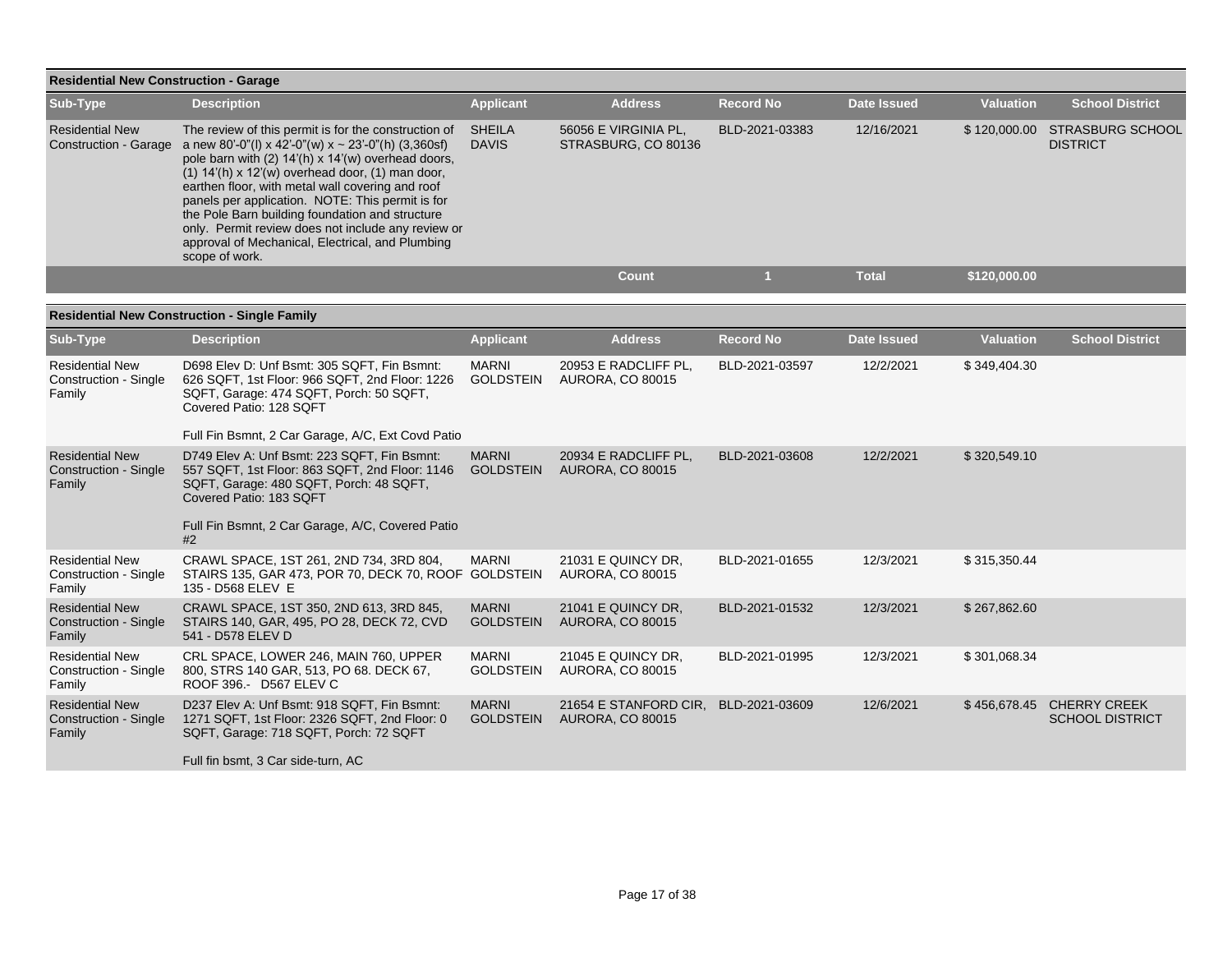| <b>Residential New</b><br>Construction - Single<br>Family | This permit is for a 2-story 5918sf single-family<br>residence to include four bedrooms, Three<br>bathrooms, plus Two powder rooms, 3 car garage,<br>2 covered Balconies, 1, deck, Covered porch and<br>patio. The basement is to be finished under this<br>permit including, powder room, utility room. This<br>residence will have concrete slab on grade<br>basement.<br>ACA description of work: "New two story Single"<br>Family Home with walkout basement and attached<br>garage."<br>Differed Item #1: Provide Engineer stamped<br>excavation, Footing and foundation and<br>reinforcement letters of general compliance.<br>DEFERRED SUBMITTAL #2: Revise Truss<br>profiles to Arapahoe County Adopted Design<br>Criteria 2015 IRC.<br>New two story Single Family Home with walkout<br>basement and attached garage | <b>SANTIAGO</b><br>DEL<br><b>GALLEGO</b> | 855 S SCHUMAKER RD.<br>BENNETT, CO 80102               | BLD-2021-03382 | 12/9/2021  |              | \$690,837.66 BENNETT SCHOOL<br><b>DISTRICT</b> |
|-----------------------------------------------------------|-------------------------------------------------------------------------------------------------------------------------------------------------------------------------------------------------------------------------------------------------------------------------------------------------------------------------------------------------------------------------------------------------------------------------------------------------------------------------------------------------------------------------------------------------------------------------------------------------------------------------------------------------------------------------------------------------------------------------------------------------------------------------------------------------------------------------------|------------------------------------------|--------------------------------------------------------|----------------|------------|--------------|------------------------------------------------|
| <b>Residential New</b><br>Construction - Single<br>Family | This permit is for a 2-story 6402 finished, sf single- DANIEL<br>family residence to include 6 bedrooms, 5.5<br>bathrooms, finished partial basement, with<br>crawlspaces, 2 car garage, porch and patio and<br>upper floor deck without stairs, Laundry room,<br>utility room. This residence will have concrete slab<br>on grade, basement, porch and patio.<br>ACA description of work: "Single family residential,<br>by owner".<br>Differed Item #1: Provide manuals J, S, and D.<br>With Arapahoe County Adopted design criteria, 1°<br>and 91° for heating and cooling.<br>Differed Item #2: Provide an engineer stamped<br>letter of general compliance for Excavation,<br>Footing, Foundation, and Rebar<br>Single family residential, by owner.                                                                     | $\mathsf{R}$                             | 51110 E County road 6<br>LINGAFELTE RD, Strausberg, CO | BLD-2021-03619 | 12/9/2021  | \$588,482.04 |                                                |
| <b>Residential New</b><br>Construction - Single<br>Family | UNF 305, FIN 626, 1ST 966. 2ND 1428, GAR 474, MARNI<br>FRT PO 50, CVD PAT 84 - D698 ELEV A                                                                                                                                                                                                                                                                                                                                                                                                                                                                                                                                                                                                                                                                                                                                    | <b>GOLDSTEIN</b>                         | 20954 E RADCLIFF PL,<br><b>AURORA, CO 80015</b>        | BLD-2021-03722 | 12/9/2021  | \$382,964.04 |                                                |
| <b>Residential New</b><br>Construction - Single<br>Family | D567 Elev D - 1st floor: 246 SQFT, 2nd Floor: 760<br>SQFT, 3rd Floor: 800 SQFT, Stairs: 140 SQFT,<br>Garage: 396 SQFT, Porch: 68 SQFT, Deck: 67<br>SQFT, Roof: 396 SQFT<br>Crawlspace, 2 Car Garage, A/C                                                                                                                                                                                                                                                                                                                                                                                                                                                                                                                                                                                                                      | <b>MARNI</b><br><b>GOLDSTEIN</b>         | 21021 E QUINCY DR.<br><b>AURORA, CO 80015</b>          | BLD-2021-01541 | 12/16/2021 | \$252,602.10 |                                                |
| <b>Residential New</b><br>Construction - Single<br>Family | CRAWL SPACE, 1ST 246, 2ND 760, 3RD 800,<br>STAIRS 140, POR 68, DECK 67, ROOF 396 -<br>D567 ELEV D                                                                                                                                                                                                                                                                                                                                                                                                                                                                                                                                                                                                                                                                                                                             | <b>MARNI</b><br><b>GOLDSTEIN</b>         | 21025 E QUINCY DR,<br>AURORA, CO 80015                 | BLD-2021-01649 | 12/16/2021 | \$307,645.00 |                                                |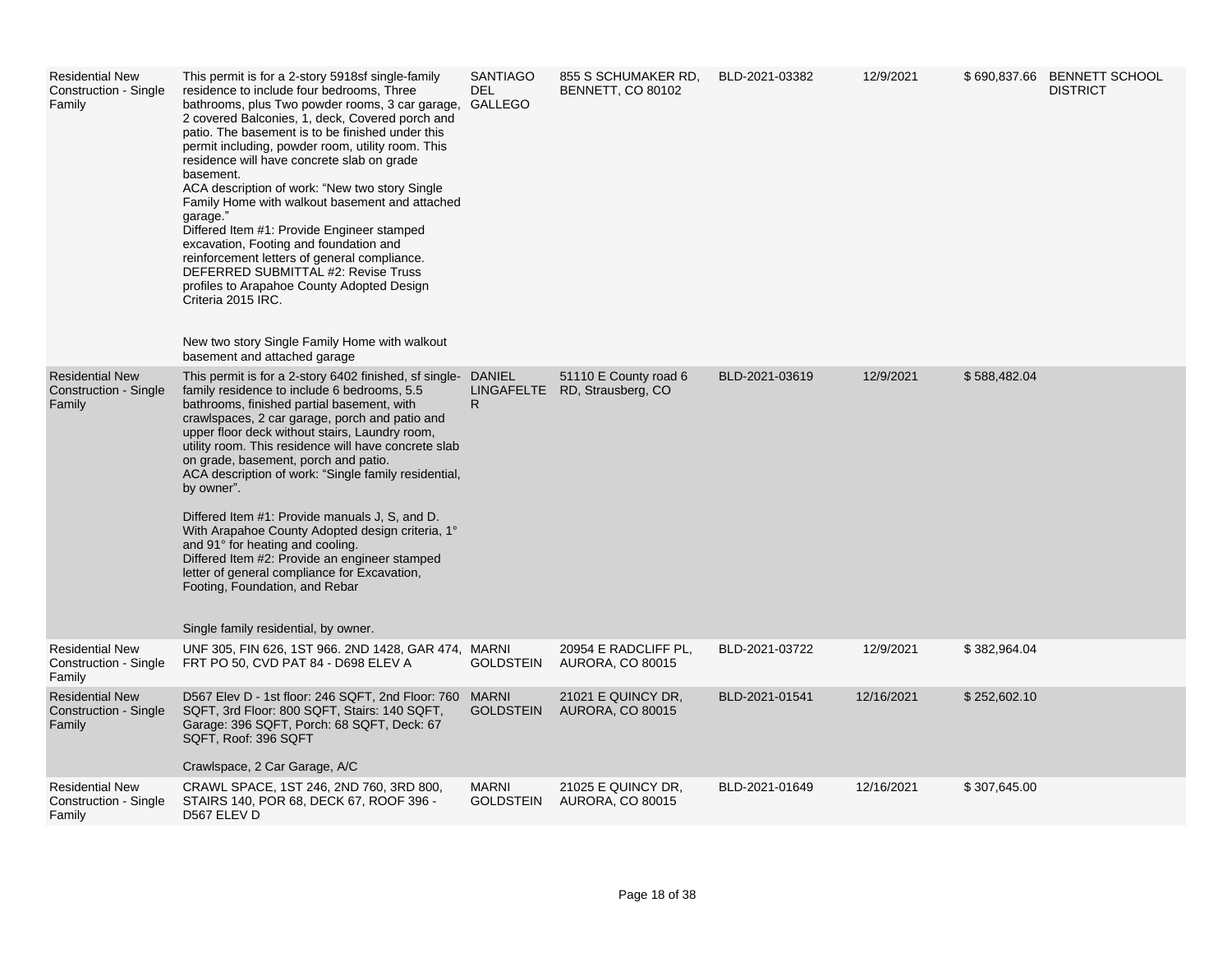| <b>Residential New</b><br><b>Construction - Single</b><br>Family | This permit is for a 1-story 1854 single-family<br>residence to include 3 bedrooms, 2 bathrooms, 3<br>car garage, Covered deck, porch and patio. The<br>Walkout basement is to remain Un-finished under<br>this permit. This residence will have concrete slab<br>on grade, basement, covered porch patio.<br>ACA description of work: New Single Family<br>Residence.<br>Differed Item #1: Provide Manual JDS with<br>Arapahoe County Design criteria For heating and<br>cooling 1° and 91° For review and approval, prior<br>to installation.<br>Differed Item #2: Provide method of Whole house<br>ventilation Per 2015 IRC chapter 303.4 & 1507.3,<br>For review and approval, prior to installation.<br>Differed Item #3: Provide an engineer stamped<br>letter of General Compliance for excavation,<br>footing, reinforcement, and Foundation<br>New Single Family Residence | <b>GLENN S.</b><br><b>KUNKEL</b> | 47668 E County Road 30,<br>BLDG#, Bennett, CO   | BLD-2021-02431 | 12/18/2021 | \$334,667.80 |                                                     |
|------------------------------------------------------------------|-------------------------------------------------------------------------------------------------------------------------------------------------------------------------------------------------------------------------------------------------------------------------------------------------------------------------------------------------------------------------------------------------------------------------------------------------------------------------------------------------------------------------------------------------------------------------------------------------------------------------------------------------------------------------------------------------------------------------------------------------------------------------------------------------------------------------------------------------------------------------------------|----------------------------------|-------------------------------------------------|----------------|------------|--------------|-----------------------------------------------------|
| <b>Residential New</b><br>Construction - Single<br>Family        | D698 Elev A: Unf Bsmt: 305 SQFT, Fin Bsmnt:<br>626 SQFT, 1st Floor: 966 SQFT, 2nd Floor: 1430<br>SQFT, Garage: 474 SQFT, Porch: 50 SQFT,<br>Covered Patio: 84 SQFT<br>W/O Fin Bsmnt, Mst Retreat, Ext Msnry, 2 Car<br>Gar, A/C                                                                                                                                                                                                                                                                                                                                                                                                                                                                                                                                                                                                                                                      | <b>MARNI</b><br><b>GOLDSTEIN</b> | 4393 S LIVERPOOL CT,<br><b>AURORA, CO 80015</b> | BLD-2021-03982 | 12/20/2021 | \$371,969.70 |                                                     |
| <b>Residential New</b><br>Construction - Single<br>Family        | FIN 1011, 1ST 1011, 2ND 1183, GAR 458, DECK LUKE<br>98, FRT PO 81 - 234.2193 ELEV C                                                                                                                                                                                                                                                                                                                                                                                                                                                                                                                                                                                                                                                                                                                                                                                                 |                                  | 4379 S MALTA CT.<br>HUNTINGTON AURORA, CO 80015 | BLD-2021-03866 | 12/20/2021 |              | \$333,814.50 CHERRY CREEK<br><b>SCHOOL DISTRICT</b> |
| <b>Residential New</b><br>Construction - Single<br>Family        | D725 Elev A: Unf Bsmt: 231 SQFT, Fin Bsmnt:<br>1053 SQFT, 1st Floor: 1392 SQFT, 2nd Floor:<br>1699 SQFT, Garage: 703 SQFT, Porch: 60 SQFT,<br>Covered Patio: 199 SQFT<br>Full Fin Bsmnt, Enhance Rear/Right, FP, 3 Car,<br>AC, Covd Patio                                                                                                                                                                                                                                                                                                                                                                                                                                                                                                                                                                                                                                           | <b>MARNI</b><br><b>GOLDSTEIN</b> | 21693 E STANFORD CIR,<br>AURORA, CO 80015       | BLD-2021-03858 | 12/20/2021 | \$390,895.35 | <b>CHERRY CREEK</b><br><b>SCHOOL DISTRICT</b>       |
| <b>Residential New</b><br>Construction - Single<br>Family        | CRAWL SPACE, 1ST 986, 2ND 1218, GAR 414,<br>FRT PO 90, CVD PAT 150 - D915 ELEV C                                                                                                                                                                                                                                                                                                                                                                                                                                                                                                                                                                                                                                                                                                                                                                                                    | <b>ELENA</b><br><b>SPINKS</b>    | 27820 E 10TH DR,<br><b>AURORA, CO 80018</b>     | BLD-2021-03652 | 12/23/2021 | \$321,335.44 | <b>AURORA SCHOOL</b><br><b>DISTRICT</b>             |
| <b>Residential New</b><br>Construction - Single<br>Family        | D568 Elev D: Lower Floor: 261 SQFT, Main Floor: MARNI<br>734 SQFT, Upper Floor: 804 SQFT, Stairs: 135<br>SQFT, Garage: 473 SQFT, Porch: 70 SQFT,<br>Deck: 70 SQFT, Roof: 405 SQFT<br>Crawl Space, Opt Bed #3, 2 car, AC                                                                                                                                                                                                                                                                                                                                                                                                                                                                                                                                                                                                                                                             | <b>GOLDSTEIN</b>                 | 21005 E QUINCY DR,<br><b>AURORA, CO 80015</b>   | BLD-2021-01996 | 12/23/2021 | \$249,645.90 |                                                     |
| <b>Residential New</b><br>Construction - Single<br>Family        | D578 Elev D: Lower Floor: 350 SQFT, Main Floor: MARNI<br>613 SQFT, Upper Floor: 845 SQFT, Stairs: 140<br>SQFT, Garage: 495 SQFT, Porch: 28 SQFT,<br>Deck: 72 SQFT, Roof: 541 SQFT<br>Crawl Space, 2 Car Garage, A/C, End Condition                                                                                                                                                                                                                                                                                                                                                                                                                                                                                                                                                                                                                                                  | <b>GOLDSTEIN</b>                 | 21001 E QUINCY DR,<br><b>AURORA, CO 80015</b>   | BLD-2021-02003 | 12/23/2021 | \$253,669.80 |                                                     |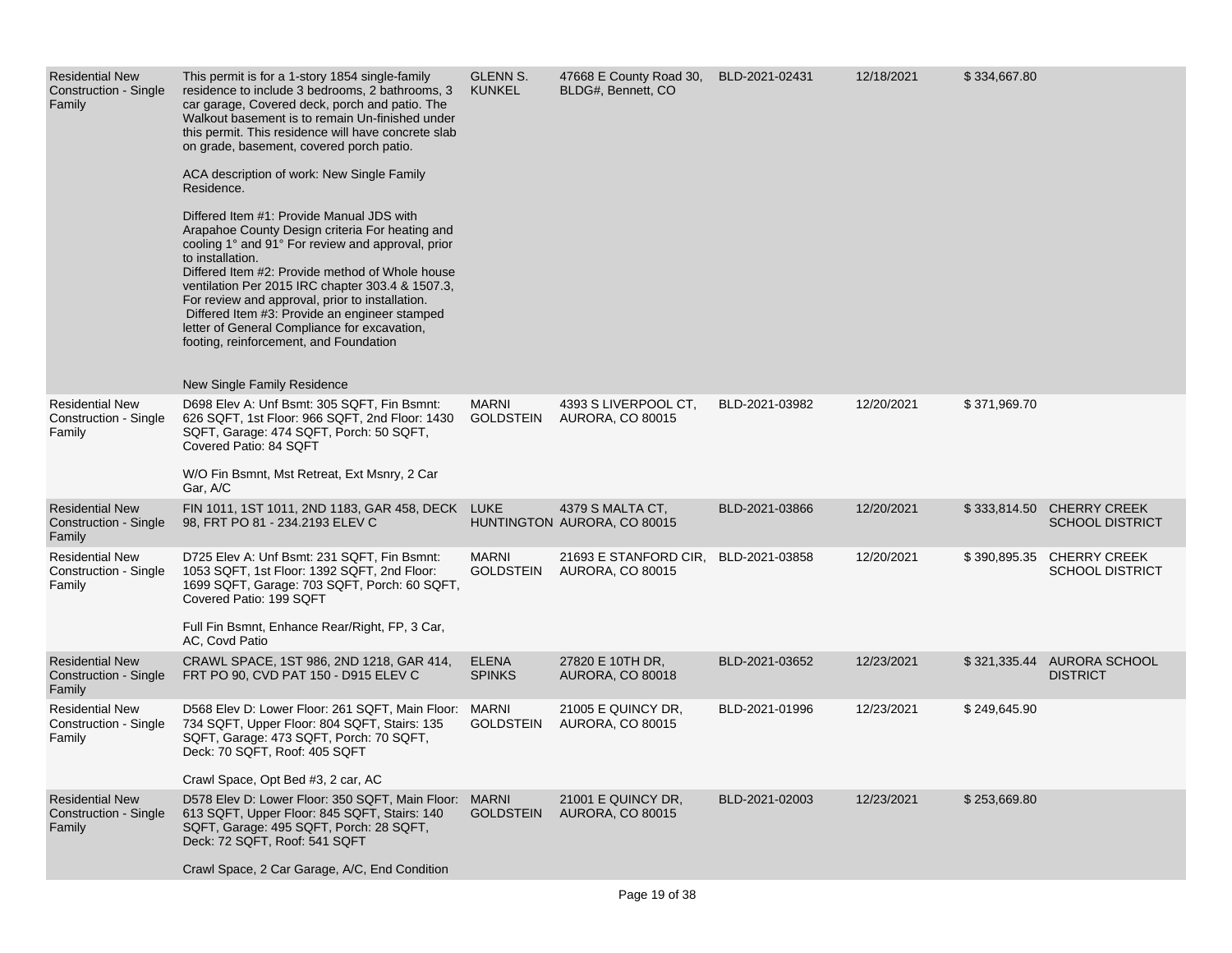| <b>Residential New</b><br>Construction - Single<br>Family | CRAWL SPACE, 1ST 261, 2ND 734, 3RD 804,<br>STAIRS 135, GAR 473, POR 70, DECK 70, ROOF GOLDSTEIN<br>405. D568 ELEV E                                                         | MARNI | 21011 E QUINCY DR.<br><b>AURORA, CO 80015</b>   | BLD-2021-01646 | 12/23/2021   | \$297.465.10                                                  |
|-----------------------------------------------------------|-----------------------------------------------------------------------------------------------------------------------------------------------------------------------------|-------|-------------------------------------------------|----------------|--------------|---------------------------------------------------------------|
| <b>Residential New</b><br>Construction - Single<br>Family | new home building, repeat master, 237.2651,<br>elevation C enhanced side and rear, unfinished<br>walkout basement, covered deck<br>1st floor - 1265sf<br>2nd floor - 1415sf | LUKE  | 4470 S PERTH CT.<br>HUNTINGTON AURORA, CO 80015 | BLD-2021-03902 | 12/30/2021   | \$370,926.00<br><b>CHERRY CREEK</b><br><b>SCHOOL DISTRICT</b> |
|                                                           | unfinished basement - 1265sf<br>garage - 455sf<br>deck - 80sf<br>porch - 166sf                                                                                              |       |                                                 |                |              |                                                               |
|                                                           |                                                                                                                                                                             |       | Count                                           | 20             | <b>Total</b> | \$7,157,833.66                                                |

## **Residential Remodel-Renovation - Addition**

| Sub-Type                                                  | <b>Description</b>                                                                                                                                                                                                                                                                                                                                                                                                                                                                                                        | <b>Applicant</b>               | <b>Address</b>                                  | <b>Record No</b> | <b>Date Issued</b> | <b>Valuation</b> | <b>School District</b>                        |
|-----------------------------------------------------------|---------------------------------------------------------------------------------------------------------------------------------------------------------------------------------------------------------------------------------------------------------------------------------------------------------------------------------------------------------------------------------------------------------------------------------------------------------------------------------------------------------------------------|--------------------------------|-------------------------------------------------|------------------|--------------------|------------------|-----------------------------------------------|
| <b>Residential Remodel-</b><br>Renovation - Addition      | Permit issued for an EXISTING 767sf BASEMENT<br>FINISH BUILD-OUT (Finished 639sf, 130sf<br>Unfinished sf) over slab-on-grade concrete floor.<br>The scope of work includes new Media/Family<br>Room, (1) Bedroom, Full Bathroom with a<br>prefabricated shower pan, Mechanical/Utility<br>(unfinished), Storage, and Closet. The existing<br>furnace and water-heater to remain. No structural<br>alterations per application. No new gas<br>appliances. New electrical power and lighting<br>throughout per application. | <b>JOE</b><br><b>BENEDETTO</b> | 21915 E QUINCY PL,<br>AURORA, CO                | BLD-2021-03612   | 12/3/2021          | \$35,750.00      | <b>CHERRY CREEK</b><br><b>SCHOOL DISTRICT</b> |
| <b>Residential Remodel-</b><br>Renovation - Addition      | Permit for a new DETACHED HEATED &<br><b>FINISHED POOLHOUSE ACCESSORY</b><br>STRUCTURE, 738sf. STRUCTURAL: YES per<br>stamped engineers drawings. MECHANICAL,<br>PLUMBING and ELECTRICAL: YES - Per<br>approved drawings. See Permit Conditions for<br>additional requirements.                                                                                                                                                                                                                                           | <b>WAYNE</b><br><b>LORENZ</b>  | 2332 S JASMINE PL.<br>DENVER, CO 802226228      | BLD-2021-01585   | 12/20/2021         | \$200,000.00     | <b>CHERRY CREEK</b><br><b>SCHOOL DISTRICT</b> |
|                                                           |                                                                                                                                                                                                                                                                                                                                                                                                                                                                                                                           |                                | <b>Count</b>                                    | $\overline{2}$   | <b>Total</b>       | \$235,750.00     |                                               |
| <b>Residential Remodel-Renovation - Boiler</b>            |                                                                                                                                                                                                                                                                                                                                                                                                                                                                                                                           |                                |                                                 |                  |                    |                  |                                               |
|                                                           |                                                                                                                                                                                                                                                                                                                                                                                                                                                                                                                           |                                |                                                 |                  |                    |                  |                                               |
| Sub-Type                                                  | <b>Description</b>                                                                                                                                                                                                                                                                                                                                                                                                                                                                                                        | <b>Applicant</b>               | <b>Address</b>                                  | <b>Record No</b> | <b>Date Issued</b> | <b>Valuation</b> | <b>School District</b>                        |
| <b>Residential Remodel-</b><br><b>Renovation - Boiler</b> | Gas line for summing pool boiler                                                                                                                                                                                                                                                                                                                                                                                                                                                                                          | <b>ENRIQUE</b><br><b>REYES</b> | 2501 E FLOYD AVE,<br>ENGLEWOOD, CO<br>801137602 | BLD-2021-03613   | 12/10/2021         | \$1,000.00       | <b>CHERRY CREEK</b><br><b>SCHOOL DISTRICT</b> |
|                                                           |                                                                                                                                                                                                                                                                                                                                                                                                                                                                                                                           |                                | Count                                           |                  | <b>Total</b>       | \$1,000.00       |                                               |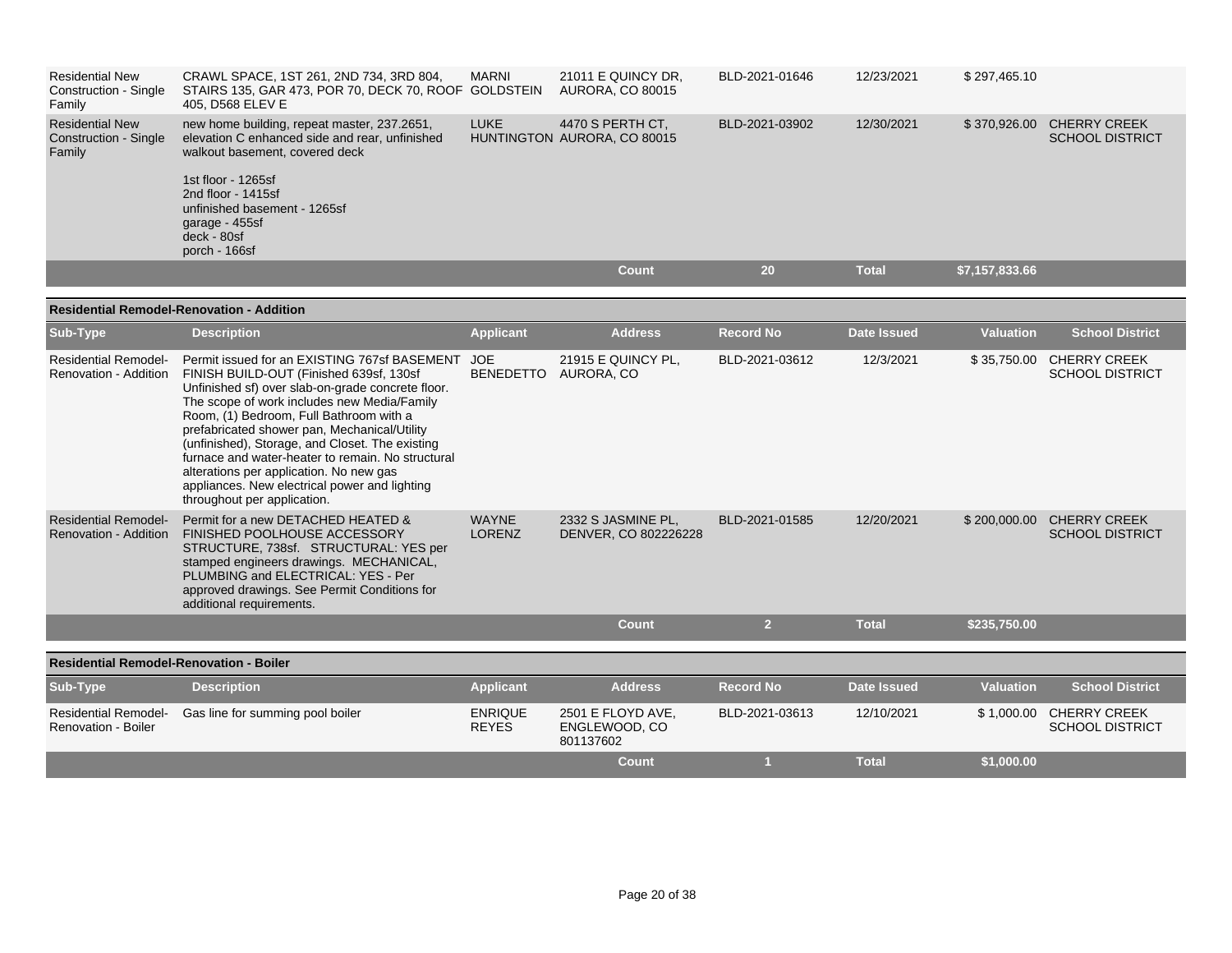| <b>Residential Remodel-Renovation - Deck</b>            |                                                                                                                                                                                                                                                                                                                                                                                                                                                                                   |                                  |                                                   |                  |                    |                  |                                               |
|---------------------------------------------------------|-----------------------------------------------------------------------------------------------------------------------------------------------------------------------------------------------------------------------------------------------------------------------------------------------------------------------------------------------------------------------------------------------------------------------------------------------------------------------------------|----------------------------------|---------------------------------------------------|------------------|--------------------|------------------|-----------------------------------------------|
| Sub-Type                                                | <b>Description</b>                                                                                                                                                                                                                                                                                                                                                                                                                                                                | <b>Applicant</b>                 | <b>Address</b>                                    | <b>Record No</b> | <b>Date Issued</b> | <b>Valuation</b> | <b>School District</b>                        |
| <b>Residential Remodel-</b><br><b>Renovation - Deck</b> | replacing current deck with a new one                                                                                                                                                                                                                                                                                                                                                                                                                                             | <b>BRYCE</b><br><b>BURGER</b>    | 10094 E WEAVER AVE.<br>ENGLEWOOD, CO<br>801115612 | BLD-2021-03305   | 12/4/2021          | \$18,000.00      | <b>CHERRY CREEK</b><br><b>SCHOOL DISTRICT</b> |
| <b>Residential Remodel-</b><br><b>Renovation - Deck</b> | Would like to build a deck that is 15'10" by 20"<br>On one side it will but against a cement patio and<br>have 1 stair down to that patio that is about 8'<br>wide. Then on a separate side it will have a 36"<br>wide stair case of 3-4 steps with a cement landing.<br>Under material will be treated lumber with cement<br>footings. Surface will be Trex. Hand rail will be<br>added around the entire deck. Rachel Leistikow is<br>my wife, we are both the property owners. | <b>DYLAN</b><br><b>MCMANUS</b>   | 3921 S ODESSA ST.<br>AURORA, CO 800137486         | BLD-2021-03715   | 12/6/2021          | \$16,000.00      | <b>CHERRY CREEK</b><br><b>SCHOOL DISTRICT</b> |
|                                                         |                                                                                                                                                                                                                                                                                                                                                                                                                                                                                   |                                  | Count                                             | $\overline{2}$   | <b>Total</b>       | \$34,000.00      |                                               |
| <b>Residential Remodel-Renovation - Demo</b>            |                                                                                                                                                                                                                                                                                                                                                                                                                                                                                   |                                  |                                                   |                  |                    |                  |                                               |
|                                                         |                                                                                                                                                                                                                                                                                                                                                                                                                                                                                   |                                  |                                                   |                  |                    |                  |                                               |
| Sub-Type                                                | <b>Description</b>                                                                                                                                                                                                                                                                                                                                                                                                                                                                | <b>Applicant</b>                 | <b>Address</b>                                    | <b>Record No</b> | <b>Date Issued</b> | <b>Valuation</b> | <b>School District</b>                        |
| <b>Residential Remodel-</b><br>Renovation - Demo        | Review of this permit is for the conversion of a<br>sales (construction) office back to attached garage<br>in a single family home.                                                                                                                                                                                                                                                                                                                                               | <b>MARNI</b><br><b>GOLDSTEIN</b> | 4573 S VALDAI CIR.<br><b>AURORA, CO 80015</b>     | BLD-2021-03723   | 12/7/2021          |                  | \$0.00 CHERRY CREEK<br><b>SCHOOL DISTRICT</b> |
|                                                         | Demo Permit converting sales office back to<br>standard garage.                                                                                                                                                                                                                                                                                                                                                                                                                   |                                  |                                                   |                  |                    |                  |                                               |
|                                                         |                                                                                                                                                                                                                                                                                                                                                                                                                                                                                   |                                  | Count                                             |                  | <b>Total</b>       | \$0.00           |                                               |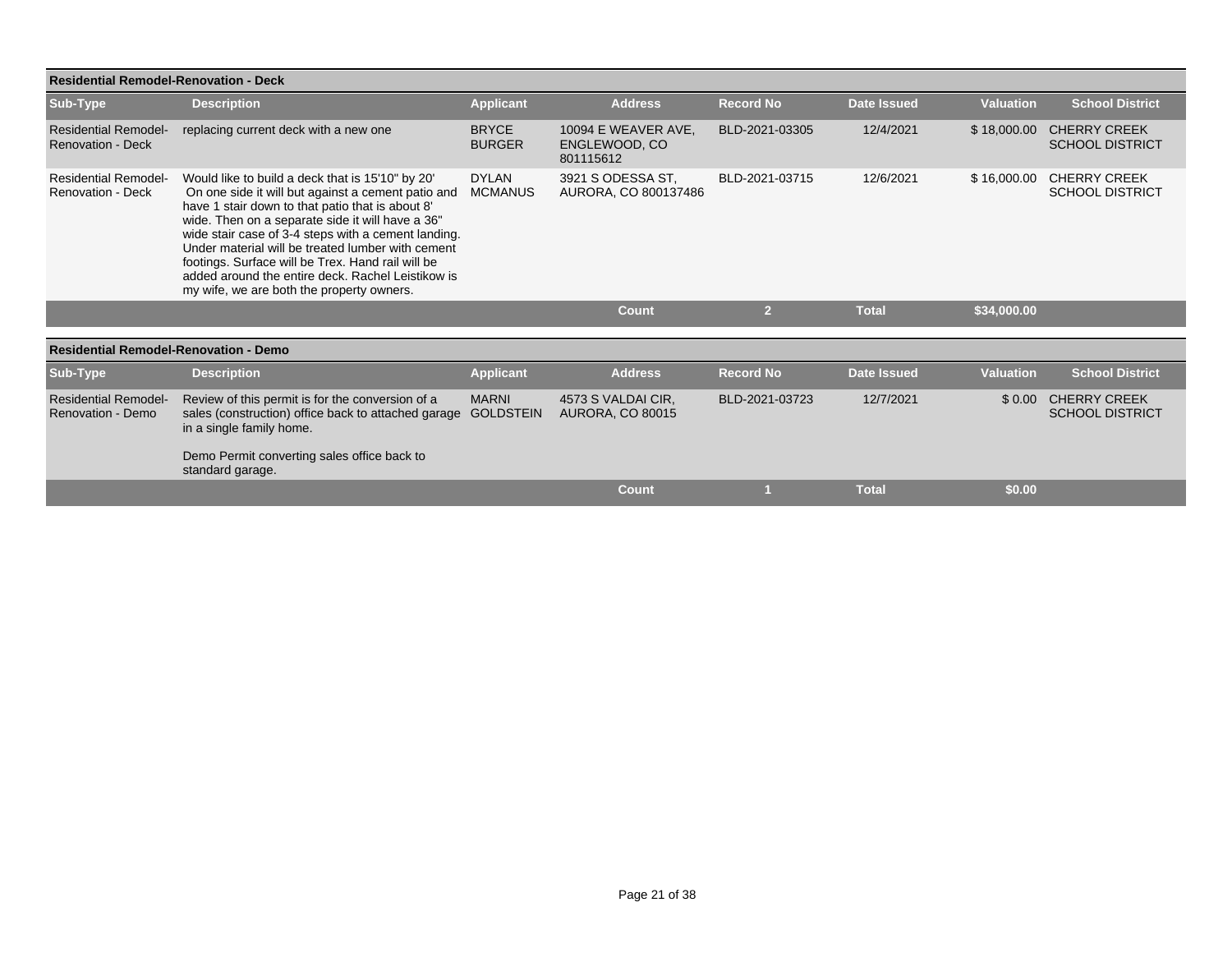|                                                                                         | <b>Residential Remodel-Renovation - Electrical Misc</b>                                                                                                                                    |                                |                                                   |                         |                    |                  |                                                   |
|-----------------------------------------------------------------------------------------|--------------------------------------------------------------------------------------------------------------------------------------------------------------------------------------------|--------------------------------|---------------------------------------------------|-------------------------|--------------------|------------------|---------------------------------------------------|
| Sub-Type                                                                                | <b>Description</b>                                                                                                                                                                         | <b>Applicant</b>               | <b>Address</b>                                    | <b>Record No</b>        | <b>Date Issued</b> | <b>Valuation</b> | <b>School District</b>                            |
| <b>Residential Remodel-</b><br>Misc                                                     | Run new 20amp 120v circuit from basement<br>Renovation - Electrical subpanel to new septic lift pump control panel.                                                                        | <b>MIKE RIES</b>               | 55 S GRANDBAY ST.<br>AURORA, CO 800181563         | BLD-2021-03895          | 12/3/2021          |                  | \$900.00 AURORA SCHOOL<br><b>DISTRICT</b>         |
| <b>Residential Remodel-</b><br>Renovation - Electrical Tesla EV Charger.<br><b>Misc</b> | Installation of 60 amp circuit for owner furnished<br><b>HARDWIRED</b>                                                                                                                     | <b>MARK</b><br><b>JUDSON</b>   | 6143 S YAMPA CT,<br>AURORA, CO 800161181          | BLD-2021-03865          | 12/13/2021         | \$795.00         | <b>CHERRY CREEK</b><br><b>SCHOOL DISTRICT</b>     |
| <b>Residential Remodel-</b><br>Misc                                                     | Complete installation of a new hardwired circuit for MARK<br>Renovation - Electrical a Tesla Electrical Vehicle charging system.                                                           | <b>JUDSON</b>                  | 6229 S OURAY CT.<br>AURORA, CO 800165017          | BLD-2021-03879          | 12/15/2021         |                  | \$1,195.00 CHERRY CREEK<br><b>SCHOOL DISTRICT</b> |
| <b>Residential Remodel-</b><br>Misc                                                     | Repaired Damaged Electrical service.<br>Renovation - Electrical Installed new 200 amp All in one.<br>Installed cold water bond, gas bond, intersystem<br>etc                               | ZACH L<br><b>DOUGLAS</b>       | 20367 E UNION DR,<br>AURORA, CO 800156600         | BLD-2021-04115          | 12/16/2021         | \$6,000.00       | <b>CHERRY CREEK</b><br><b>SCHOOL DISTRICT</b>     |
| Misc                                                                                    | Residential Remodel- Install 13.5kWh Tesla Powerwall Energy Storage<br>Renovation - Electrical System. Gateway will be the new service<br>disconnect. Associated with BLD-2021-03755.      | <b>TIM BROWN</b>               | 10063 E WEAVER AVE,<br>ENGLEWOOD, CO<br>801115612 | BLD-2021-03756          | 12/20/2021         | \$7,200.00       | <b>CHERRY CREEK</b><br><b>SCHOOL DISTRICT</b>     |
| <b>Residential Remodel-</b><br>Misc                                                     | Install 27kWh Tesla Powerwall Energy Storage<br>Renovation - Electrical System. Associated with BLD-2021-03834                                                                             | <b>TIM BROWN</b>               | 21323 E OXFORD AVE.<br>AURORA, CO 800137485       | BLD-2021-03835          | 12/20/2021         | \$14,400.00      | <b>CHERRY CREEK</b><br><b>SCHOOL DISTRICT</b>     |
| <b>Residential Remodel-</b><br>Misc                                                     | Install 27kWh Tesla Powerwall Energy Storage<br>Renovation - Electrical System. Gateway will be new service disconnect<br>Associated with BLD-2021-03637.                                  | <b>TIM BROWN</b>               | 5786 S MACON ST.<br>ENGLEWOOD, CO<br>801114150    | BLD-2021-03638          | 12/28/2021         | \$14,400.00      | <b>CHERRY CREEK</b><br><b>SCHOOL DISTRICT</b>     |
|                                                                                         |                                                                                                                                                                                            |                                | <b>Count</b>                                      | $\overline{7}$          | <b>Total</b>       | \$44,890.00      |                                                   |
|                                                                                         | Residential Remodel-Renovation - Gas Fireplace, Pit, BBQ                                                                                                                                   |                                |                                                   |                         |                    |                  |                                                   |
| Sub-Type                                                                                | <b>Description</b>                                                                                                                                                                         | <b>Applicant</b>               | <b>Address</b>                                    | <b>Record No</b>        | <b>Date Issued</b> | <b>Valuation</b> | <b>School District</b>                            |
| <b>Residential Remodel-</b><br><b>Renovation - Gas</b><br>Fireplace, Pit, BBQ           | Remove an existing 90K btu gas log set and install JASON<br>a new 32.7k btu gas insert. provide electrical to the BRENDLINER ENGLEWOOD, CO<br>fireplace, connect to the EXISTING gas line. |                                | 10745 E IDA CT.<br>801113931                      | BLD-2021-03209          | 12/1/2021          | \$1,600.00       | <b>CHERRY CREEK</b><br><b>SCHOOL DISTRICT</b>     |
|                                                                                         |                                                                                                                                                                                            |                                | Count                                             | $\overline{1}$          | <b>Total</b>       | \$1,600.00       |                                                   |
|                                                                                         | <b>Residential Remodel-Renovation - Gas Line</b>                                                                                                                                           |                                |                                                   |                         |                    |                  |                                                   |
| Sub-Type                                                                                | <b>Description</b>                                                                                                                                                                         | <b>Applicant</b>               | <b>Address</b>                                    | <b>Record No</b>        | <b>Date Issued</b> | <b>Valuation</b> | <b>School District</b>                            |
| Renovation - Gas Line replacement.                                                      | Residential Remodel- Xcel red tagged. Full like for like gas line                                                                                                                          | <b>MICK</b><br><b>MORGAN</b>   | 5185 S PEARL ST,<br>LITTLETON, CO<br>801211019    | BLD-2021-03958          | 12/2/2021          | \$2,800.00       | <b>LITTLETON SCHOOL</b><br><b>DISTRICT</b>        |
| <b>Residential Remodel-</b><br>Renovation - Gas Line                                    | Run 40' new gas line for stove from meter                                                                                                                                                  | <b>MARCO</b><br><b>LINARES</b> | 2441 S KEARNEY ST,<br>DENVER, CO 802226323        | BLD-2021-03556          | 12/8/2021          | \$3,090.00       | <b>CHERRY CREEK</b><br><b>SCHOOL DISTRICT</b>     |
| <b>Residential Remodel-</b><br>Renovation - Gas Line range location.                    | Installation of gas line from gas meter to owner's                                                                                                                                         | AMY MCKEE                      | 22224 E BELLEVIEW PL.<br>AURORA, CO 800157501     | BLD-2021-03823          | 12/20/2021         |                  | \$1,495.00 CHERRY CREEK<br><b>SCHOOL DISTRICT</b> |
|                                                                                         |                                                                                                                                                                                            |                                | <b>Count</b>                                      | $\overline{\mathbf{3}}$ | <b>Total</b>       | \$7,385.00       |                                                   |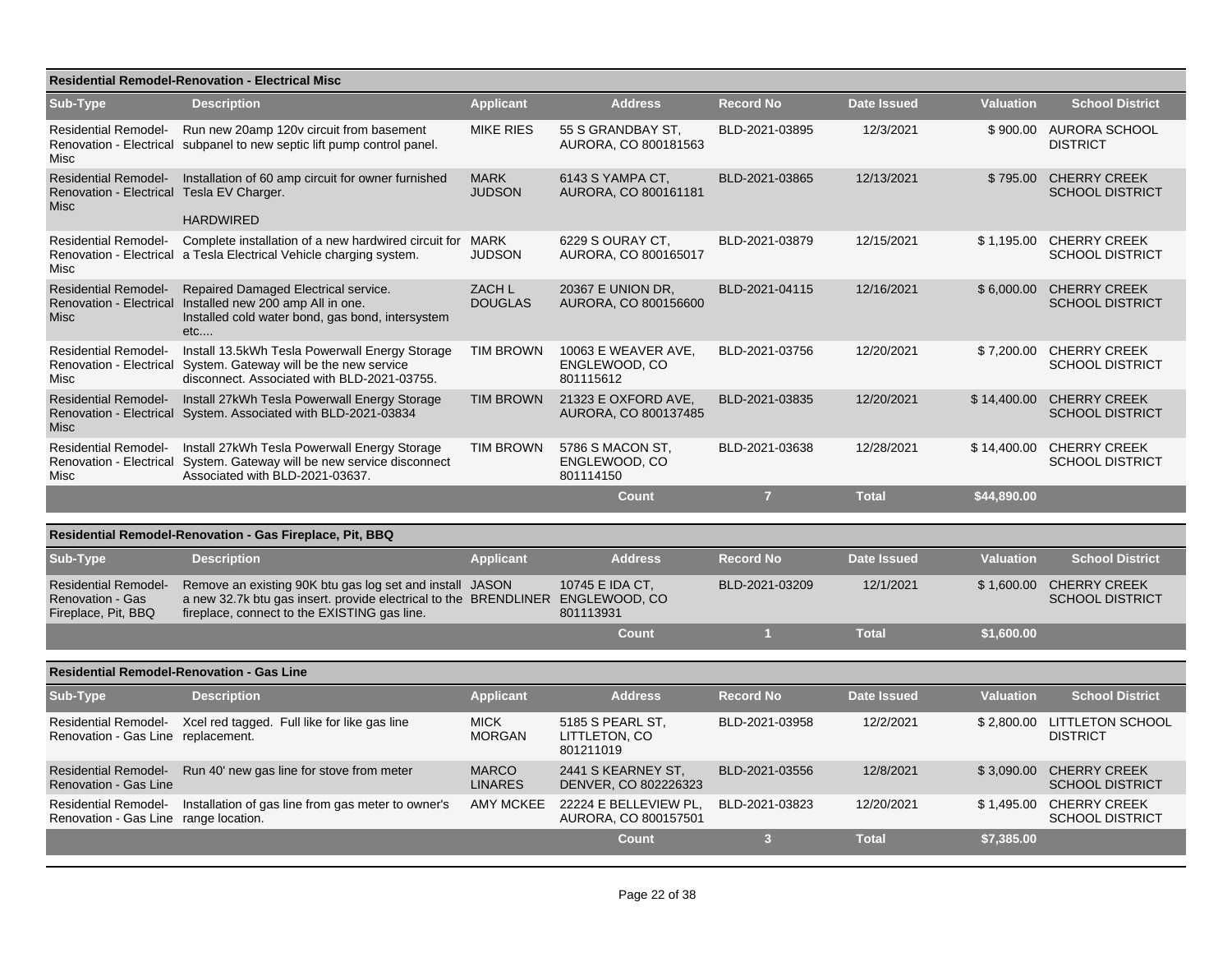|                                                                           | <b>Residential Remodel-Renovation - Residential Remodel</b>                                                                                                                                                                                                                                                                                                                                                                                                                                                                                                                                                                                                                                                                                                                                                                                                                                              |                                    |                                                        |                  |                    |                  |                                                     |
|---------------------------------------------------------------------------|----------------------------------------------------------------------------------------------------------------------------------------------------------------------------------------------------------------------------------------------------------------------------------------------------------------------------------------------------------------------------------------------------------------------------------------------------------------------------------------------------------------------------------------------------------------------------------------------------------------------------------------------------------------------------------------------------------------------------------------------------------------------------------------------------------------------------------------------------------------------------------------------------------|------------------------------------|--------------------------------------------------------|------------------|--------------------|------------------|-----------------------------------------------------|
| Sub-Type                                                                  | <b>Description</b>                                                                                                                                                                                                                                                                                                                                                                                                                                                                                                                                                                                                                                                                                                                                                                                                                                                                                       | <b>Applicant</b>                   | <b>Address</b>                                         | <b>Record No</b> | <b>Date Issued</b> | <b>Valuation</b> | <b>School District</b>                              |
| <b>Residential Remodel-</b><br>Renovation -<br><b>Residential Remodel</b> | Permit issued for WHOLE HOUSE INTERIOR<br>REMODEL, including KITCHE, 6-BATHROOMS,<br>and PARTIAL BASEMENT FINISH.<br>STRUCTURAL: YES - Per engineers drawings.<br>MECHANICAL: YES - Replacing Furnace, A/C &<br>Water Heater per drawings. Kitchen exhaust hood<br>(confirm <400cfm). ELECTRICAL: YES - New<br>appliances, & GFCI/AFCI outlets, lighting at<br>kitchen & remodel spaces per drawings.<br>PLUMBING: YES - New gas range, kitchen sink,<br>dishwasher, and fixtures per drawings.<br>EXTERIOR WORK: YES - New windows & doors<br>at exterior walls per drawings.                                                                                                                                                                                                                                                                                                                           | <b>ROWDY</b><br><b>STOWELL</b>     | 10919 E CRESTRIDGE<br>CIR, Englewood, Co.<br>801113811 | BLD-2021-01749   | 12/6/2021          |                  | \$215,637.00 CHERRY CREEK<br><b>SCHOOL DISTRICT</b> |
| <b>Residential Remodel-</b><br>Renovation -<br><b>Residential Remodel</b> | Replacing polybutylene piping throughout the unit<br>with PEX piping.                                                                                                                                                                                                                                                                                                                                                                                                                                                                                                                                                                                                                                                                                                                                                                                                                                    | <b>CHRIS</b><br><b>COLEMAN</b>     | 6475 S DAYTON ST 105,<br>ENGLEWOOD, CO<br>801115555    | BLD-2021-03103   | 12/6/2021          |                  | \$8,245.00 CHERRY CREEK<br><b>SCHOOL DISTRICT</b>   |
| <b>Residential Remodel-</b><br>Renovation -<br><b>Residential Remodel</b> | This permit is being issued for the INTERIOR<br>ALTERATIONS of an existing MASTER<br>BATHROOM with a poured shower pan, new tub,<br>and vanity. The locations of the water closet, and<br>walk-in closet are existing. STRUCTURAL: None<br>per application. MECHANICAL: None.<br>ELECTRICAL: New power, and lighting per<br>drawings. PLUMBING: Relocate existing for new<br>vanity. EXTERIOR WORK: None per application.<br>ACA Description of Work: "Bathroom Remodel"<br><b>Bathroom Remodel</b>                                                                                                                                                                                                                                                                                                                                                                                                      | <b>MATTHEW A</b><br><b>DANIELS</b> | 2424 S KRAMERIA ST,<br>DENVER, CO 802226330            | BLD-2021-03266   | 12/6/2021          |                  | \$15,000.00 CHERRY CREEK<br><b>SCHOOL DISTRICT</b>  |
| <b>Residential Remodel-</b><br>Renovation -<br><b>Residential Remodel</b> | <b>ROUGH PLUMBING*</b><br>*WATER SOFTENER INSTALL*                                                                                                                                                                                                                                                                                                                                                                                                                                                                                                                                                                                                                                                                                                                                                                                                                                                       | <b>ANDREW</b><br><b>GROBER</b>     | 22571 E RADCLIFF DR,<br><b>AURORA, CO 80015</b>        | BLD-2021-03480   | 12/7/2021          |                  | \$580.00 CHERRY CREEK<br><b>SCHOOL DISTRICT</b>     |
| <b>Residential Remodel-</b><br>Renovation -<br><b>Residential Remodel</b> | This permit issued for the INTERIOR<br>ALTERATION of EXISTING KITCHEN space.<br>Includes new cabinets, new island, countertops,<br>fixtures, appliances, and required interior finish<br>upgrades. STRUCTURAL: YES -Per engineers<br>stamped drawings. MECHANICAL: New Kitchen<br>exhaust hood (confirm <400cfm) or Makeup Air<br>required. ELECTRICAL: YES - New appliances,<br>& GFCI/AFCI outlets, & lighting - Kitchen area<br>only. PLUMBING: YES - Kitchen sink &<br>dishwasher location per application, confirm new<br>gas range. EXTERIOR WORK: NO - Per<br>application. Additional SOW: 1). General: Wall to<br>basement converted to pony wall 42". Updated<br>electrical in pony wall. 2). Master bath: Relocating<br>outlets and light fixtures 3). Laundry room:<br>Relocating washer and dryer. Add a pocket door.<br>Relocating light fixtures. Relocating existing<br>electrical panel. | <b>GENO</b><br><b>GOLYNKO</b>      | 2049 S CLINTON ST,<br>DENVER, CO 802313411             | BLD-2021-03546   | 12/8/2021          |                  | \$60,000.00 CHERRY CREEK<br><b>SCHOOL DISTRICT</b>  |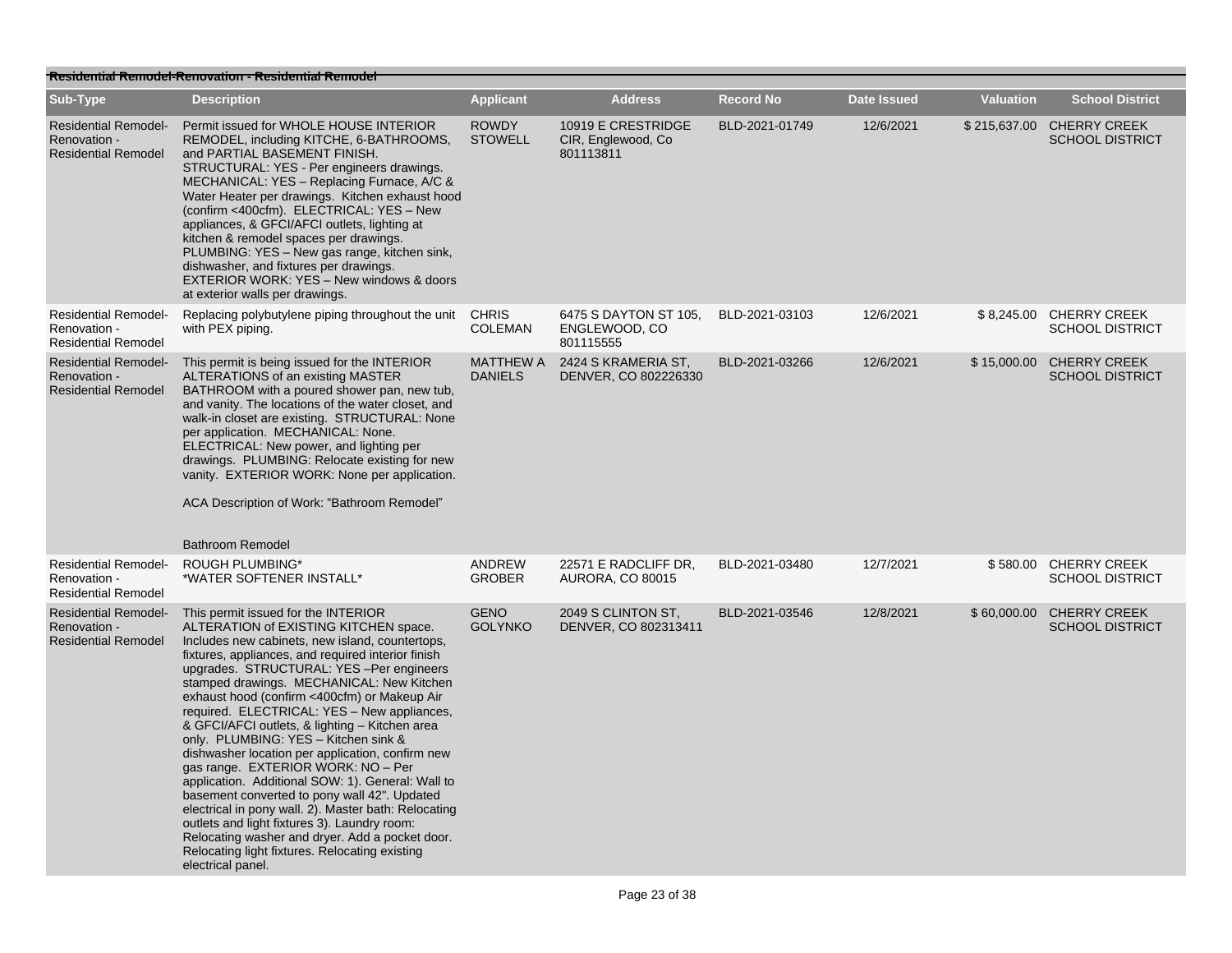| <b>Residential Remodel-</b><br>Renovation -<br><b>Residential Remodel</b> | This permit is being issued for an existing 1047sf<br>basement level finish build-out (Finished 912sf,<br>135sf Unfinished sf) over slab-on-grade concrete<br>floor. The scope of work includes new family<br>Room, wet bar, (1), 3⁄4 Bathroom with a poured<br>shower pan, Mechanical/Utility (unfinished), and<br>(1) bedroom. The existing furnace and water-<br>heater to remain. No structural alterations per<br>application. No new gas appliances. New electrical<br>power and lighting throughout per application.<br>ACA Description of Work: "Basement Remodel".<br>Basement remodel                                                                      | <b>MELVIN</b><br>YANCEY | 18890 E IDA AVE,<br>AURORA, CO 800155119          | BLD-2021-03837 | 12/10/2021 |              | \$42,000.00 CHERRY CREEK<br><b>SCHOOL DISTRICT</b> |
|---------------------------------------------------------------------------|----------------------------------------------------------------------------------------------------------------------------------------------------------------------------------------------------------------------------------------------------------------------------------------------------------------------------------------------------------------------------------------------------------------------------------------------------------------------------------------------------------------------------------------------------------------------------------------------------------------------------------------------------------------------|-------------------------|---------------------------------------------------|----------------|------------|--------------|----------------------------------------------------|
| <b>Residential Remodel-</b><br>Renovation -<br><b>Residential Remodel</b> | This permit is being issued for an existing 687sf<br>basement level finish build-out (Finished 687sf, 0sf<br>Unfinished sf) over slab-on-grade concrete floor.<br>The scope of work includes new family Room,<br>office, (1), 3⁄4 Bathroom with a prefabricated<br>bathtub, Mechanical/Utility (unfinished) and<br>washer and dryer, (Possibly Gas). The existing<br>furnace and water-heater to remain. No structural<br>alterations per application. No new gas<br>appliances. New electrical power and lighting<br>throughout per application.<br>687 Sq. Ft. Basement finish w/bath.                                                                             | <b>NICK SAUVE</b>       | 5904 S JAMAICA WAY,<br>ENGLEWOOD, CO<br>801115718 | BLD-2021-03978 | 12/10/2021 | \$30,000.00  | <b>CHERRY CREEK</b><br><b>SCHOOL DISTRICT</b>      |
| <b>Residential Remodel-</b><br>Renovation -<br><b>Residential Remodel</b> | PLEASE SEE REVIEW COMMENTS FOR MORE GENO<br><b>INFORMATION</b><br>To reconstruct the property after water damage.<br>No structural work needed. Only cosmetic. The<br>scope of work includes:<br>- replace wiring throughout the basement and<br>main floor.<br>- replace service panel<br>- install the kitchen and kitchen countertops.<br>- install new vanities with countertops in all<br>bathrooms<br>- install new plumbing fixtures in all bathrooms and<br>kitchen<br>- install new lighting fixtures throughout the house<br>- fix and install drywall and paint<br>- install trim and doors<br>- install carpet and LVT flooring throughout the<br>house. | <b>GOLYNKO</b>          | 7354 S MEMPHIS ST.<br>AURORA, CO 800162209        | BLD-2021-04017 | 12/16/2021 | \$116,000.00 | <b>CHERRY CREEK</b><br><b>SCHOOL DISTRICT</b>      |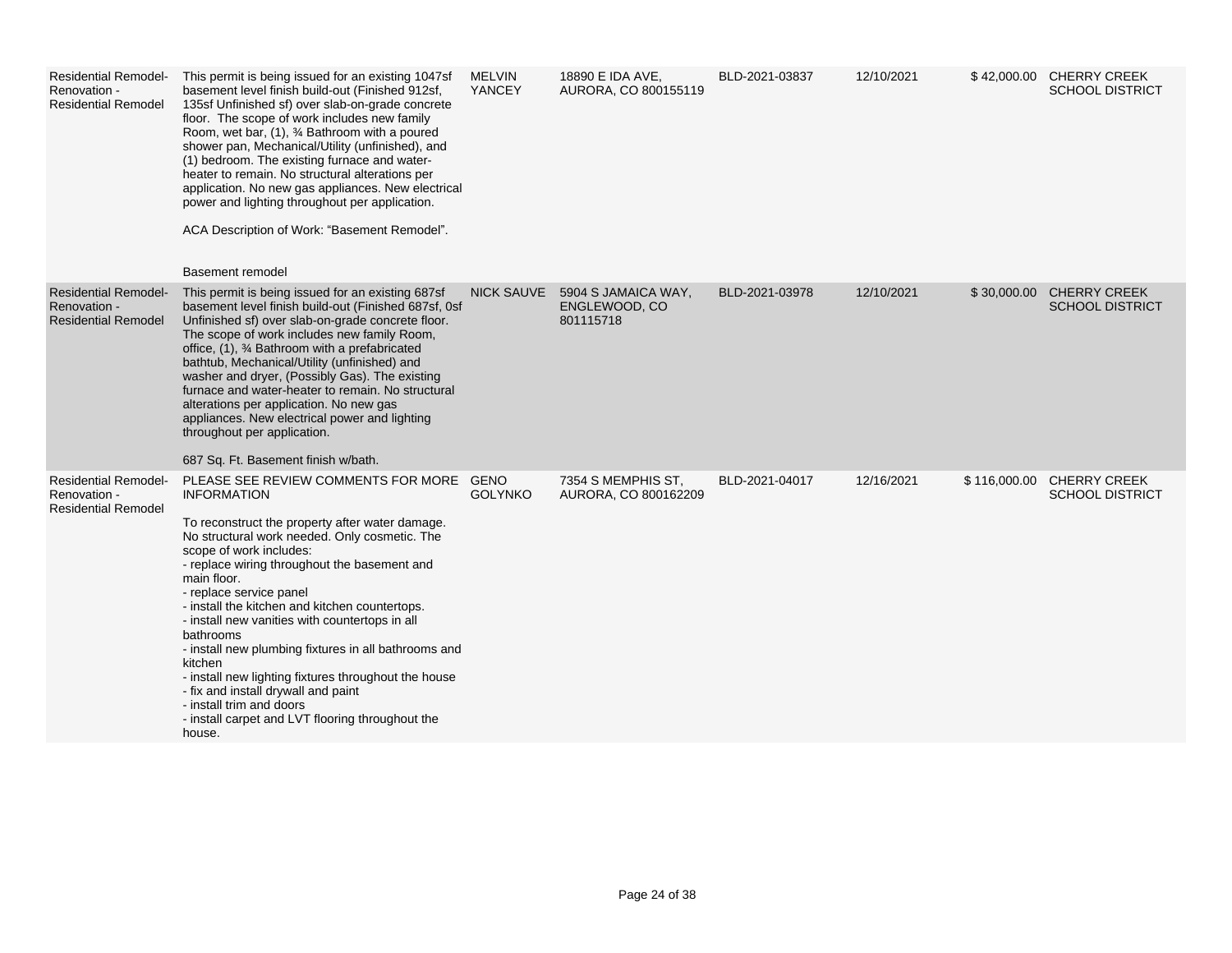| <b>Residential Remodel-</b><br>Renovation -<br><b>Residential Remodel</b> | This permit is being issued for the stabilization to<br>existing single family residential foundation. The<br>work will include: Structural Repair - 2 New Micro-<br>piles under basement beam mono-posts<br>A. Deferred Submittal #1 (FIELD INSPECTION):<br>Engineers Letter - Provide a Colorado licensed<br>stamped engineers letter indicating general<br>compliance of all work and recommendations from<br>the engineer's design documents. Design per<br>Arapahoe County Design criteria, and the 2015<br>IRC. See sheet 6 of 6 for compliance observation<br>requirements.<br>B. Deferred Submittal #2 (FIELD INSPECTION):<br>Provide special inspection letter from certified<br>installer identifying proper installation of Micro<br>piles for sizing, depth, required torque, bearing<br>capacity, factor of safety, placement, etc. and to<br>the requirements of the approved engineered<br>plans. The information recorded shall include<br>installation equipment used, pile dimensions, tip<br>elevations, final depth, final installation torque and<br>other pertinent installation data as required by the<br>registered design professional in responsible<br>charge. The approved geotechnical report and the<br>construction documents prepared by the<br>registered design professional shall be used to<br>determine compliance.<br>Structural Repair - 2 New Micropiles under<br>basement beam monoposts - Engineered Plan of<br>Repair attached | <b>ERIK</b><br><b>LAYCOCK</b>   | 22945 E LAYTON AVE,<br><b>AURORA, CO 80015</b>          | BLD-2021-03664 | 12/17/2021 | \$19,000.00 CHERRY CREEK<br><b>SCHOOL DISTRICT</b> |
|---------------------------------------------------------------------------|----------------------------------------------------------------------------------------------------------------------------------------------------------------------------------------------------------------------------------------------------------------------------------------------------------------------------------------------------------------------------------------------------------------------------------------------------------------------------------------------------------------------------------------------------------------------------------------------------------------------------------------------------------------------------------------------------------------------------------------------------------------------------------------------------------------------------------------------------------------------------------------------------------------------------------------------------------------------------------------------------------------------------------------------------------------------------------------------------------------------------------------------------------------------------------------------------------------------------------------------------------------------------------------------------------------------------------------------------------------------------------------------------------------------------------------------------------------------------|---------------------------------|---------------------------------------------------------|----------------|------------|----------------------------------------------------|
| <b>Residential Remodel-</b><br>Renovation -<br><b>Residential Remodel</b> | This permit for interior alterations of EXISTING<br>KITCHEN. Includes new cabinets, countertops,<br>fixtures, appliances, and required interior finish<br>upgrades. STRUCTURAL: NONE, per application.<br>MECHANICAL: New hood vent/duct work. Kitchen<br>exhaust hood (confirm <400cfm). ELECTRICAL:<br>YES - New appliances, & GFCI/AFCI outlets at<br>kitchen as required. PLUMBING: YES - New<br>fixtures per drawing. EXTERIOR WORK: NO.                                                                                                                                                                                                                                                                                                                                                                                                                                                                                                                                                                                                                                                                                                                                                                                                                                                                                                                                                                                                                              | <b>JACK E</b><br><b>REUTZEL</b> | 4903 CHRISTENSEN DR.<br>LITTLETON, CO<br>801236585      | BLD-2021-03876 | 12/28/2021 | \$20,000.00 LITTLETON SCHOOL<br><b>DISTRICT</b>    |
| <b>Residential Remodel-</b><br>Renovation -<br><b>Residential Remodel</b> | Permit issued for INTERIOR REPAIR of<br><b>EXISTING S.F. Residence due to WATER</b><br>DAMAGE. STRUCTURAL: NONE.<br>MECHANICAL: NONE. ELECTRICAL: Limited to<br>water damaged element(s) requiring replacement.<br><b>EXTERIOR: NONE.</b>                                                                                                                                                                                                                                                                                                                                                                                                                                                                                                                                                                                                                                                                                                                                                                                                                                                                                                                                                                                                                                                                                                                                                                                                                                  | <b>BRIAN</b><br><b>NUTTER</b>   | 6333 S HANOVER CT.<br>BLDG#, ENGLEWOOD,<br>CO 801115441 | BLD-2021-03803 | 12/30/2021 | \$75,798.43 CHERRY CREEK<br><b>SCHOOL DISTRICT</b> |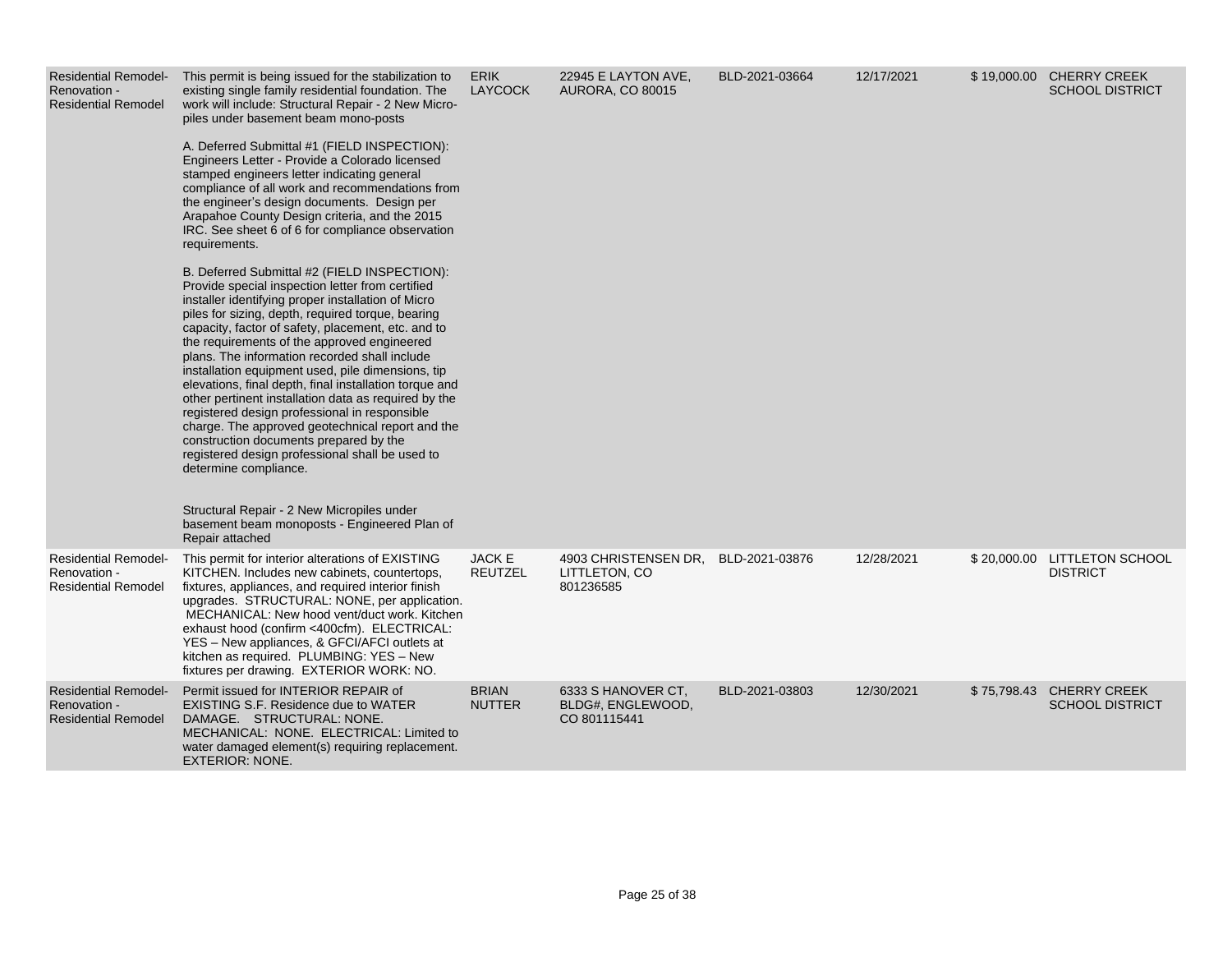| <b>Residential Remodel-</b><br>Renovation -<br><b>Residential Remodel</b> | This permit is being issued for the interior remodel<br>of existing 1/4 bathroom conversion to a full<br>bathroom. Existing fixtures to be removed to<br>facilitate new insulation, drywall & finish work;<br>fixtures installed at new locations. The master<br>bedroom will be made into a master suite including<br>French door. Structural alterations included new<br>master French door with new header, and new<br>beam over the stairs. In addition, other non-<br>bearing walls will be removed to accommodate the<br>Full bathroom and master suite (See structural<br>plan). New electrical to replace existing light fixture<br>(s), exhaust fan and devices per application,<br>subject to field verification, and inspection.<br>ACA description of work: 2nd level (upstairs).<br>Adding loft area to existing bedroom. New master<br>bath layout with WIC. Leave existing hallway bath<br>+ North bedrooms the same.<br>ACA description of work: 2nd level (upstairs).<br>Adding loft area to existing bedroom. New master<br>bath layout with WIC. Leave existing hallway bath<br>+ North bedrooms the same.<br>2nd level (upstairs). Adding loft area to existing<br>bedroom. New master bath layout with WIC.<br>Leave existing hallway bath + North bedrooms the<br>same. | <b>ARMANDO V</b><br><b>DELGADO</b> | 10735 E MAPLEWOOD<br>DR, ENGLEWOOD, CO<br>801115734 | BLD-2021-01943  | 12/31/2021   | \$24,000.00 CHERRY CREEK<br><b>SCHOOL DISTRICT</b> |
|---------------------------------------------------------------------------|-----------------------------------------------------------------------------------------------------------------------------------------------------------------------------------------------------------------------------------------------------------------------------------------------------------------------------------------------------------------------------------------------------------------------------------------------------------------------------------------------------------------------------------------------------------------------------------------------------------------------------------------------------------------------------------------------------------------------------------------------------------------------------------------------------------------------------------------------------------------------------------------------------------------------------------------------------------------------------------------------------------------------------------------------------------------------------------------------------------------------------------------------------------------------------------------------------------------------------------------------------------------------------------------------|------------------------------------|-----------------------------------------------------|-----------------|--------------|----------------------------------------------------|
|                                                                           |                                                                                                                                                                                                                                                                                                                                                                                                                                                                                                                                                                                                                                                                                                                                                                                                                                                                                                                                                                                                                                                                                                                                                                                                                                                                                               |                                    | <b>Count</b>                                        | 12 <sup>2</sup> | <b>Total</b> | \$626,260.43                                       |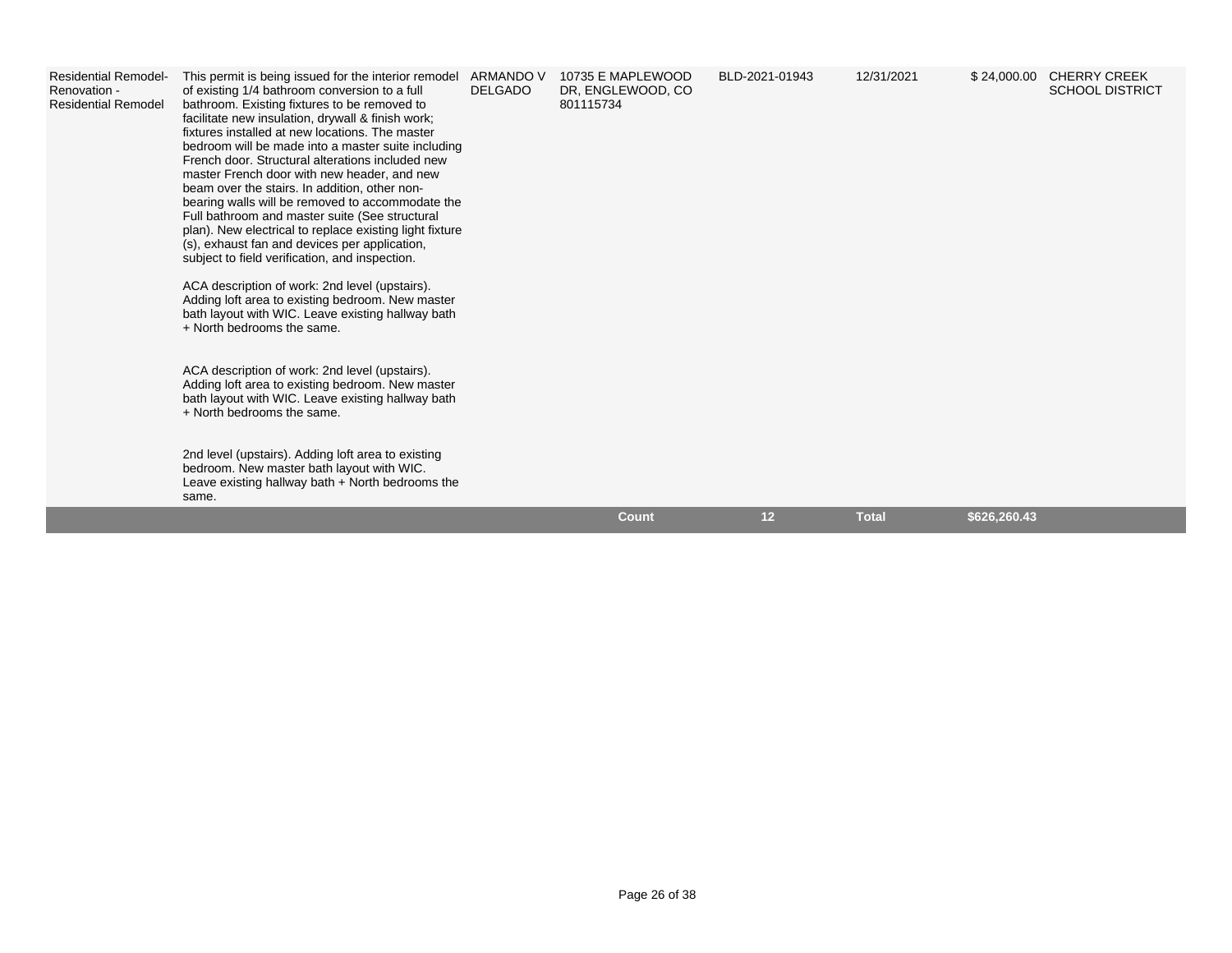|                                                           | <b>Residential Remodel-Renovation - Siding</b>                                                                                                                                                                                                                                                                       |                               |                                                                     |                  |                    |                  |                                               |  |  |  |  |
|-----------------------------------------------------------|----------------------------------------------------------------------------------------------------------------------------------------------------------------------------------------------------------------------------------------------------------------------------------------------------------------------|-------------------------------|---------------------------------------------------------------------|------------------|--------------------|------------------|-----------------------------------------------|--|--|--|--|
| Sub-Type                                                  | <b>Description</b>                                                                                                                                                                                                                                                                                                   | <b>Applicant</b>              | <b>Address</b>                                                      | <b>Record No</b> | <b>Date Issued</b> | <b>Valuation</b> | <b>School District</b>                        |  |  |  |  |
| <b>Residential Remodel-</b><br>Renovation - Siding        | R&R 5sq of James Hardie Siding.<br>I am in the process of getting an asbestos test<br>tomorrow morning and will have the state sign off<br>on it and get it over to folks asap.<br>I will also attach our updated insurance to this file<br>a little later today once our insurance creates that<br>document for me. | <b>DARREN</b><br><b>MOORE</b> | 6007 S WINNIPEG ST,<br>AURORA, CO 800155526                         | BLD-2021-04079   | 12/17/2021         | \$7,000.00       | <b>CHERRY CREEK</b><br><b>SCHOOL DISTRICT</b> |  |  |  |  |
| <b>Residential Remodel-</b><br>Renovation - Siding        | Siding Replacement, House Wrap.                                                                                                                                                                                                                                                                                      | <b>YOUNGSOO</b><br><b>KIM</b> | 10913 E CRESTLINE AVE. BLD-2021-03790<br>ENGLEWOOD, CO<br>801113802 |                  | 12/17/2021         | \$13,000.00      | <b>CHERRY CREEK</b><br><b>SCHOOL DISTRICT</b> |  |  |  |  |
| <b>Residential Remodel-</b><br>Renovation - Siding        | Vinyl siding removal and replacement with new<br>vapor barrier. No framing and no electrical                                                                                                                                                                                                                         | <b>DEAN FALCH</b>             | 7820 S KITTREDGE CIR.<br>ENGLEWOOD, CO<br>801124643                 | BLD-2021-03700   | 12/17/2021         | \$8,747.00       | <b>CHERRY CREEK</b><br><b>SCHOOL DISTRICT</b> |  |  |  |  |
| <b>Residential Remodel-</b><br>Renovation - Siding        | Vinyl siding removal and replacement with new<br>vapor barrier. No framing and no electrical                                                                                                                                                                                                                         | <b>DEAN FALCH</b>             | 7822 S KITTREDGE CIR.<br>ENGLEWOOD, CO<br>801124643                 | BLD-2021-03701   | 12/17/2021         | \$8,747.00       | <b>CHERRY CREEK</b><br><b>SCHOOL DISTRICT</b> |  |  |  |  |
| <b>Residential Remodel-</b><br><b>Renovation - Siding</b> | siding replacement                                                                                                                                                                                                                                                                                                   | <b>JACOB HOLT</b>             | 3182 S LEYDEN ST.<br>DENVER, CO 802227039                           | BLD-2021-03776   | 12/20/2021         | \$2,406.00       | <b>CHERRY CREEK</b><br><b>SCHOOL DISTRICT</b> |  |  |  |  |
|                                                           |                                                                                                                                                                                                                                                                                                                      |                               | Count                                                               | 5                | <b>Total</b>       | \$39,900.00      |                                               |  |  |  |  |

|                                                   | <b>Residential Remodel-Renovation - Solar</b>                                                     |                                   |                                                       |                  |             |                  |                                               |  |  |  |
|---------------------------------------------------|---------------------------------------------------------------------------------------------------|-----------------------------------|-------------------------------------------------------|------------------|-------------|------------------|-----------------------------------------------|--|--|--|
| Sub-Type                                          | <b>Description</b>                                                                                | <b>Applicant</b>                  | <b>Address</b>                                        | <b>Record No</b> | Date Issued | <b>Valuation</b> | <b>School District</b>                        |  |  |  |
| <b>Residential Remodel-</b><br>Renovation - Solar | 8.28 kWDC Rooftop, Flush mounted, PV Solar<br>system, Utility interconnected with 23 modules.     | R GIBNEY                          | CHRISTOPHE 3761 S ORLEANS ST.<br>AURORA, CO 800137437 | BLD-2021-03611   | 12/1/2021   | \$19,500.00      | <b>CHERRY CREEK</b><br><b>SCHOOL DISTRICT</b> |  |  |  |
|                                                   | Interconnection method is 2 pole 50 amp breaker<br>on 225 amp bus with 200 amp main breaker.      |                                   |                                                       |                  |             |                  |                                               |  |  |  |
|                                                   | ELECTRICAL SERVICE CHANGE IS NOT A<br><b>PART OF THIS PERMIT.</b>                                 |                                   |                                                       |                  |             |                  |                                               |  |  |  |
| <b>Residential Remodel-</b><br>Renovation - Solar | Solar panel installation on existing residential roof.<br>8.84 kW with 26 Modules.                | <b>PERMIT</b><br><b>DEPARTMEN</b> | 19332 E BERRY PL,<br>AURORA, CO 800155149             | BLD-2021-01787   | 12/2/2021   | \$12,818.00      | <b>CHERRY CREEK</b><br><b>SCHOOL DISTRICT</b> |  |  |  |
|                                                   | Interconnection method is 2 pole 35 amp breaker<br>on 125 amp sub panel with 100 amp main breaker |                                   |                                                       |                  |             |                  |                                               |  |  |  |
| <b>Residential Remodel-</b><br>Renovation - Solar | Roof Mount, Flush Mount, Grid-Tied 6.46 kW Solar ANDREW<br>PV with 19 modules                     | <b>NYMAN</b>                      | 18872 E BERRY DR.<br>AURORA, CO 800155140             | BLD-2021-03651   | 12/3/2021   | \$12,274.00      | <b>CHERRY CREEK</b><br><b>SCHOOL DISTRICT</b> |  |  |  |
|                                                   | Interconnection method 2 pole 25 amp breaker on<br>200 amp bus with 200 amp main breaker.         |                                   |                                                       |                  |             |                  |                                               |  |  |  |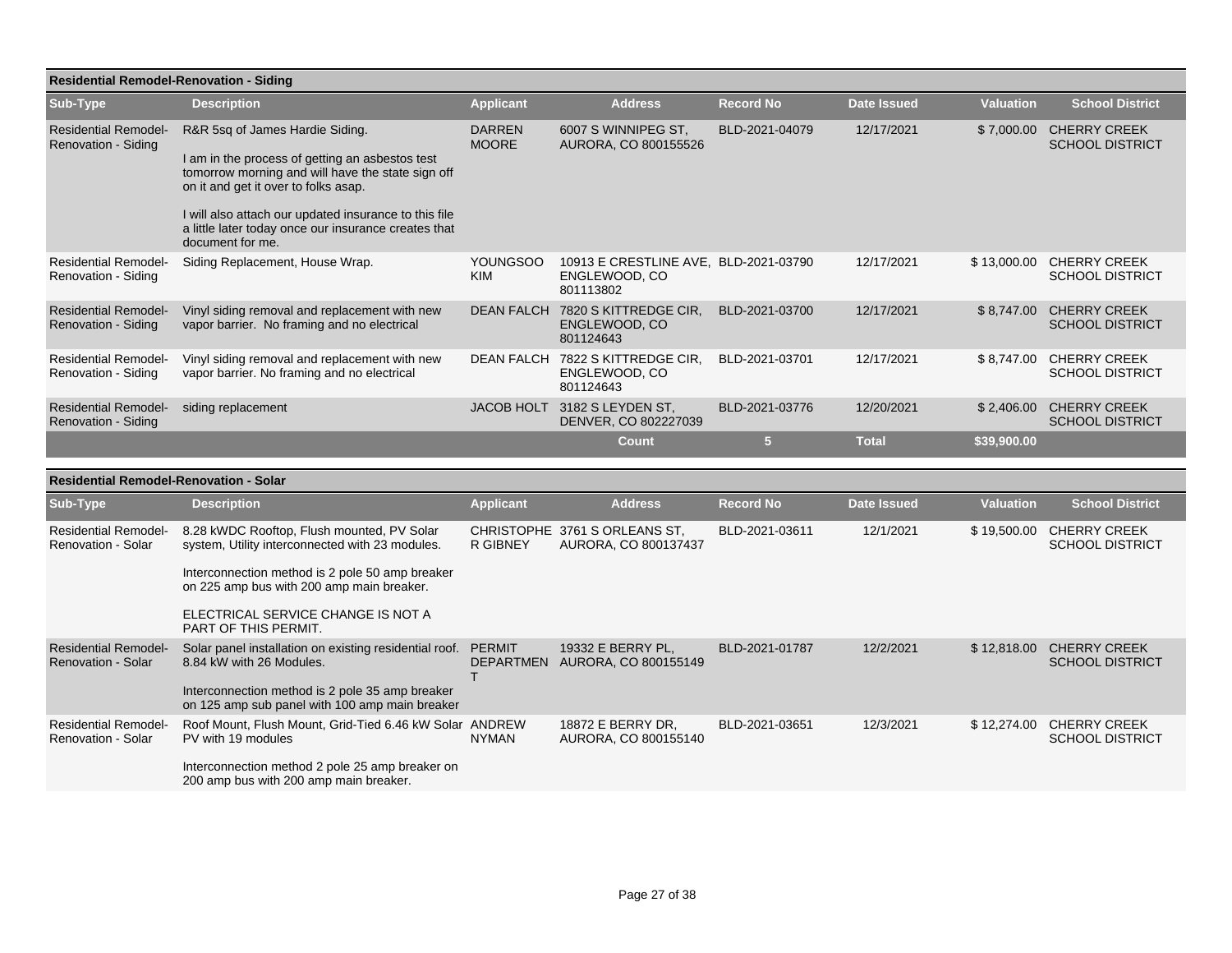| <b>Residential Remodel-</b><br><b>Renovation - Solar</b> | INSTALLATION OF UTILITY INTERACTIVE<br>PHOTOVOLTAIC SOLAR SYSTEM<br>4.44 kW DC & 3.48 kW AC PHOTOVOLTAIC<br><b>SOLAR ARRAY</b><br>PV MODULES: (12) SILFAB SOLAR SIL-370 NX<br><b>MONO PERC</b><br>INVERTER(S): (12) ENPHASE IQ7PLUS-72-2-US<br>ROOF TYPE: COMPOSITION SHINGLE - 1<br>LAYER(S)<br>PV MOUNTING HARDWARE: ECOFASTEN<br>ROCK-IT 3.0<br>Interconnection method is 2 pole 20 amp breaker<br>on 200 amp bus with 200 amp main breaker | <b>PERMIT</b><br>T.                  | 27350 E 6TH DR.<br>DEPARTMEN AURORA, CO 80018        | BLD-2021-03649 | 12/3/2021 |             | \$6,438.00 AURORA SCHOOL<br><b>DISTRICT</b>        |
|----------------------------------------------------------|------------------------------------------------------------------------------------------------------------------------------------------------------------------------------------------------------------------------------------------------------------------------------------------------------------------------------------------------------------------------------------------------------------------------------------------------|--------------------------------------|------------------------------------------------------|----------------|-----------|-------------|----------------------------------------------------|
| <b>Residential Remodel-</b><br><b>Renovation - Solar</b> | Installation of solar panels on existing residential<br>roof. kW 9.99 with 27 modules<br>Interconnection method 2 pole 50 amp breaker on<br>200 amp bus with 150 amp main breaker                                                                                                                                                                                                                                                              | <b>PERMIT</b><br>T.                  | 23104 E ALAMO PL,<br>DEPARTMEN AURORA, CO 800156672  | BLD-2021-03098 | 12/3/2021 |             | \$14,485.00 CHERRY CREEK<br><b>SCHOOL DISTRICT</b> |
| <b>Residential Remodel-</b><br><b>Renovation - Solar</b> | Installation of a 8.880 kW DC roof mounted solar<br>system. with 24 Modules.<br>Interconnection method 2 pole 40 amp breaker on<br>200 amp bus on 200 amp main breaker.                                                                                                                                                                                                                                                                        | <b>EMILY</b><br><b>PASTASKA</b>      | 5566 S WINNIPEG ST,<br>AURORA, CO 800156767          | BLD-2021-02518 | 12/6/2021 |             | \$47,952.00 CHERRY CREEK<br><b>SCHOOL DISTRICT</b> |
| <b>Residential Remodel-</b><br>Renovation - Solar        | Installation of a 9.990 kW DC roof mounted solar<br>system with 27 modules.<br>Interconnection method 2 pole 40 amp breaker on<br>200 amp bus with 200 amp main breaker                                                                                                                                                                                                                                                                        | <b>EMILY</b><br><b>PASTASKA</b>      | 2540 S IVANHOE PL,<br>DENVER, CO 802226226           | BLD-2021-03313 | 12/6/2021 |             | \$19,980.00 CHERRY CREEK<br><b>SCHOOL DISTRICT</b> |
| <b>Residential Remodel-</b><br><b>Renovation - Solar</b> | Installation of solar panels on existing residential<br>roof. kW 4.44<br>12 modules<br>Interconnection of a 2 pole 20A breaker into a<br>200A bus panel with a 2 pole 200A main breaker                                                                                                                                                                                                                                                        | <b>PERMIT</b><br>T.                  | 27370 E 6TH DR,<br>DEPARTMEN AURORA, CO 80018        | BLD-2021-03369 | 12/6/2021 |             | \$6,438.00 AURORA SCHOOL<br><b>DISTRICT</b>        |
| <b>Residential Remodel-</b><br>Renovation - Solar        | Roof mount solar system size 9.45kW<br>27 modules.<br>Interconnection of a 2 pole 40A breaker into a<br>200A bus panel with a 2 pole 200A main breaker.                                                                                                                                                                                                                                                                                        | <b>ERIC</b><br><b>OTTERSTRO</b><br>M | 10238 E LAKE DR,<br>ENGLEWOOD, CO<br>801117013       | BLD-2021-02673 | 12/7/2021 |             | \$45,387.50 CHERRY CREEK<br><b>SCHOOL DISTRICT</b> |
| <b>Residential Remodel-</b><br><b>Renovation - Solar</b> | Roof Mount, Flush Mount, Grid-Tied 12.58 kW<br>Solar PV with 39 modules<br>Interconnection method is 2 pole 50 amp breaker<br>on 200 amp bus with 175 amp main breaker                                                                                                                                                                                                                                                                         | <b>ANDREW</b><br><b>NYMAN</b>        | 5465 S TIBET ST,<br>AURORA, CO 800156516             | BLD-2021-03650 | 12/7/2021 | \$23,902.00 | <b>CHERRY CREEK</b><br><b>SCHOOL DISTRICT</b>      |
| <b>Residential Remodel-</b><br><b>Renovation - Solar</b> | Roof Mount, Flush Mount, Grid-Tied 5.78 kW Solar ANDREW<br>PV<br>17 modules.<br>Interconnection of a 2 pole 25A breaker into a<br>200A bus panel with a 2 pole 150A main breaker.                                                                                                                                                                                                                                                              | <b>NYMAN</b>                         | 5522 S VALDAI WAY,<br>AURORA, CO 800156518           | BLD-2021-03681 | 12/7/2021 |             | \$10,982.00 CHERRY CREEK<br><b>SCHOOL DISTRICT</b> |
| <b>Residential Remodel-</b><br><b>Renovation - Solar</b> | Installation of a 4.57kW dc flush roof-mounted PV<br>solar energy system.<br>11 modules.<br>Interconnection of a 2 pole 40A breaker into a<br>200A bus panel with a 2 pole 200A main breaker.                                                                                                                                                                                                                                                  | <b>MICHAEL</b>                       | 21771 E LAYTON DR,<br>PENSABENE AURORA, CO 800154700 | BLD-2021-03542 | 12/7/2021 |             | \$22,575.00 CHERRY CREEK<br><b>SCHOOL DISTRICT</b> |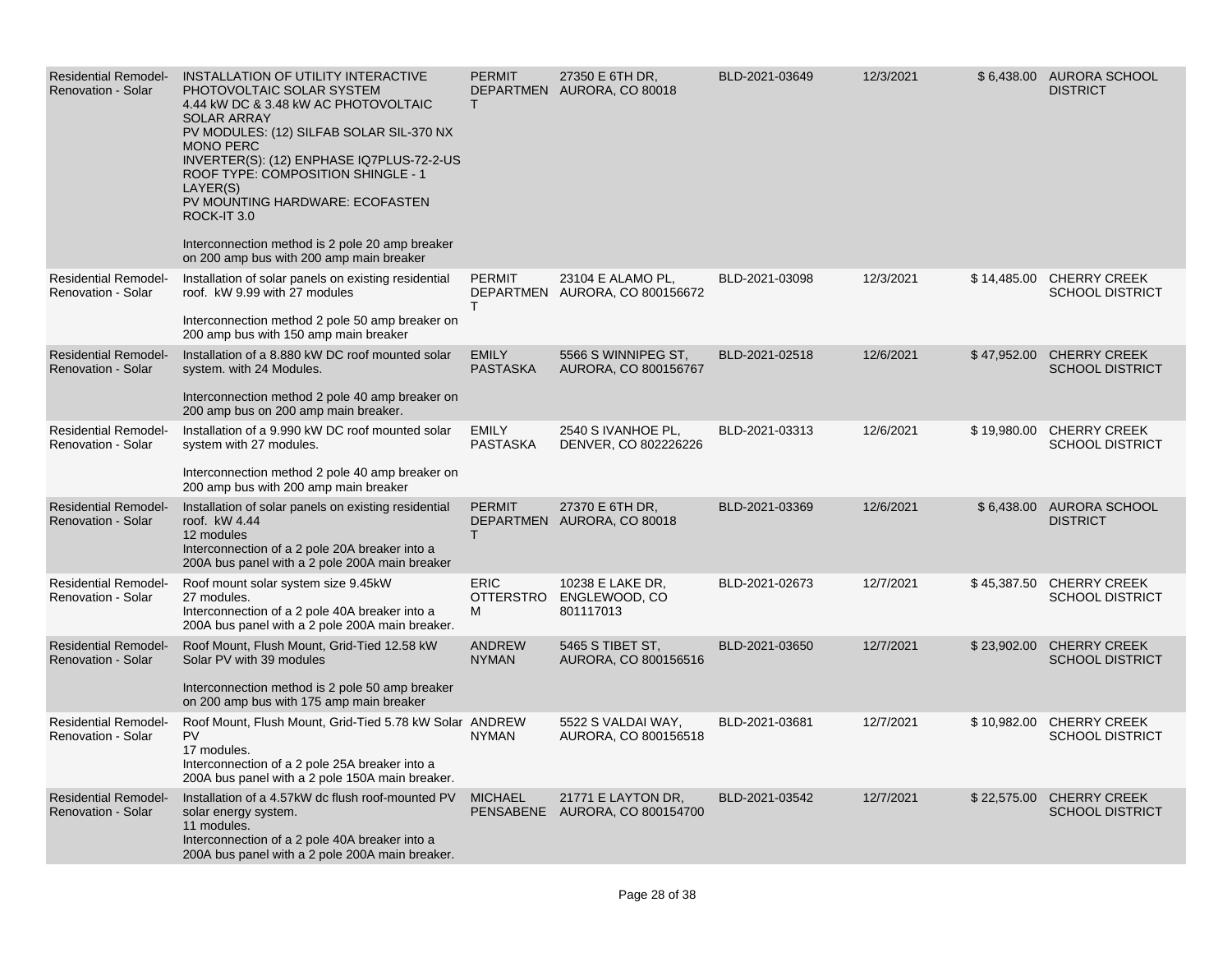| <b>Residential Remodel-</b><br>Renovation - Solar        | 8.8 kW PV Solar Panel Installation on Roof<br>22 modules.<br>Interconnection of a 2 pole 35A breaker into a<br>200A bus panel with a 2 pole 200A main breaker.                                                                                                                                                                                                                                                                                                      | <b>BRS</b>          | 6493 S KILLARNEY CT,<br>PERMITTING AURORA, CO 800163142 | BLD-2021-03727 | 12/8/2021 |             | \$7,939.36 CHERRY CREEK<br><b>SCHOOL DISTRICT</b> |
|----------------------------------------------------------|---------------------------------------------------------------------------------------------------------------------------------------------------------------------------------------------------------------------------------------------------------------------------------------------------------------------------------------------------------------------------------------------------------------------------------------------------------------------|---------------------|---------------------------------------------------------|----------------|-----------|-------------|---------------------------------------------------|
| <b>Residential Remodel-</b><br><b>Renovation - Solar</b> | Roof Mount, Flush Mount, Grid-Tied 9.18kW Solar ANDREW<br>PV with (1) 13.5KWh Battery Storage System<br>27 modules.<br>Two pole 20 amp interconnection breaker into a<br>200 amp bus panel with a two pole 150 amp main<br>breaker.<br>Two pole 35A breaker into a 100A generation and<br>backup loads panel.<br>13.5KWh, 5KW energy storage system with a two<br>pole 30A breaker into a<br>100A generation and backup loads panel.                                | <b>NYMAN</b>        | <b>22647 E TUFTS AVE,</b><br><b>AURORA, CO 80015</b>    | BLD-2021-01899 | 12/8/2021 | \$19,942.00 | <b>CHERRY CREEK</b><br><b>SCHOOL DISTRICT</b>     |
| <b>Residential Remodel-</b><br><b>Renovation - Solar</b> | INSTALLATION OF UTILITY INTERACTIVE<br>PHOTOVOLTAIC SOLAR SYSTEM<br>4.44 kW DC & 3.48 kW AC PHOTOVOLTAIC<br><b>SOLAR ARRAY</b><br>PV MODULES: (12) SILFAB SOLAR SIL-370 NX<br><b>MONO PERC</b><br>INVERTER(S): (12) ENPHASE IQ7PLUS-72-2-US<br>ROOF TYPE: COMPOSITION SHINGLE - 1<br>LAYER(S)<br>PV MOUNTING HARDWARE: ECOFASTEN<br>ROCK-IT 3.0<br>12 Modules.<br>Interconnection of a 2 pole 20A breaker into a<br>200A bus panel with a 2 pole 200A main breaker. | <b>PERMIT</b><br>T. | 21656 E STANFORD DR,<br>DEPARTMEN AURORA, CO 80015      | BLD-2021-03744 | 12/8/2021 | \$6,438.00  | <b>CHERRY CREEK</b><br><b>SCHOOL DISTRICT</b>     |
| <b>Residential Remodel-</b><br><b>Renovation - Solar</b> | INSTALLATION OF UTILITY INTERACTIVE<br>PHOTOVOLTAIC SOLAR SYSTEM<br>5.55 kW DC & 4.35 kW AC PHOTOVOLTAIC<br><b>SOLAR ARRAY</b><br>PV MODULES: (15) SILFAB SOLAR SIL-370 NX<br><b>MONO PERC</b><br>INVERTER(S): (15) ENPHASE IQ7PLUS-72-2-US<br>ROOF TYPE: COMPOSITION SHINGLE - 2<br>LAYER(S)<br>PV MOUNTING HARDWARE: ECOFASTEN<br>ROCK-IT 3.0<br>15 modules.<br>Interconnection of a 2 pole 25A breaker into a<br>200A bus panel with a 2 pole 200A main breaker. | <b>PERMIT</b><br>т  | 21757 E STANFORD DR.<br>DEPARTMEN AURORA, CO 80015      | BLD-2021-03751 | 12/8/2021 |             | \$8,047.00 CHERRY CREEK<br><b>SCHOOL DISTRICT</b> |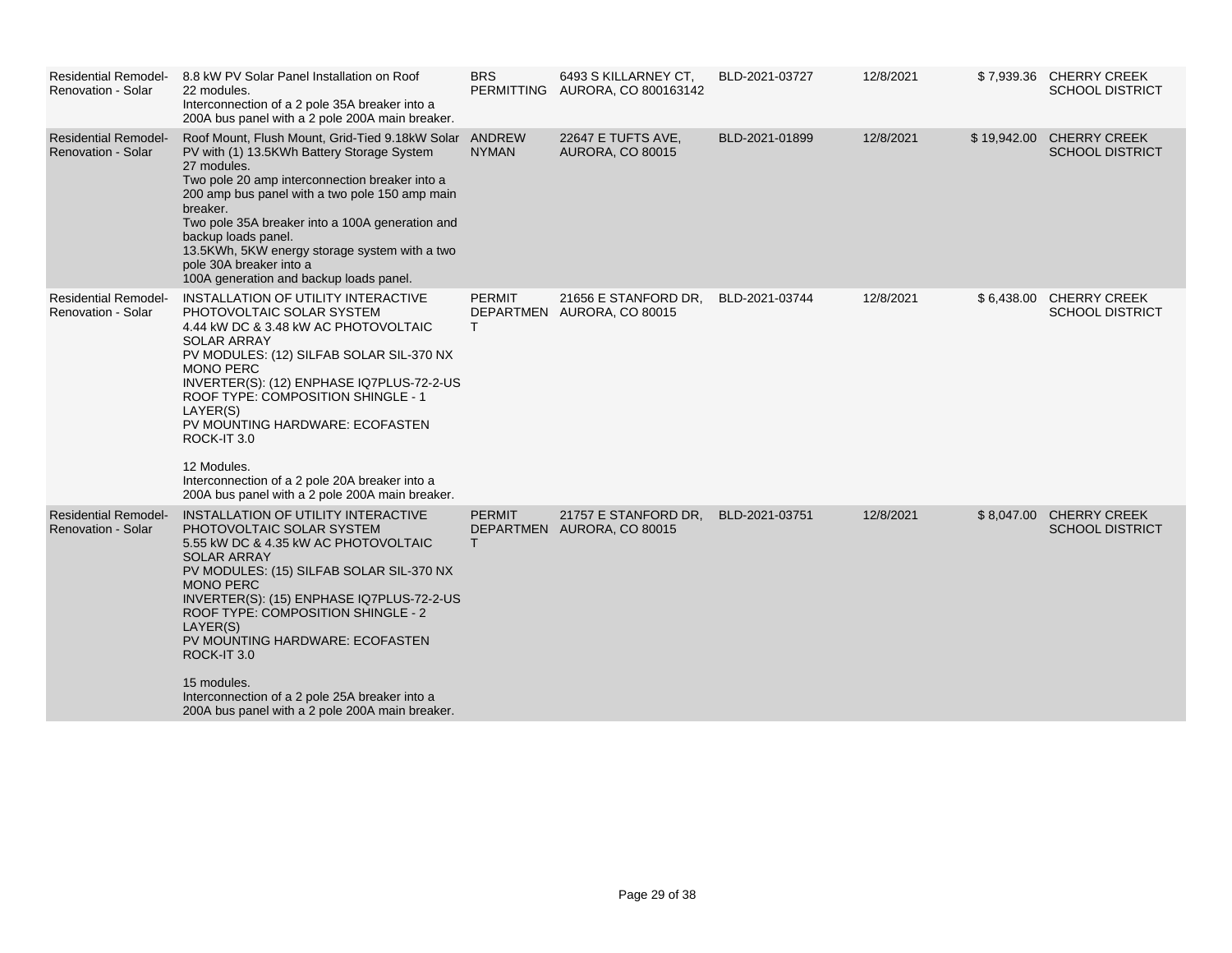| <b>Residential Remodel-</b><br><b>Renovation - Solar</b> | INSTALLATION OF UTILITY INTERACTIVE<br>PHOTOVOLTAIC SOLAR SYSTEM<br>5.55 kW DC & 4.35 kW AC PHOTOVOLTAIC<br><b>SOLAR ARRAY</b><br>PV MODULES: (15) SILFAB SOLAR SIL-370 NX<br><b>MONO PERC</b><br>INVERTER(S): (15) ENPHASE IQ7PLUS-72-2-US<br>ROOF TYPE: CONCRETE FLAT TILE<br>PV MOUNTING HARDWARE: ECOFASTEN<br><b>CLICKFIT</b><br>Interconnection of a 2 pole 25A breaker into a<br>200A bus panel with a 2 pole 200A main breaker.              | <b>PERMIT</b><br>T                                  | 20465 E LAYTON PL,<br>DEPARTMEN AURORA, CO 800155461         | BLD-2021-03752 | 12/9/2021  | \$8,047.00 CHERRY CREEK<br><b>SCHOOL DISTRICT</b>  |
|----------------------------------------------------------|------------------------------------------------------------------------------------------------------------------------------------------------------------------------------------------------------------------------------------------------------------------------------------------------------------------------------------------------------------------------------------------------------------------------------------------------------|-----------------------------------------------------|--------------------------------------------------------------|----------------|------------|----------------------------------------------------|
| <b>Residential Remodel-</b><br><b>Renovation - Solar</b> | roof mounted 8.51kw solar with 23 modules<br>Interconnection method 2 pole 40 amp breaker on<br>200 amp bus with 200 amp main breaker                                                                                                                                                                                                                                                                                                                | <b>NICK</b><br><b>RODRIGUEZ</b>                     | 10266 E FAIR PL,<br>ENGLEWOOD, CO<br>801115418               | BLD-2021-03013 | 12/9/2021  | \$24,000.00 CHERRY CREEK<br><b>SCHOOL DISTRICT</b> |
| <b>Residential Remodel-</b><br><b>Renovation - Solar</b> | 6.66kW Rooftop solar with 18 modules<br>Interconnection method 2 pole 35 amp breaker on<br>200 amp bus with 200 amp main breaker                                                                                                                                                                                                                                                                                                                     | <b>JASON</b><br><b>MASHBURN</b>                     | 4579 S UKRAINE CIR,<br><b>AURORA, CO 80015</b>               | BLD-2021-02625 | 12/9/2021  | \$25,000.00 CHERRY CREEK<br><b>SCHOOL DISTRICT</b> |
| <b>Residential Remodel-</b><br><b>Renovation - Solar</b> | 4.13 kw PV Solar with 11 modules<br>Interconnection method 2 pole 20 amp breaker on<br>150 amp bus on 150 amp main breaker                                                                                                                                                                                                                                                                                                                           |                                                     | CASEY COLE 5160 W ROWLAND AVE,<br>LITTLETON, CO<br>801286422 | BLD-2021-03318 | 12/9/2021  | \$13,232.00 LITTLETON SCHOOL<br><b>DISTRICT</b>    |
| <b>Residential Remodel-</b><br><b>Renovation - Solar</b> | 4.38kW rooftop solar with 12 Modules<br>Interconnection method 2 pole 20 amp breaker on<br>150 amp bus with 150 amp main breaker                                                                                                                                                                                                                                                                                                                     | JASON<br><b>MASHBURN</b>                            | 9101 E ARIZONA PL,<br>DENVER, CO 802472345                   | BLD-2021-02490 | 12/10/2021 | \$17,250.00 CHERRY CREEK<br><b>SCHOOL DISTRICT</b> |
| <b>Residential Remodel-</b><br><b>Renovation - Solar</b> | Roof Mount, Flush Mount, Grid-Tied 9.52 kW Solar ANDREW<br><b>PV</b><br>28 modules.<br>Two pole 35 amp interconnection breaker into a<br>100 amp sub panel on a 2 pole 100 amp breaker<br>connected to a 200 amp bus panel with a 2 pole<br>200 amp main breaker.                                                                                                                                                                                    | <b>NYMAN</b>                                        | 5541 S SICILY ST,<br>AURORA, CO 800156513                    | BLD-2021-03765 | 12/10/2021 | \$18,088.00 CHERRY CREEK<br><b>SCHOOL DISTRICT</b> |
| <b>Residential Remodel-</b><br><b>Renovation - Solar</b> | INSTALLATION OF UTILITY INTERACTIVE<br>PHOTOVOLTAIC SOLAR SYSTEM<br>5.92 kW DC & 4.64 kW AC PHOTOVOLTAIC<br><b>SOLAR ARRAY</b><br>PV MODULES: (16) SILFAB SOLAR SIL-370 NX<br><b>MONO PERC</b><br>INVERTER(S): (16) ENPHASE IQ7PLUS-72-2-US<br>ROOF TYPE: COMPOSITION SHINGLE - 1<br>LAYER(S)<br>PV MOUNTING HARDWARE: ECOFASTEN<br>ROCK-IT 3.0<br>Interconnection of a 2 pole 25A breaker into a<br>200A bus panel with a 2 pole 200A main breaker. | <b>PERMIT</b><br>DEPARTMEN CO 80137<br>$\mathsf{T}$ | 27574 E 6TH DR, Aurora,                                      | BLD-2021-03766 | 12/10/2021 | \$8,584.00 AURORA SCHOOL<br><b>DISTRICT</b>        |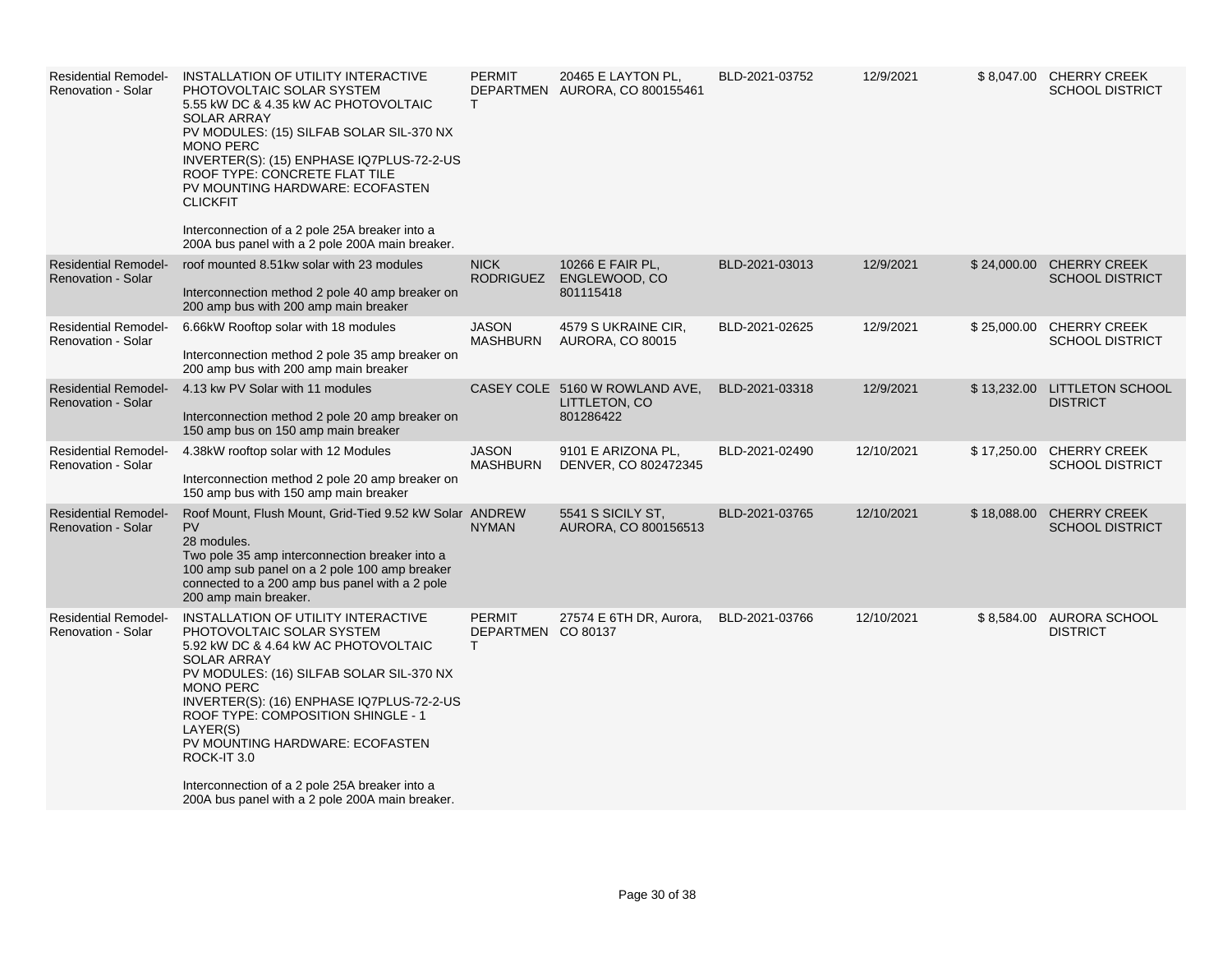| <b>Residential Remodel-</b><br><b>Renovation - Solar</b> | Installation of solar panels on existing residential<br>roof. kW 5.18 with 14 modules<br>Interconnection method 2 pole 25 amp breaker on                                                                                                                                                                                                             | <b>PERMIT</b><br>$\mathsf{T}$  | 5340 S UKRAINE WAY,<br>DEPARTMEN AURORA, CO 800156567 | BLD-2021-03107 | 12/13/2021 |             | \$7,511.00 CHERRY CREEK<br><b>SCHOOL DISTRICT</b>  |
|----------------------------------------------------------|------------------------------------------------------------------------------------------------------------------------------------------------------------------------------------------------------------------------------------------------------------------------------------------------------------------------------------------------------|--------------------------------|-------------------------------------------------------|----------------|------------|-------------|----------------------------------------------------|
|                                                          | 150 amp bus with 150 amp main breaker                                                                                                                                                                                                                                                                                                                |                                |                                                       |                |            |             |                                                    |
| <b>Residential Remodel-</b><br>Renovation - Solar        | roof mounted 4.56kw solar with 12 modules<br>Interconnection method is a load side tap inside                                                                                                                                                                                                                                                        | <b>NICK</b><br>RODRIGUEZ       | 3004 S HOLLY PL,<br>DENVER, CO 802227011              | BLD-2021-03012 | 12/15/2021 |             | \$12,000.00 CHERRY CREEK<br><b>SCHOOL DISTRICT</b> |
|                                                          | existing enclosure using listed tap connectors.                                                                                                                                                                                                                                                                                                      |                                |                                                       |                |            |             |                                                    |
| <b>Residential Remodel-</b><br>Renovation - Solar        | Roof Mount, Flush Mount, Grid-Tied 7.48 kW Solar ANDREW<br><b>PV</b><br>22 modules<br>Interconnection of a 2 pole 30A breaker into a<br>200A bus panel with a 2 pole 200A main breaker.                                                                                                                                                              | <b>NYMAN</b>                   | 21756 E STANFORD CIR,<br><b>AURORA, CO 80015</b>      | BLD-2021-03343 | 12/17/2021 |             | \$14,212.00 CHERRY CREEK<br><b>SCHOOL DISTRICT</b> |
| <b>Residential Remodel-</b><br><b>Renovation - Solar</b> | Solar PV 8.098 kW (DC) flush roof-mounted, grid-<br>tied installation with 23 Modules<br>Interconnection method is 2 pole 40 amp breaker<br>on 200 amp bus with 200 amp main breaker                                                                                                                                                                 | <b>CONNIE</b><br><b>JESSEN</b> | 53709 E BISON DR,<br>STRASBURG, CO<br>801369317       | BLD-2021-03526 | 12/17/2021 |             | \$29,640.00 STRASBURG SCHOOL<br><b>DISTRICT</b>    |
|                                                          |                                                                                                                                                                                                                                                                                                                                                      |                                |                                                       |                |            |             |                                                    |
| <b>Residential Remodel-</b><br>Renovation - Solar        | Roof Mount, Flush Mount, Grid-Tied 10.20 kW<br>Solar PV<br>30 modules.<br>Interconnection of a 2 pole 40A breaker into a<br>100A bus sub panel fed from a 2 pole 40A breaker<br>on a 200A bus panel with a 2 pole 200A main<br>breaker.                                                                                                              | <b>ANDREW</b><br><b>NYMAN</b>  | 5872 S ENSENADA ST,<br>AURORA, CO 800155110           | BLD-2021-03753 | 12/17/2021 | \$19,380.00 | <b>CHERRY CREEK</b><br><b>SCHOOL DISTRICT</b>      |
| <b>Residential Remodel-</b><br><b>Renovation - Solar</b> | Installation of solar panels on existing residential<br>roof. kW 4.44                                                                                                                                                                                                                                                                                | <b>PERMIT</b><br>T             | 27544 E 6TH DR,<br>DEPARTMEN AURORA, CO 80018         | BLD-2021-02983 | 12/17/2021 |             | \$6,438.00 AURORA SCHOOL<br><b>DISTRICT</b>        |
| <b>Residential Remodel-</b><br><b>Renovation - Solar</b> | Install 5.1kW roof mounted solar PV system.<br>Separate application submitted for the 13.5kWh<br>ESS that is associated with the solar PV.<br>12 modules.<br>Interconnection of a two pole 50 amp breaker into<br>a 200 amp Internal Load Center with a 200 amp<br>main breaker supplying a 200 amp bus panel with<br>a 2 pole 200 amp main breaker. | <b>TIM BROWN</b>               | 10063 E WEAVER AVE,<br>ENGLEWOOD, CO<br>801115612     | BLD-2021-03755 | 12/17/2021 | \$6,936.00  | <b>CHERRY CREEK</b><br><b>SCHOOL DISTRICT</b>      |
| <b>Residential Remodel-</b><br><b>Renovation - Solar</b> | Roof mount solar and electrical installation.<br>5.25 KW DC, 14 modules.<br>Interconnection of a 2 pole 30A breaker into a<br>200A bus panel with a 2 pole 200A main breaker.                                                                                                                                                                        | <b>SHAN</b><br>WHITTAKER       | 19445 E POWERS PL.<br>AURORA, CO 800155162            | BLD-2021-03586 | 12/17/2021 |             | \$27,825.00 CHERRY CREEK<br><b>SCHOOL DISTRICT</b> |
| <b>Residential Remodel-</b>                              | 9.12kw PV solar install with 24 Modules.                                                                                                                                                                                                                                                                                                             |                                | CASEY COLE 4092 S ODESSA CIR,                         | BLD-2021-03320 | 12/19/2021 | \$25,093.00 | <b>CHERRY CREEK</b>                                |
| Renovation - Solar                                       | Interconnection method 2 pole 40 amp breaker on<br>225 amp bus with 200 amp main breaker.<br>Electrical service to be changed and a separate<br>permit (BLD-2021-04019) is involved for that<br>project.                                                                                                                                             |                                | AURORA, CO 800137478                                  |                |            |             | <b>SCHOOL DISTRICT</b>                             |
| <b>Residential Remodel-</b><br>Renovation - Solar        | roof mounted 7.6kw solar with 19 modules<br>Interconnection method 2 pole 40 amp breaker on<br>200 amp bus with 200 amp main breaker                                                                                                                                                                                                                 | <b>CHELSEA</b><br><b>BOURS</b> | 22318 E IDA PL,<br>AURORA, CO 800154587               | BLD-2021-03579 | 12/19/2021 |             | \$21,000.00 CHERRY CREEK<br><b>SCHOOL DISTRICT</b> |
|                                                          |                                                                                                                                                                                                                                                                                                                                                      |                                |                                                       |                |            |             |                                                    |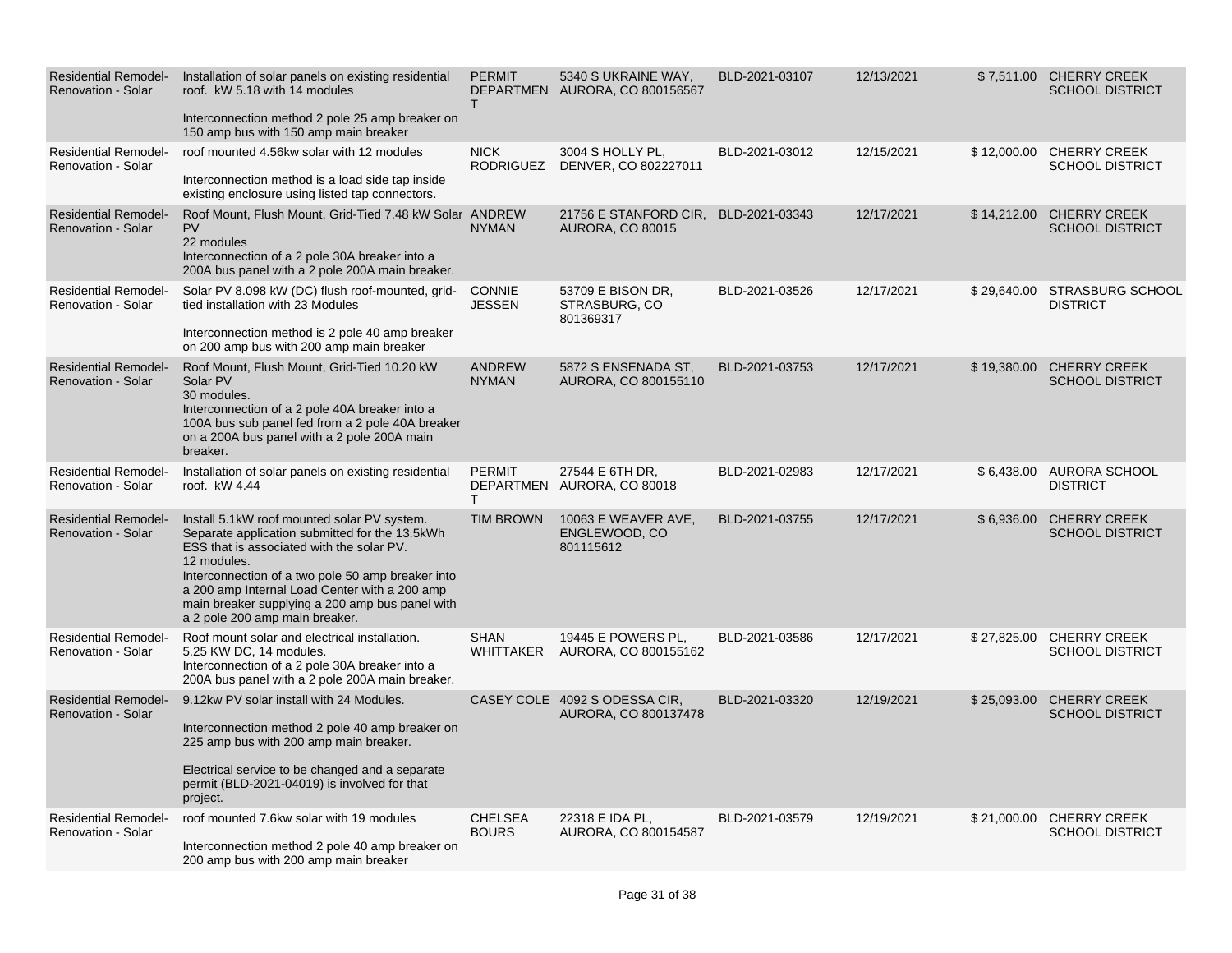| <b>Residential Remodel-</b><br><b>Renovation - Solar</b> | Roof Mount, Flush Mount, Grid-Tied 9.52 kW Solar ANDREW<br>PV with 28 modules.<br>Interconnection method 2 pole 35 amp breaker on<br>existing 125 amp bus sub panel fed with 100 amp<br>breaker.                                                                                                                                                                                         | <b>NYMAN</b>                    | 6152 S TEMPE WAY,<br>AURORA, CO 800156642          | BLD-2021-03767 | 12/19/2021 | \$18,088.00 CHERRY CREEK<br><b>SCHOOL DISTRICT</b> |
|----------------------------------------------------------|------------------------------------------------------------------------------------------------------------------------------------------------------------------------------------------------------------------------------------------------------------------------------------------------------------------------------------------------------------------------------------------|---------------------------------|----------------------------------------------------|----------------|------------|----------------------------------------------------|
| <b>Residential Remodel-</b><br><b>Renovation - Solar</b> | roof mounted 12.8kw solar with 32 modules.<br>Interconnection method 2 pole 60 amp breaker on<br>200 amp bus with a NEW 175 amp main breaker                                                                                                                                                                                                                                             | <b>CHELSEAN</b><br><b>BOURS</b> | 6549 S URAVAN CT,<br>AURORA, CO 800163154          | BLD-2021-03660 | 12/19/2021 | \$36,000.00 CHERRY CREEK<br><b>SCHOOL DISTRICT</b> |
| <b>Residential Remodel-</b><br><b>Renovation - Solar</b> | roof mounted 8.05kw solar<br>23 modules.<br>Interconnection of a two pole 40A breaker into a<br>SolarEdge Backup Interface on a 2 pole 100A<br>breaker, at a 200A bus panel with a 2 pole 200A<br>main breaker.                                                                                                                                                                          | <b>CHELSEA</b><br><b>BOURS</b>  | 5983 S JAMAICA WAY,<br>ENGLEWOOD, CO<br>801115754  | BLD-2021-02129 | 12/20/2021 | \$24,000.00 CHERRY CREEK<br><b>SCHOOL DISTRICT</b> |
| <b>Residential Remodel-</b><br><b>Renovation - Solar</b> | Install 8.16kW roof mounted solar PV system with TIM BROWN<br>27kWh Tesla Powerwall Energy Storage System.<br>Separate permit for the Energy Storage portion<br>24 modules<br>Interconnection of a 2 pole 30A breaker into a<br>200A service rated Gateway.<br>Energy storage system to be installed under<br>permit BLD-2021-03296.                                                     |                                 | 5725 S ZANTE CIR,<br>AURORA, CO 800156680          | BLD-2021-03295 | 12/20/2021 | \$11,098.00 CHERRY CREEK<br><b>SCHOOL DISTRICT</b> |
| <b>Residential Remodel-</b><br><b>Renovation - Solar</b> | Install 9.35kW roof mounted solar PV system.<br>Separate application submitted for the 27kWh ESS<br>that is associated with the solar PV.<br>ESS under permit BLD-2021-03835.<br>22 modules.<br>Interconnection of a 2 pole 50A breaker into 200A<br>Internal Load Center (Backup Gateway) on a 2<br>pole 150A breaker connected to a 150A bus panel<br>with a 2 pole 150A main breaker. | <b>TIM BROWN</b>                | 21323 E OXFORD AVE.<br>AURORA, CO 800137485        | BLD-2021-03834 | 12/20/2021 | \$12,716.00 CHERRY CREEK<br><b>SCHOOL DISTRICT</b> |
| <b>Residential Remodel-</b><br><b>Renovation - Solar</b> | Installation of a 5.6kw rooftop mounted Solar<br>System.<br>16 modules.<br>Interconnection of a 2 pole 30A breaker into a<br>200A bus panel with a 200A main breaker.                                                                                                                                                                                                                    |                                 | JOE THAMES 69207 E EVANS PL,<br>BYERS, CO          | BLD-2021-03298 | 12/20/2021 | \$46,663.77 BYERS SCHOOL<br><b>DISTRICT</b>        |
| <b>Residential Remodel-</b><br>Renovation - Solar        | Installation of solar panels on existing residential<br>roof. kW 5.18<br>14 modules.<br>Interconnection of a 2 pole 25A breaker into a<br>200A bus panel with a 2 pole 200A main breaker.                                                                                                                                                                                                | <b>PERMIT</b><br>T.             | 22033 E STANFORD DR.<br>DEPARTMEN AURORA, CO 80015 | BLD-2021-03273 | 12/21/2021 | \$7,511.00 CHERRY CREEK<br><b>SCHOOL DISTRICT</b>  |
| <b>Residential Remodel-</b><br><b>Renovation - Solar</b> | Installation of a flush mount, grid tied, 8.14kW PV<br>solar system with 22 modules<br>Interconnection method is 2 pole 40 amp breaker<br>on 200 amp bus with 200 amp main breaker.                                                                                                                                                                                                      | <b>NAMASTE</b><br><b>SOLAR</b>  | 5981 S IRONTON CT,<br>ENGLEWOOD, CO<br>801115708   | BLD-2021-03455 | 12/22/2021 | \$15,739.00 CHERRY CREEK<br><b>SCHOOL DISTRICT</b> |
|                                                          | Service change is NOT a part of this permit.                                                                                                                                                                                                                                                                                                                                             |                                 |                                                    |                |            |                                                    |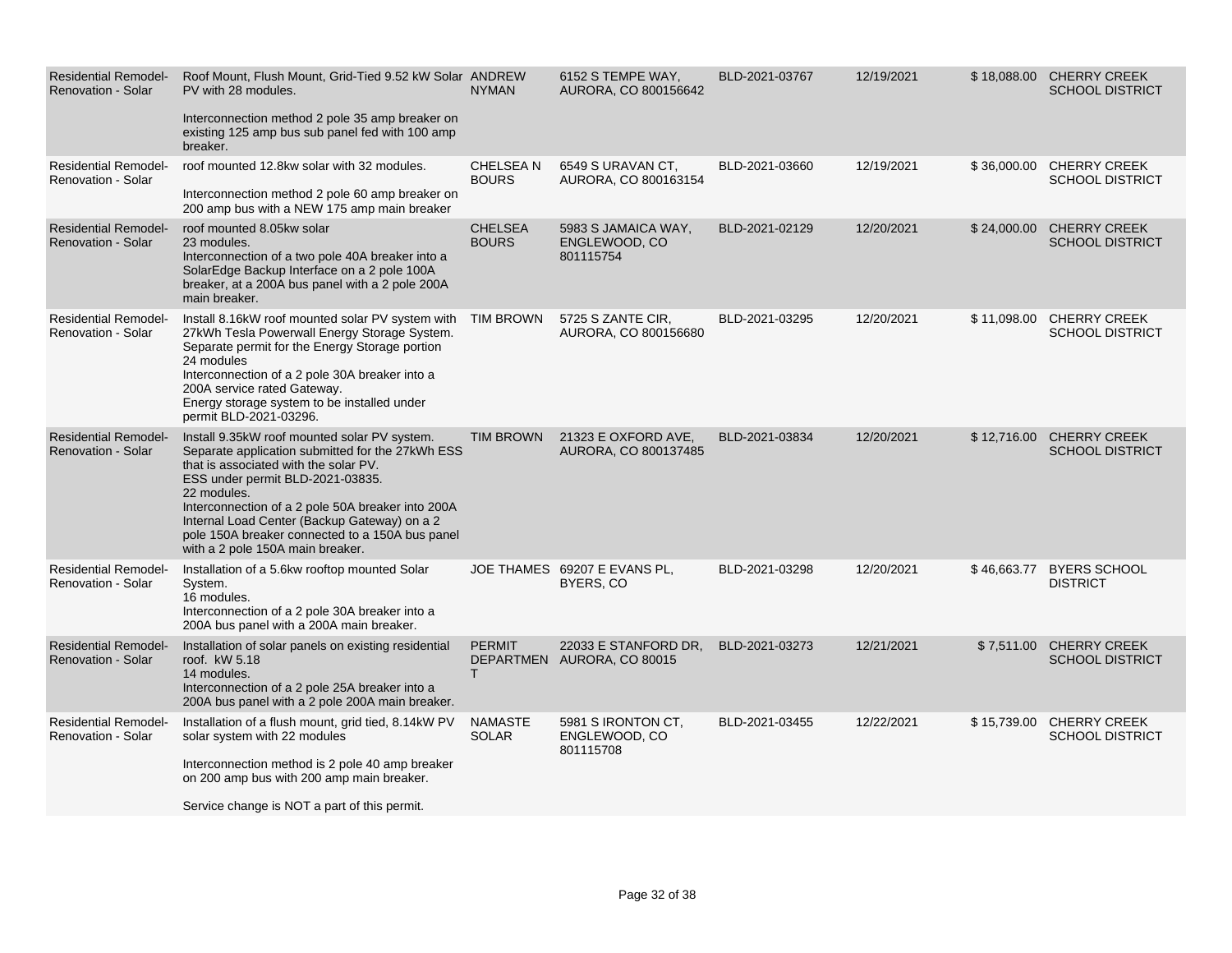| <b>Residential Remodel-</b><br><b>Renovation - Solar</b>                   | roof mount, flush mount, 8.5 KW solar array with<br>25 modules.<br>Interconnection method 2 pole 35 amp breaker on<br>200 amp bus with 200 amp main breaker.                                                                                                                                                                                                                                                          | <b>AMANDA</b><br><b>VANGELI</b> | 2265 S DAYTON ST.<br>DENVER, CO 802313426          | BLD-2021-02715   | 12/27/2021         |                  | \$19,000.00 CHERRY CREEK<br><b>SCHOOL DISTRICT</b> |
|----------------------------------------------------------------------------|-----------------------------------------------------------------------------------------------------------------------------------------------------------------------------------------------------------------------------------------------------------------------------------------------------------------------------------------------------------------------------------------------------------------------|---------------------------------|----------------------------------------------------|------------------|--------------------|------------------|----------------------------------------------------|
| <b>Residential Remodel-</b><br><b>Renovation - Solar</b>                   | Install 16.32kW roof mounted solar PV system.<br>Separate application (21-03638) submitted for the<br>27kWh ESS that is associated with the solar PV.<br>Interconnection method 200 amp Backup gateway<br>with 100 amp feed to Powerwall + ESS and                                                                                                                                                                    | <b>TIM BROWN</b>                | 5786 S MACON ST.<br>ENGLEWOOD, CO<br>801114150     | BLD-2021-03637   | 12/27/2021         |                  | \$22,195.00 CHERRY CREEK<br><b>SCHOOL DISTRICT</b> |
|                                                                            | Inverters                                                                                                                                                                                                                                                                                                                                                                                                             |                                 |                                                    |                  |                    |                  |                                                    |
| <b>Residential Remodel-</b><br><b>Renovation - Solar</b>                   | Roof Mount, Flush Mount, Grid-Tied 5.53 kW Solar ANDREW<br>PV with 14 modules<br>Interconnection method 2 pole 25 amp breaker on<br>200 amp bus with 200 amp main breaker                                                                                                                                                                                                                                             | <b>NYMAN</b>                    | 4457 S UKRAINE CT.<br><b>AURORA, CO 80015</b>      | BLD-2021-03889   | 12/28/2021         | \$10,507.00      | <b>CHERRY CREEK</b><br><b>SCHOOL DISTRICT</b>      |
| <b>Residential Remodel-</b><br>Renovation - Solar                          | Roof Mount, Flush Mount, Grid-Tied 7.82 kW Solar ANDREW<br>PV with 23 modules.                                                                                                                                                                                                                                                                                                                                        | <b>NYMAN</b>                    | 18855 E POWERS DR.<br>AURORA, CO 800153165         | BLD-2021-03890   | 12/28/2021         | \$14,858.00      | <b>CHERRY CREEK</b><br><b>SCHOOL DISTRICT</b>      |
|                                                                            | Interconnection method 2 pole 30 amp breaker on<br>150 amp bus with 150 amp main breaker.                                                                                                                                                                                                                                                                                                                             |                                 |                                                    |                  |                    |                  |                                                    |
|                                                                            |                                                                                                                                                                                                                                                                                                                                                                                                                       |                                 | <b>Count</b>                                       | 45               | <b>Total</b>       | \$807,709.63     |                                                    |
|                                                                            | <b>Residential Remodel-Renovation - Tile Roof</b>                                                                                                                                                                                                                                                                                                                                                                     |                                 |                                                    |                  |                    |                  |                                                    |
|                                                                            |                                                                                                                                                                                                                                                                                                                                                                                                                       |                                 |                                                    |                  |                    |                  |                                                    |
| Sub-Type                                                                   | <b>Description</b>                                                                                                                                                                                                                                                                                                                                                                                                    | <b>Applicant</b>                | <b>Address</b>                                     | <b>Record No</b> | <b>Date Issued</b> | <b>Valuation</b> | <b>School District</b>                             |
| <b>Residential Remodel-</b>                                                | This permit is being issued for the removal and<br>Renovation - Tile Roof replacement of existing Concrete Roof Tile<br>materials on an existing single family residence<br>(Like-for-Like). Remove existing concrete tile<br>roofing and replace with new Boral concrete tile<br>(Saxony Slate) system; ~27 squares of material to<br>be removed and replaced. See provided LIKE-<br>FOR-LIKE letter dated 11/15/21. | <b>PEDRO</b><br><b>ZAVALA</b>   | 6245 S TELLURIDE CT.<br>AURORA, CO 800163117       | BLD-2021-03793   | 12/6/2021          | \$21,200.00      | <b>CHERRY CREEK</b><br><b>SCHOOL DISTRICT</b>      |
|                                                                            |                                                                                                                                                                                                                                                                                                                                                                                                                       |                                 | <b>Count</b>                                       | 1                | <b>Total</b>       | \$21,200.00      |                                                    |
|                                                                            |                                                                                                                                                                                                                                                                                                                                                                                                                       |                                 |                                                    |                  |                    |                  |                                                    |
|                                                                            | <b>Residential Remodel-Renovation - Waterheater Tankless</b>                                                                                                                                                                                                                                                                                                                                                          |                                 |                                                    |                  |                    |                  |                                                    |
| Sub-Type                                                                   | <b>Description</b>                                                                                                                                                                                                                                                                                                                                                                                                    | <b>Applicant</b>                | <b>Address</b>                                     | <b>Record No</b> | <b>Date Issued</b> | <b>Valuation</b> | <b>School District</b>                             |
| <b>Residential Remodel-</b><br>Renovation -<br><b>Waterheater Tankless</b> | 11.2 GPM NG/LP 199K BTU tankless water heater SHERISA<br>install with repipe, GFI, venting, and recirculation<br>pump.                                                                                                                                                                                                                                                                                                | <b>COLLINS</b>                  | 5679 S KINGSTON WAY,<br>ENGLEWOOD, CO<br>801113951 | BLD-2021-03642   | 12/6/2021          | \$6,020.00       | <b>CHERRY CREEK</b><br><b>SCHOOL DISTRICT</b>      |
| <b>Residential Remodel-</b><br>Renovation -                                | Installation of a dedicated 1" black iron gas line to<br>support a Rannai RUR199i tankless water heater<br>Waterheater Tankless which will also be installed.                                                                                                                                                                                                                                                         | <b>MICK</b><br><b>MORGAN</b>    | 4289 S KILLARNEY ST.<br>AURORA, CO 800136083       | BLD-2021-03990   | 12/9/2021          | \$11,000.00      | <b>CHERRY CREEK</b><br><b>SCHOOL DISTRICT</b>      |
|                                                                            |                                                                                                                                                                                                                                                                                                                                                                                                                       |                                 | <b>Count</b>                                       | $\overline{2}$   | <b>Total</b>       | \$17,020.00      |                                                    |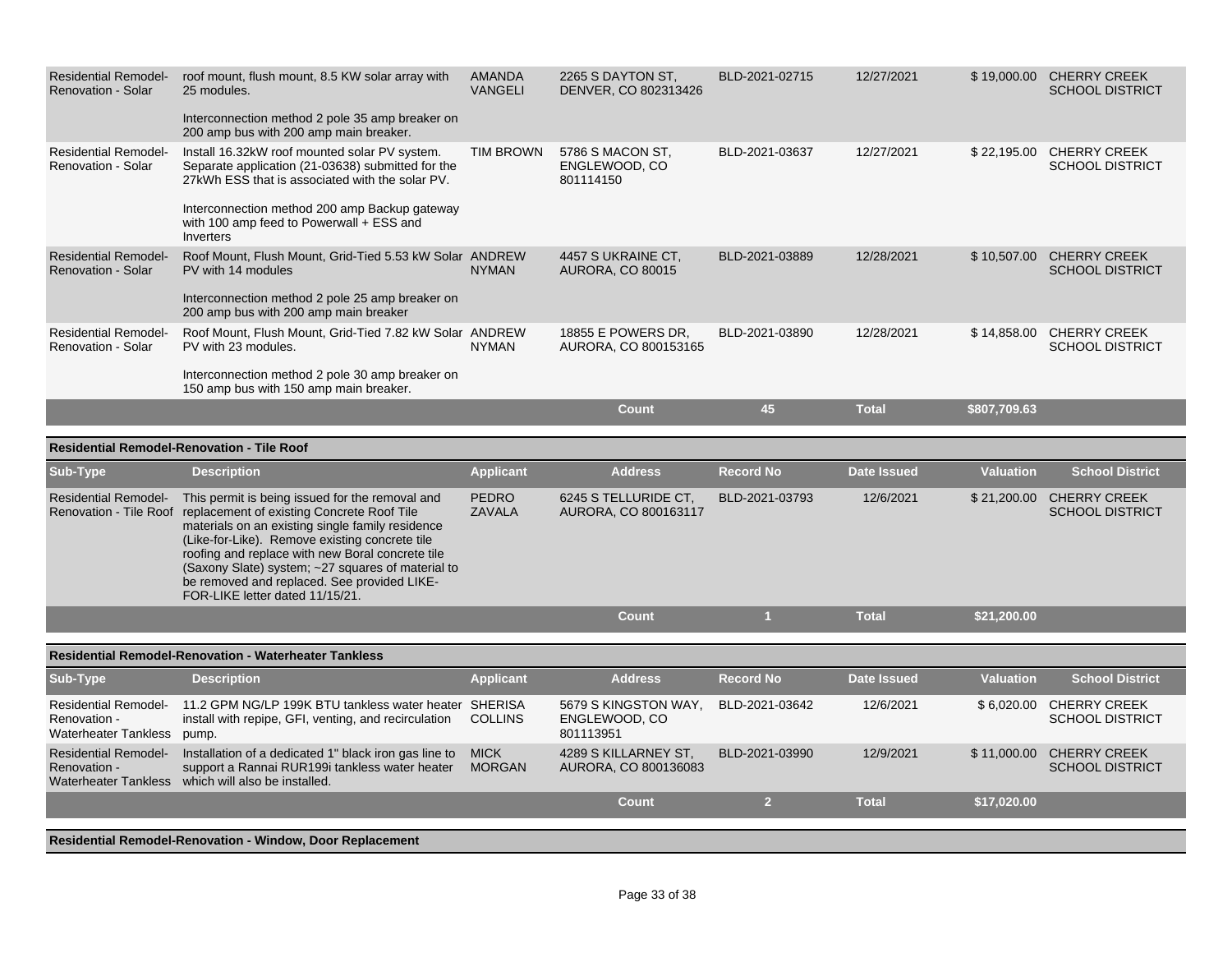| Sub-Type                                                                              | <b>Description</b>                                                                                                                                                                                                                                                                                                                                                                                                                       | <b>Applicant</b>                 | <b>Address</b>                                            | <b>Record No</b> | Date Issued | <b>Valuation</b> | <b>School District</b>                        |
|---------------------------------------------------------------------------------------|------------------------------------------------------------------------------------------------------------------------------------------------------------------------------------------------------------------------------------------------------------------------------------------------------------------------------------------------------------------------------------------------------------------------------------------|----------------------------------|-----------------------------------------------------------|------------------|-------------|------------------|-----------------------------------------------|
| <b>Residential Remodel-</b><br>Renovation - Window.<br>Door Replacement               | Remove and replace 6 windows (same<br>size/location). U-factor 0.27. SHGC 0.25. No<br>structural<br>changes.                                                                                                                                                                                                                                                                                                                             |                                  | SHANE LAIRD 5412 S VALDAI WAY,<br>AURORA, CO 800156522    | BLD-2021-03934   | 12/1/2021   | \$3,908.53       | <b>CHERRY CREEK</b><br><b>SCHOOL DISTRICT</b> |
| <b>Residential Remodel-</b><br>Renovation - Window.<br>Door Replacement               | Replacing 1 window with no change to the<br>structure.                                                                                                                                                                                                                                                                                                                                                                                   | <b>KRISTA</b><br><b>COCHRANE</b> | 1302 S PARKER RD 215,<br>DENVER, CO 802312134             | BLD-2021-03951   | 12/6/2021   | \$1,248.00       | <b>CHERRY CREEK</b><br><b>SCHOOL DISTRICT</b> |
| <b>Residential Remodel-</b><br>Renovation - Window,<br>Door Replacement               | Permit includes MODIFICATION TO EXISTING<br>BASEMENT FOUNDATION WALL & INSTALL OF SENNETT<br>(1) NEW EGRESS WINDOW at existing opening<br>locations per application. STRUCTURAL: YES -<br>Per engineer's drawings.                                                                                                                                                                                                                       | <b>STEPHEN</b>                   | 6451 E CORNELL AVE,<br>DENVER, CO 802227415               | BLD-2021-03257   | 12/6/2021   | \$3,000.00       | <b>CHERRY CREEK</b><br><b>SCHOOL DISTRICT</b> |
|                                                                                       | PERMIT CONDITIONS:<br>A. Deferred Submittal #1 (FIELD INSPECTION):<br>Engineers Compliance Letter - Provide a Colorado<br>licensed stamped engineers letter indicating<br>general compliance of all work and<br>recommendations from the engineer's design<br>documents. Design per Arapahoe County Design<br>criteria, and the 2015 IRC.<br>This letter must be onsite as well as uploaded to<br>the portal prior to final inspections. |                                  |                                                           |                  |             |                  |                                               |
|                                                                                       | install one egress window                                                                                                                                                                                                                                                                                                                                                                                                                |                                  |                                                           |                  |             |                  |                                               |
| <b>Residential Remodel-</b><br>Renovation - Window,<br>Door Replacement               | Replacing entry door like for like, u factor will be<br>.30 or better                                                                                                                                                                                                                                                                                                                                                                    | <b>MATTHEW</b><br><b>SEILER</b>  | 12088 E IDA CIR,<br>ENGLEWOOD, CO<br>801114126            | BLD-2021-03995   | 12/7/2021   | \$8,931.00       | <b>CHERRY CREEK</b><br><b>SCHOOL DISTRICT</b> |
| <b>Residential Remodel-</b><br>Renovation - Window,<br>Door Replacement               | Remove and replace 6 windows (same<br>size/location). U-factor 0.27. SHGC 0.25. No<br>structural<br>changes.                                                                                                                                                                                                                                                                                                                             |                                  | SHANE LAIRD 6282 S IOLA CT,<br>ENGLEWOOD, CO<br>801116826 | BLD-2021-03962   | 12/8/2021   | \$4,306.97       | <b>CHERRY CREEK</b><br><b>SCHOOL DISTRICT</b> |
| <b>Residential Remodel-</b><br>Renovation - Window,<br>Door Replacement               | Replacing entry door like for like, u factor will be<br>.30 or better                                                                                                                                                                                                                                                                                                                                                                    | <b>MATTHEW</b><br><b>SEILER</b>  | 5975 S IRONTON CT,<br>ENGLEWOOD, CO<br>801115708          | BLD-2021-03994   | 12/14/2021  | \$9,061.00       | <b>CHERRY CREEK</b><br><b>SCHOOL DISTRICT</b> |
| <b>Residential Remodel-</b><br>Renovation - Window,<br>Door Replacement               | Replace windows like for like with retrofit vinyl<br>windows, U-factor .30 or better, installed per<br>manufacturer's specifications.                                                                                                                                                                                                                                                                                                    | JAMIE HOME<br>REED               | 19030 E CRESTRIDGE<br>CIR, AURORA, CO<br>800155154        | BLD-2021-04073   | 12/14/2021  | \$3,663.00       | <b>CHERRY CREEK</b><br><b>SCHOOL DISTRICT</b> |
| <b>Residential Remodel-</b><br>Renovation - Window, .30 or better<br>Door Replacement | Replacing 13 windows like for like. u factor will be MATTHEW                                                                                                                                                                                                                                                                                                                                                                             | <b>SEILER</b>                    | 8631 E HAWAII DR,<br>DENVER, CO 802312740                 | BLD-2021-03993   | 12/14/2021  | \$32,289.00      | <b>CHERRY CREEK</b><br><b>SCHOOL DISTRICT</b> |
| <b>Residential Remodel-</b><br>Renovation - Window,<br>Door Replacement               | Install 14 vinyl windows; same size - no structural<br>changes                                                                                                                                                                                                                                                                                                                                                                           | <b>STEVE</b><br><b>HEMANS</b>    | 18696 E DORADO DR,<br>AURORA, CO 800155121                | BLD-2021-04140   | 12/17/2021  | \$19,288.00      | <b>CHERRY CREEK</b><br><b>SCHOOL DISTRICT</b> |
| <b>Residential Remodel-</b><br>Renovation - Window,<br>Door Replacement               | Install 9 vinyl windows; same size no structural<br>changes                                                                                                                                                                                                                                                                                                                                                                              | <b>STEVE</b><br><b>HEMANS</b>    | 7017 S PLATTE CANYON<br>RD, LITTLETON, CO<br>801286451    | BLD-2021-04139   | 12/20/2021  | \$8,842.00       | <b>LITTLETON SCHOOL</b><br><b>DISTRICT</b>    |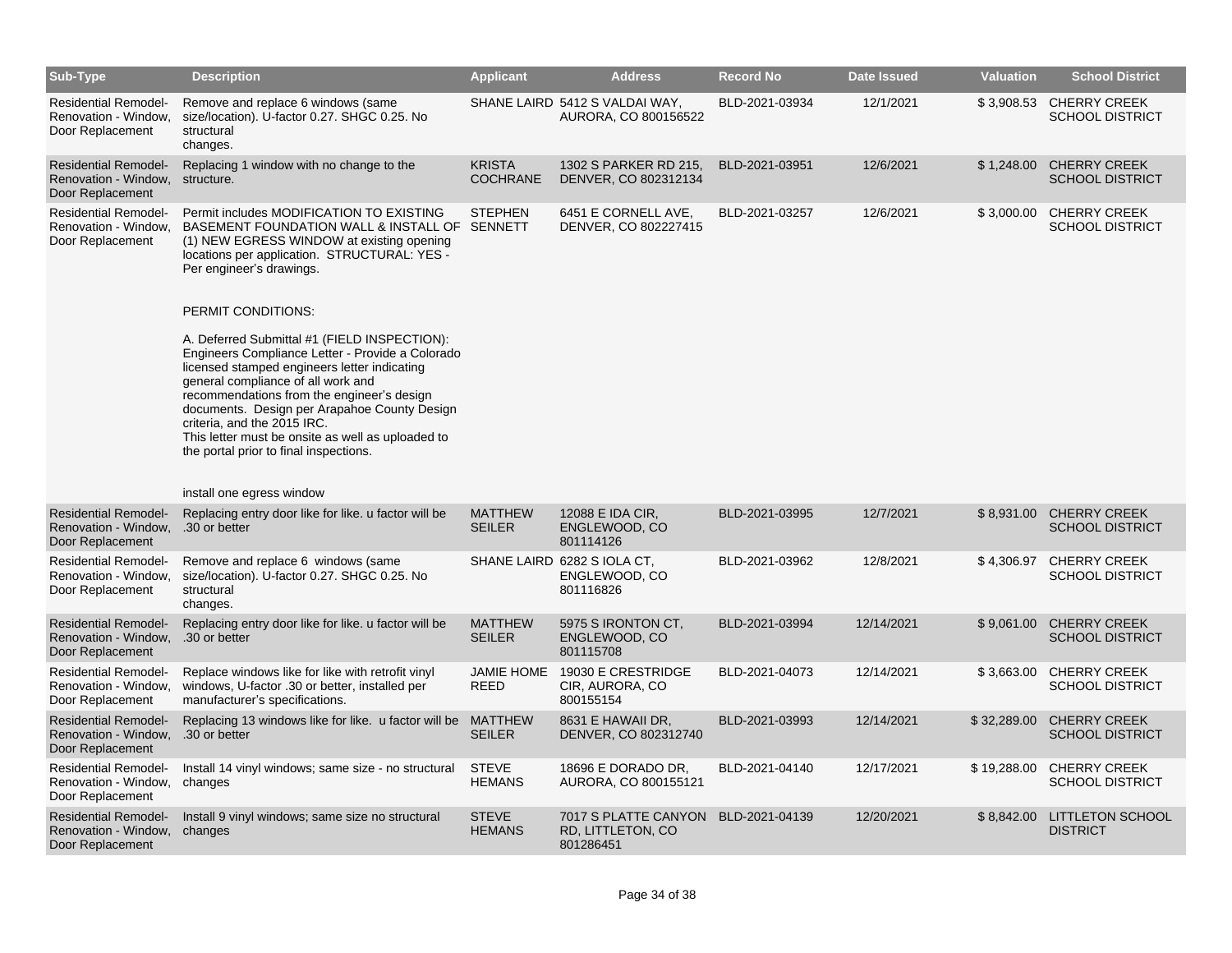| <b>Residential Remodel-</b><br>Renovation - Window,<br>Door Replacement | Remove and replace 7 windows (same<br>size/location). U-factor 0.27. SHGC 0.25. No<br>structural<br>changes. |                                  | SHANE LAIRD 4778 S PICADILLY CT,<br>AURORA, CO 800152575     | BLD-2021-04144   | 12/20/2021         |                  | \$4,846.46 CHERRY CREEK<br><b>SCHOOL DISTRICT</b> |
|-------------------------------------------------------------------------|--------------------------------------------------------------------------------------------------------------|----------------------------------|--------------------------------------------------------------|------------------|--------------------|------------------|---------------------------------------------------|
|                                                                         |                                                                                                              |                                  | <b>Count</b>                                                 | 11               | <b>Total</b>       | \$99,383.96      |                                                   |
| <b>Swamp Cooler</b>                                                     |                                                                                                              |                                  |                                                              |                  |                    |                  |                                                   |
| Sub-Type                                                                | <b>Description</b>                                                                                           | <b>Applicant</b>                 | <b>Address</b>                                               | <b>Record No</b> | <b>Date Issued</b> | <b>Valuation</b> | <b>School District</b>                            |
| <b>Swamp Cooler</b>                                                     | Install a Breezair EXQ 170 with roof kit and<br>ducting for 5 vents                                          | LORI JO<br><b>MARTINSON</b>      | 5051 W FREMONT DR.<br>LITTLETON, CO<br>801286434             | BLD-2021-04007   | 12/7/2021          |                  | \$5,500.00 LITTLETON SCHOOL<br><b>DISTRICT</b>    |
|                                                                         |                                                                                                              |                                  | Count                                                        | $\mathbf{1}$     | <b>Total</b>       | \$5,500.00       |                                                   |
| <b>Waterheater Electric</b>                                             |                                                                                                              |                                  |                                                              |                  |                    |                  |                                                   |
| Sub-Type                                                                | <b>Description</b>                                                                                           | <b>Applicant</b>                 | <b>Address</b>                                               | <b>Record No</b> | <b>Date Issued</b> | <b>Valuation</b> | <b>School District</b>                            |
| <b>Waterheater Electric</b>                                             | 40 GAL electric 4500W water heater replacement,<br>like for like                                             | <b>SHERISA</b><br><b>COLLINS</b> | 2575 S SYRACUSE WAY,<br>CONDO# B206, DENVER,<br>CO 802313834 | BLD-2021-04081   | 12/14/2021         | \$1,450.00       | <b>CHERRY CREEK</b><br><b>SCHOOL DISTRICT</b>     |
|                                                                         |                                                                                                              |                                  | <b>Count</b>                                                 | $\mathbf{1}$     | <b>Total</b>       | \$1,450.00       |                                                   |
| <b>Waterheater Gas</b>                                                  |                                                                                                              |                                  |                                                              |                  |                    |                  |                                                   |
| Sub-Type                                                                | <b>Description</b>                                                                                           | <b>Applicant</b>                 | <b>Address</b>                                               | <b>Record No</b> | <b>Date Issued</b> | <b>Valuation</b> | <b>School District</b>                            |
| <b>Waterheater Gas</b>                                                  | Install 40 gallon gas 36,000 btu water heater                                                                | <b>LARRY</b><br><b>BENAVIDEZ</b> | 9300 E FLORIDA AVE<br>906, DENVER, CO<br>802473408           | BLD-2021-03945   | 12/1/2021          |                  | \$2,244.70 CHERRY CREEK<br><b>SCHOOL DISTRICT</b> |
| <b>Waterheater Gas</b>                                                  | Replace water heater Unit #18-101                                                                            | <b>MICHAEL</b><br><b>KENNEDY</b> | 9100 E FLORIDA AVE.<br>DENVER, CO 802472845                  | BLD-2021-03949   | 12/1/2021          |                  | \$700.00 CHERRY CREEK<br><b>SCHOOL DISTRICT</b>   |
| <b>Waterheater Gas</b>                                                  | Replace water heater Unit #19-302                                                                            | <b>MICHAEL</b><br><b>KENNEDY</b> | 9100 E FLORIDA AVE.<br>DENVER, CO 802472845                  | BLD-2021-03950   | 12/1/2021          |                  | \$700.00 CHERRY CREEK<br><b>SCHOOL DISTRICT</b>   |
| <b>Waterheater Gas</b>                                                  | 40 GAL gas 40K BTU water heater replacement,<br>like for like                                                | <b>SHERISA</b><br><b>COLLINS</b> | 18707 E DORADO DR.<br>AURORA, CO 800155122                   | BLD-2021-03956   | 12/2/2021          | \$1,790.00       | <b>CHERRY CREEK</b><br><b>SCHOOL DISTRICT</b>     |
| <b>Waterheater Gas</b>                                                  | Install a 50 gallon, 40K BTU water heater to<br>replace a like unit                                          | <b>MICK</b><br><b>MORGAN</b>     | 1922 S XENIA CT.<br>DENVER, CO 802313331                     | BLD-2021-03965   | 12/2/2021          |                  | \$2,599.00 CHERRY CREEK<br><b>SCHOOL DISTRICT</b> |
| <b>Waterheater Gas</b>                                                  | ONE WATER HEATER REPLACEMENT 40 GAL<br>GAS                                                                   | <b>CHRISTI</b><br><b>WEIS</b>    | 8152 S LAREDO CT.<br>ENGLEWOOD, CO<br>801124627              | BLD-2021-03964   | 12/2/2021          |                  | \$900.00 CHERRY CREEK<br><b>SCHOOL DISTRICT</b>   |
| <b>Waterheater Gas</b>                                                  | 40 GAL gas 36K BTU water heater replacement,<br>like for like                                                | <b>SHERISA</b><br><b>COLLINS</b> | 2607 S JERSEY ST,<br>DENVER, CO 802226321                    | BLD-2021-04001   | 12/6/2021          |                  | \$1,700.00 CHERRY CREEK<br><b>SCHOOL DISTRICT</b> |
| <b>Waterheater Gas</b>                                                  | REplace water heater Unit #3-205                                                                             | <b>MICHAEL</b><br><b>KENNEDY</b> | 9100 E FLORIDA AVE.<br>DENVER, CO 802472845                  | BLD-2021-04023   | 12/8/2021          |                  | \$700.00 CHERRY CREEK<br><b>SCHOOL DISTRICT</b>   |
| <b>Waterheater Gas</b>                                                  | 40 GAL 40K BTU GAS WATER HEATER<br><b>UPGRADE</b>                                                            | <b>SKY</b>                       | TAYLOR VAN 5419 S HAVANA CT,<br>ENGLEWOOD, CO<br>801113817   | BLD-2021-04037   | 12/9/2021          | \$3.569.00       | <b>CHERRY CREEK</b><br><b>SCHOOL DISTRICT</b>     |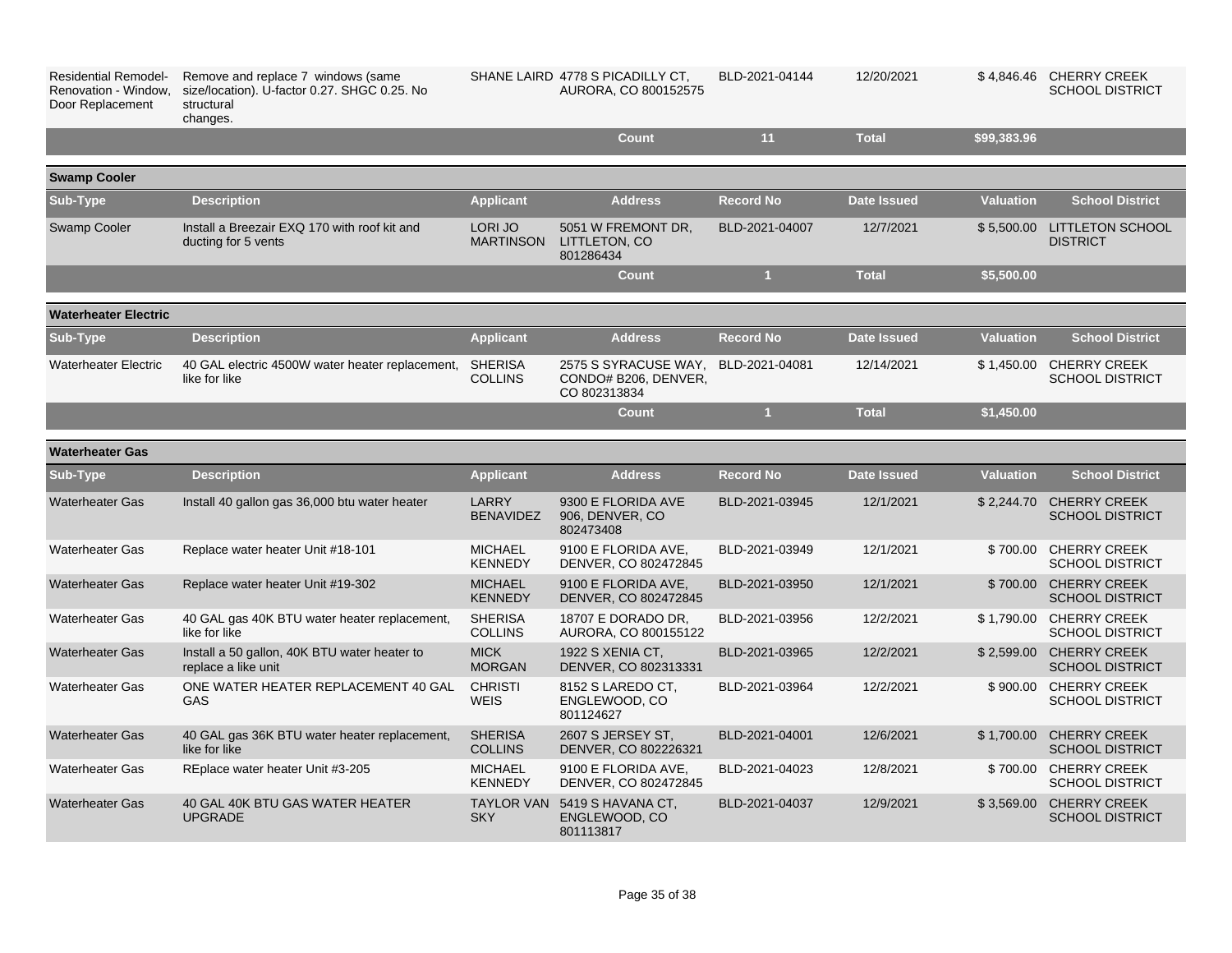|                        |                                                                                                                                     |                                    | <b>Report Total Count</b>                                                   | 266            | <b>Total</b> | \$88,090,595.20 |                                                   |
|------------------------|-------------------------------------------------------------------------------------------------------------------------------------|------------------------------------|-----------------------------------------------------------------------------|----------------|--------------|-----------------|---------------------------------------------------|
|                        |                                                                                                                                     |                                    | Count                                                                       | 24             | <b>Total</b> | \$53,864.42     |                                                   |
| <b>Waterheater Gas</b> | 50 GAL gas 40K BTU water heater replacement,<br>like for like                                                                       | <b>SHERISA</b><br><b>COLLINS</b>   | 6443 E FLOYD AVE.<br>DENVER, CO 802227406                                   | BLD-2021-04200 | 12/27/2021   | \$2,160.00      | <b>CHERRY CREEK</b><br><b>SCHOOL DISTRICT</b>     |
| <b>Waterheater Gas</b> | Install 50 gallon Water Heater - Client's water<br>heater - charging for labor and parts only.                                      | <b>ALEKSANDA</b><br>R TODOROV      | 22444 E UNION PL,<br>AURORA, CO 800155543                                   | BLD-2021-04198 | 12/27/2021   | \$837.00        | <b>CHERRY CREEK</b><br><b>SCHOOL DISTRICT</b>     |
| <b>Waterheater Gas</b> | Replacing water heater with 50g 40k btu unit.                                                                                       | <b>TRACEY L.</b><br><b>JOHNSON</b> | 17374 E WEAVER DR.<br>AURORA, CO 800163189                                  | BLD-2021-04201 | 12/27/2021   | \$3,967.00      | <b>CHERRY CREEK</b><br><b>SCHOOL DISTRICT</b>     |
| <b>Waterheater Gas</b> | Replaced water heater with a new 50gal 40K BTU<br>gas water heater.                                                                 | <b>MICHELLE</b><br><b>BROOKS</b>   | 9191 E HARVARD AVE.<br>DENVER, CO 802313843                                 | BLD-2021-04193 | 12/23/2021   | \$5,239.00      | <b>CHERRY CREEK</b><br><b>SCHOOL DISTRICT</b>     |
| <b>Waterheater Gas</b> | Replaced water heater with new 50gal 40K BTU<br>gas water heater. This is a like for like<br>replacement.                           | <b>MICHELLE</b><br><b>BROOKS</b>   | 1293 S ALTON CT,<br>DENVER, CO 802472323                                    | BLD-2021-04179 | 12/22/2021   | \$2,717.00      | <b>CHERRY CREEK</b><br><b>SCHOOL DISTRICT</b>     |
| <b>Waterheater Gas</b> | 40 GAL gas 40K BTU water heater replacement,<br>like for like                                                                       | <b>SHERISA</b><br><b>COLLINS</b>   | 3085 S HOLLY PL,<br>DENVER, CO 802227010                                    | BLD-2021-04177 | 12/22/2021   | \$1,210.00      | <b>CHERRY CREEK</b><br><b>SCHOOL DISTRICT</b>     |
| <b>Waterheater Gas</b> | 50 GAL gas 40K BTU water heater replacement,<br>like for like                                                                       | <b>SHERISA</b><br><b>COLLINS</b>   | 3927 S MALTA CT,<br>AURORA, CO 800137428                                    | BLD-2021-04124 | 12/16/2021   | \$950.00        | <b>CHERRY CREEK</b><br><b>SCHOOL DISTRICT</b>     |
| <b>Waterheater Gas</b> | Removed and Replaced 50 gallon 40k BTU water<br>heater                                                                              | <b>HOWARD</b><br><b>METZ</b>       | 11293 E BERRY DR,<br>ENGLEWOOD, CO<br>801113908                             | BLD-2021-04128 | 12/16/2021   |                 | \$3,500.00 CHERRY CREEK<br><b>SCHOOL DISTRICT</b> |
| <b>Waterheater Gas</b> | Removed and Replaced 40 gallon 40K BTU water HOWARD<br>heater                                                                       | <b>METZ</b>                        | 22465 E DORADO AVE.<br>AURORA, CO 800156504                                 | BLD-2021-04127 | 12/16/2021   |                 | \$2,492.72 CHERRY CREEK<br><b>SCHOOL DISTRICT</b> |
| <b>Waterheater Gas</b> | Replace water heater with 50 gallon, 40k BTU unit. TRACEY L.                                                                        | <b>JOHNSON</b>                     | 20303 E EUCLID LN,<br>AURORA, CO 800162356                                  | BLD-2021-04076 | 12/14/2021   | \$4,845.00      | <b>CHERRY CREEK</b><br><b>SCHOOL DISTRICT</b>     |
| <b>Waterheater Gas</b> | install 50 gallon gas water heater                                                                                                  | <b>CARRIE</b><br><b>SMITH</b>      | 3896 S MALTA CT.<br>AURORA, CO 800137425                                    | BLD-2021-04084 | 12/14/2021   | \$3,234.00      | <b>CHERRY CREEK</b><br><b>SCHOOL DISTRICT</b>     |
| <b>Waterheater Gas</b> | Installation new tank base natural gas water<br>heater.                                                                             | <b>DEEPAK</b><br><b>SUNUWAR</b>    | 19627 E FAIR DR.<br>AURORA, CO 800163864                                    | BLD-2021-04074 | 12/13/2021   | \$2,900.00      | <b>CHERRY CREEK</b><br><b>SCHOOL DISTRICT</b>     |
| <b>Waterheater Gas</b> | WATER HEATER REPLACEMENT.<br>WATER HEATER IS LOCATED IN THE<br>CLUBHOUSE(OFFICE).<br>For access please visit the office. Thank you. | <b>DIMITAR</b><br><b>KOSTAREV</b>  | 8375 E YALE AVE, BLDG# BLD-2021-04072<br>CLUBHOUSE, DENVER,<br>CO 802314113 |                | 12/13/2021   | \$900.00        | <b>CHERRY CREEK</b><br><b>SCHOOL DISTRICT</b>     |
| <b>Waterheater Gas</b> | 50 GAL gas 40K BTU water heater replacement,<br>like for like                                                                       | <b>SHERISA</b><br><b>COLLINS</b>   | 17985 E MAPLEWOOD<br>DR, AURORA, CO<br>800163127                            | BLD-2021-04067 | 12/13/2021   | \$1,770.00      | <b>CHERRY CREEK</b><br><b>SCHOOL DISTRICT</b>     |
| <b>Waterheater Gas</b> | 40 GAL gas 40K BTU water heater replacement,<br>like for like                                                                       | <b>SHERISA</b><br><b>COLLINS</b>   | 4643 W PONDS CIR.<br>LITTLETON, CO<br>801236541                             | BLD-2021-04051 | 12/10/2021   |                 | \$2.240.00 LITTLETON SCHOOL<br><b>DISTRICT</b>    |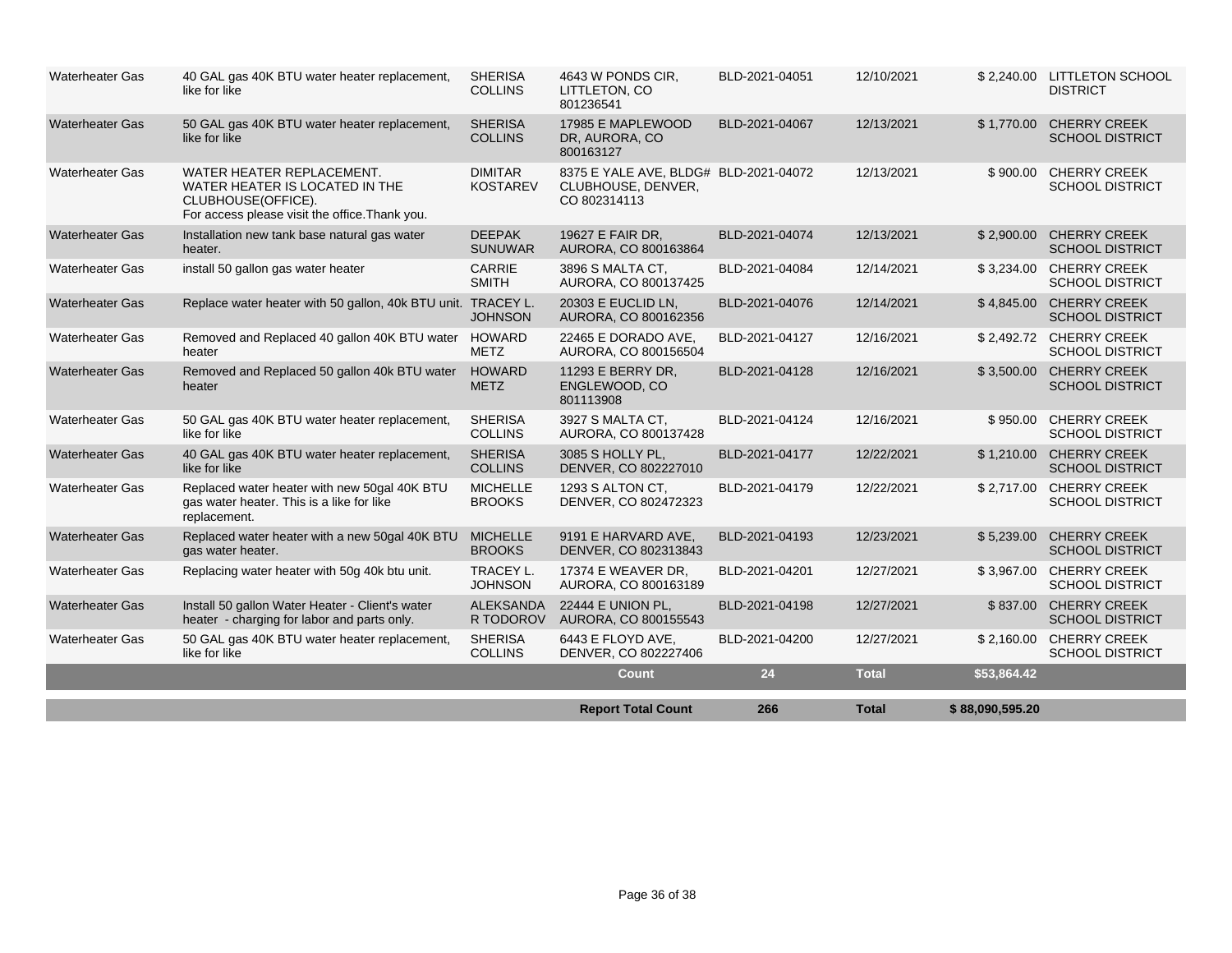| <b>Report Summary</b>                                                     |                         |                  |  |  |  |  |
|---------------------------------------------------------------------------|-------------------------|------------------|--|--|--|--|
| <b>Sub-Type</b>                                                           | <b>Total Records</b>    | <b>Valuation</b> |  |  |  |  |
| AC.                                                                       | 3                       | \$23,325.00      |  |  |  |  |
| AC / Furnace                                                              | 26                      | \$334,185.54     |  |  |  |  |
| AC / Furnace /<br><b>Waterheater Gas</b>                                  | 1                       | \$6,500.00       |  |  |  |  |
| <b>Commercial New</b><br><b>Construction - Core Shell</b>                 | $\overline{4}$          | \$19,562,354.00  |  |  |  |  |
| <b>Commercial New</b><br>Construction - Multi-Family                      | 1                       | \$144,802.67     |  |  |  |  |
| <b>Commercial New</b><br><b>Construction - New</b><br><b>Structure</b>    | $\overline{\mathbf{4}}$ | \$25,356,728.00  |  |  |  |  |
| <b>Commercial New</b><br>Construction - Signs                             | 1                       | \$7,500.00       |  |  |  |  |
| <b>Commercial New</b><br><b>Construction - Solar</b>                      | 1                       | \$30,545,738.08  |  |  |  |  |
| Commercial Remodel-<br><b>Renovation - Access</b><br>Control              | 2                       | \$13,550.00      |  |  |  |  |
| <b>Commercial Remodel-</b><br><b>Renovation - Demo Only</b>               | 1                       | \$3,500.00       |  |  |  |  |
| <b>Commercial Remodel-</b><br><b>Renovation - Fire Alarm</b>              | 1                       | \$1,550.00       |  |  |  |  |
| <b>Commercial Remodel-</b><br><b>Renovation - Tenant</b><br>Improvement   | 10                      | \$1,637,114.00   |  |  |  |  |
| Commercial Systems<br>Repair-Replace-Modify -<br><b>Electrical Wiring</b> | 1                       | \$8,000.00       |  |  |  |  |
| <b>Commercial Temporary</b><br><b>Structure - Construction</b><br>Trailer | $\overline{2}$          | \$20,000.00      |  |  |  |  |
| <b>Electrical Service Upgrade</b>                                         | 9                       | \$37,325.00      |  |  |  |  |
| Furnace                                                                   | 18                      | \$103,589.88     |  |  |  |  |
| Furnace / Waterheater Gas                                                 | 1                       | \$13,145.00      |  |  |  |  |
| Reroof                                                                    | 26                      | \$324,715.49     |  |  |  |  |
| <b>Residential New</b><br>Construction - Accessory<br>Structure           | 2                       | \$76,000.00      |  |  |  |  |
| <b>Residential New</b><br><b>Construction - Barn</b>                      | 1                       | \$46,767.00      |  |  |  |  |
| <b>Residential New</b><br><b>Construction - Basement</b><br>Finish        | 9                       | \$497,808.44     |  |  |  |  |